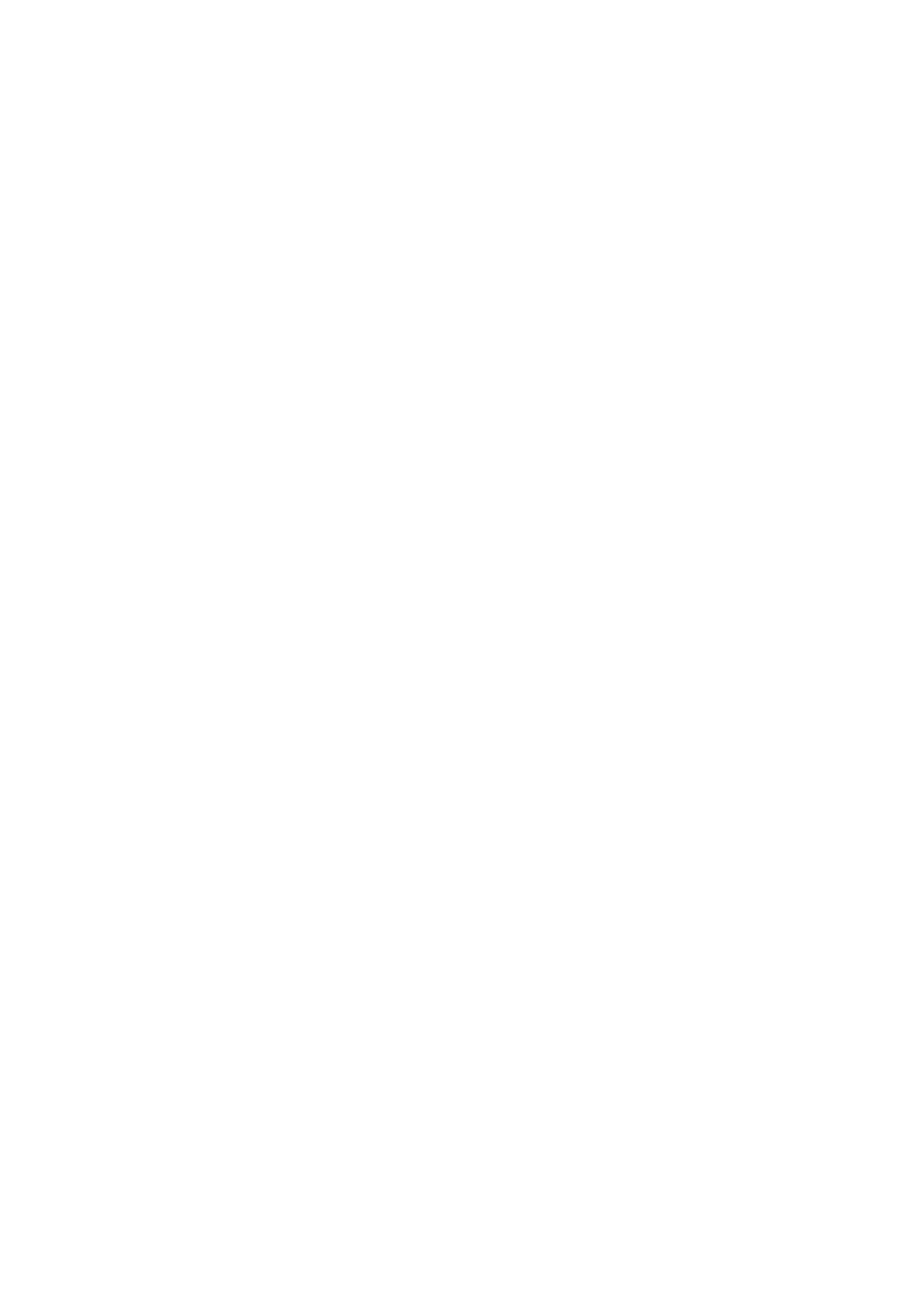## Western Australia

# **Road Traffic (Charges and Fees) Regulations 2006**

## **Contents**

## **Part 1 — Preliminary** 1. Citation 1 2. Commencement 1 **Part 2 — Charges and fees relating to vehicle licensing Division 1 — Interpretation** 3. Terms used 2 **Division 2 — Vehicle licence charges Subdivision 1 — General** 4. Vehicle licence charges 3 5. Subdiv. 2 and 3 do not apply to seasonally licensed heavy vehicles 4 6. Statutory declaration may be required 4 **Subdivision 2 — Exemptions** 7. Government vehicles etc. 4<br>8. Farm vehicles 5 8. Farm vehicles 9AA. Vehicles owned by full-time carers 5 9A. Exemption or refund, power to give in exceptional circumstances 6 **Subdivision 3 — Concessions** 9. Certain heavy vehicles used outside South-west Division 6 10. Vehicles used for prospecting 7 11. Vehicles used for pulling sandalwood 7

Ceased on 27 Apr 2015 Version 04-c0-01 Page i Extract from www.slp.wa.gov.au, see that website for further information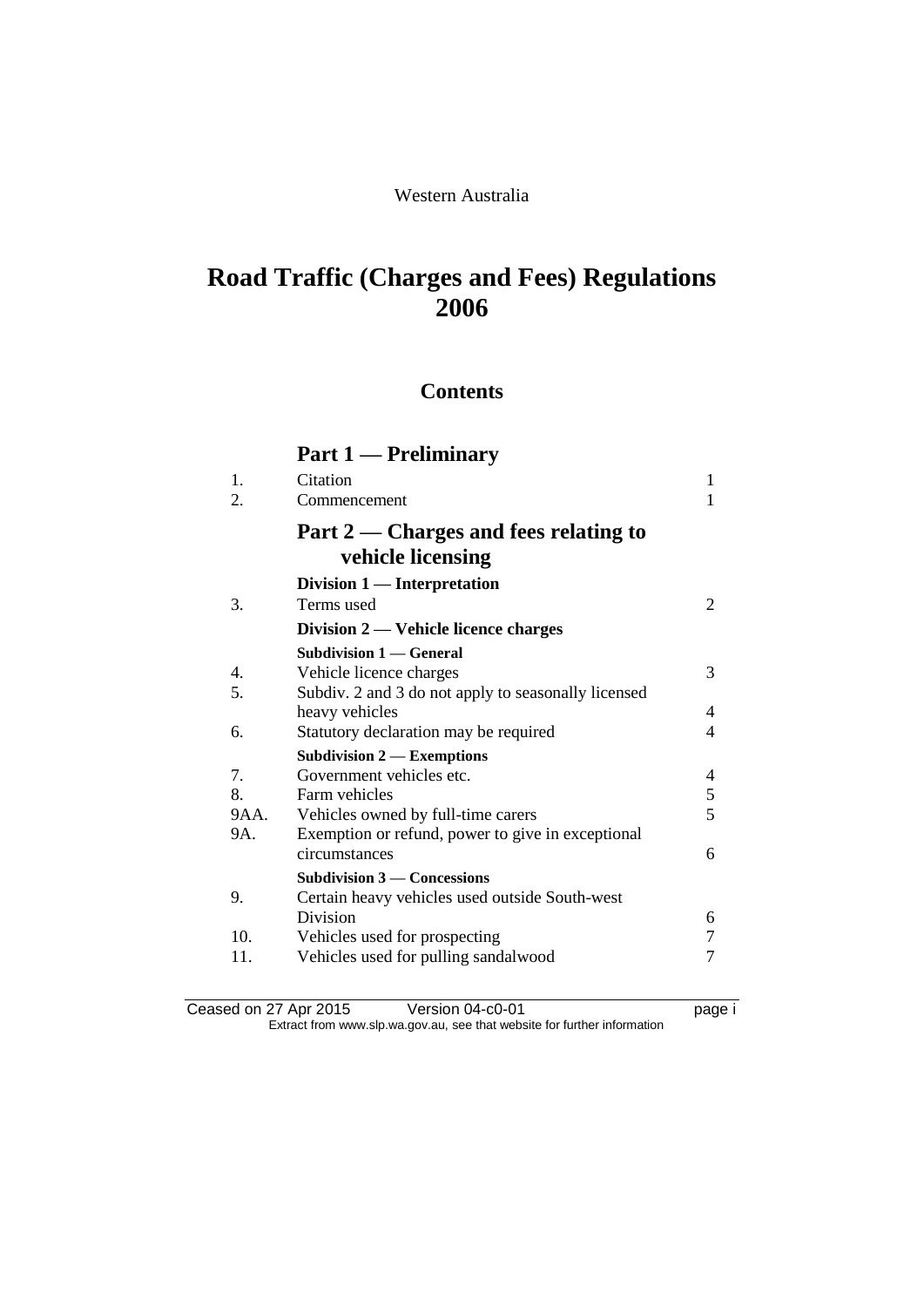| 12.  | 7<br>Vehicles used for kangaroo hunting<br>8          |    |  |
|------|-------------------------------------------------------|----|--|
| 13.  | Vehicles used for beekeeping<br>8                     |    |  |
| 14.  | Certain vehicles used to transport stock              |    |  |
| 15.  | Vehicles used for farm haulage                        |    |  |
| 16.  | Agricultural machines and agricultural special        |    |  |
|      | purpose vehicles                                      | 9  |  |
| 17.  | Certain semi-trailers                                 | 10 |  |
| 18.  | Vehicles owned by pensioners                          | 10 |  |
| 19.  | Motor homes                                           | 11 |  |
| 21.  | Reductions not cumulative                             | 11 |  |
|      | Division 3 – Fees relating to vehicle licensing       |    |  |
| 22.  | Inspection station, fees for establishing             | 12 |  |
| 23.  | Examination etc. of vehicle, fee for                  | 12 |  |
| 23A. | Motor vehicle dealer or vehicle manufacturer          |    |  |
|      | licensing vehicle, fee payable by                     | 13 |  |
| 24.  | Regional weighting of fees for vehicle inspection     | 13 |  |
| 25.  | Recording fee                                         | 14 |  |
| 26.  | Transfer fee                                          | 14 |  |
| 27.  | Unlicensed vehicle permit, fee for                    | 14 |  |
| 28.  | Duplicate or certified copy of licence, fee for       | 15 |  |
| 29.  | Authorisation under r. 14(3) to carry goods on        |    |  |
|      | stock vehicle, fee for                                | 15 |  |
| 30.  | Number plates etc., fee for issue etc. of             | 15 |  |
| 31.  | Special plates, fee for storage of by Director        |    |  |
|      | General                                               | 16 |  |
| 32.  | Trade plates, fee for assignment etc. of              | 17 |  |
| 33.  | Trade plates, annual fee for use etc. of              | 18 |  |
| 35.  | Duplicate tax invoices for fees paid, fee for issuing | 18 |  |
| 36.  | Exemption or refund, power to give in exceptional     |    |  |
|      | circumstances                                         | 19 |  |
|      |                                                       |    |  |
|      | Part 3 – Fees relating to drivers'                    |    |  |
|      | licences                                              |    |  |
| 37.  | Terms used                                            | 20 |  |
| 39.  | Replacement licence document, fee for                 | 20 |  |
| 41.  | Drivers' licences, fees for etc.                      | 21 |  |

42A. Exemption from fee for taking or resitting theory test 22

page ii Version 04-c0-01 Ceased on 27 Apr 2015 Extract from www.slp.wa.gov.au, see that website for further information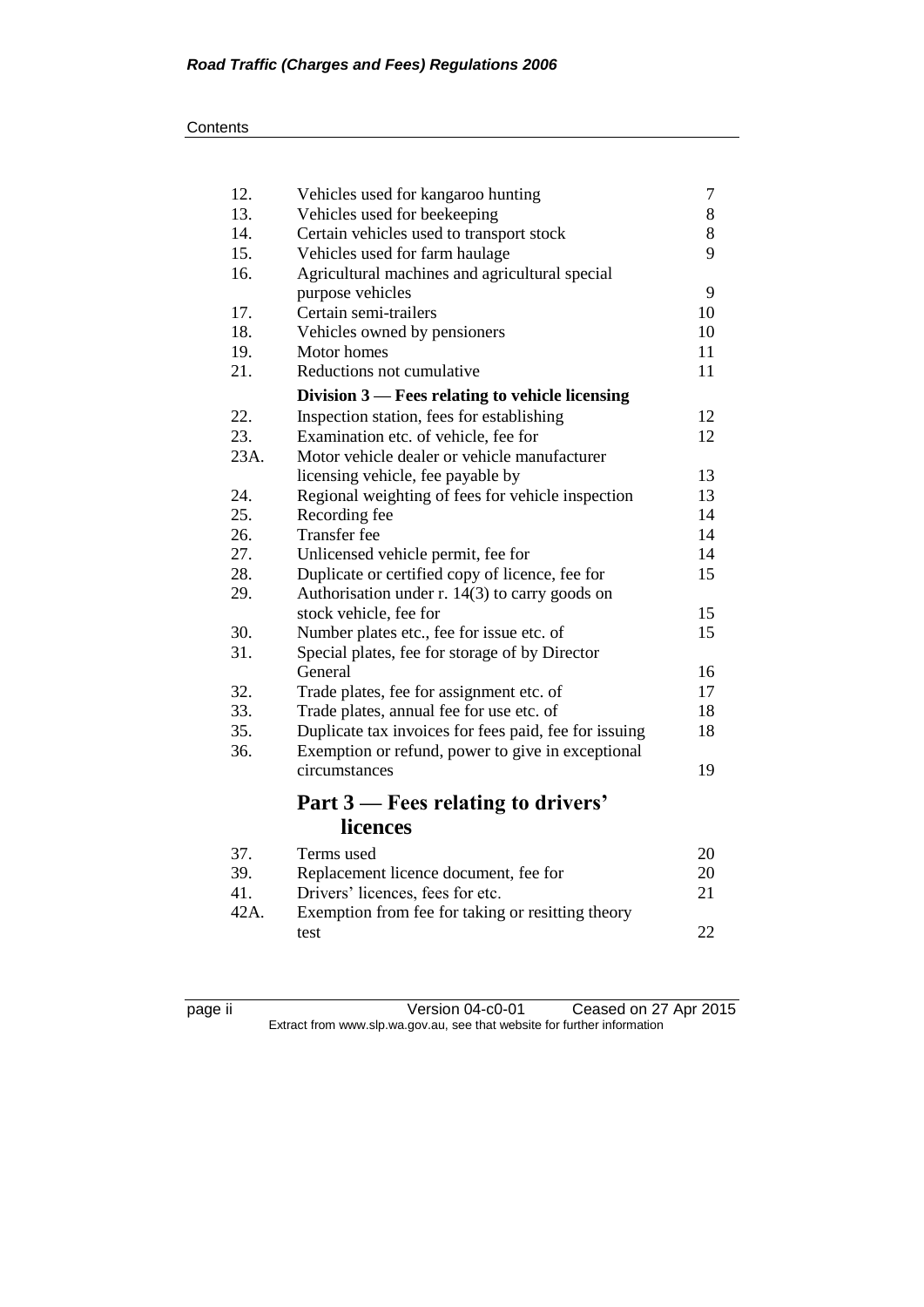| 42. | Extraordinary licences (Act s. $76(3)$ and $(6)$ ), fees                                       |    |
|-----|------------------------------------------------------------------------------------------------|----|
|     | for                                                                                            | 22 |
| 43. | Fee exemption for aged pensioners and certain                                                  | 23 |
| 44. | veterans<br>Seniors' card holders etc., reduced fees for                                       | 24 |
| 45. | Motorised wheelchairs, exemption for drivers of                                                | 24 |
| 46. | Refund, power to give                                                                          | 24 |
|     | Part 4 – Fees relating to vehicle                                                              |    |
|     | standards                                                                                      |    |
| 47. | Terms used                                                                                     | 26 |
| 48. | Accreditation certificate, fee for issue etc. of                                               | 26 |
| 49. | Class 1 permit, fee for grant of                                                               | 27 |
| 50. | Class 2 permit, fee for grant of                                                               | 27 |
| 51. | Class 3 permit, fee for grant of                                                               | 27 |
| 52. | Road Traffic (Vehicle Standards) Regulations 2002                                              |    |
|     | r. 42, fee for application under                                                               | 28 |
| 53. | Road Traffic (Vehicle Standards) Regulations 2002                                              |    |
|     | r. 51 departmental exemption, fee for replacing                                                | 28 |
| 54. | Vehicle modification permit, fee for                                                           | 28 |
|     |                                                                                                |    |
|     | Part 5 — Other fees                                                                            |    |
| 55. |                                                                                                |    |
|     | Road Traffic (Blood Sampling and Analysis)<br>Regulations 1975 and Road Traffic (Urine         |    |
|     | Sampling and Analysis) Regulations 1983, fees for                                              | 29 |
| 56. | Road Traffic (Events on Roads) Regulations 1991,                                               |    |
|     | fees for                                                                                       | 30 |
| 57. | Road Traffic Act 1974 s. 12 and 13, fees and                                                   |    |
|     | charges for                                                                                    | 31 |
|     | Schedule $1 -$ Charges and fees                                                                |    |
|     | relating to vehicle licences                                                                   |    |
|     | Division 1 — Vehicle licence charges                                                           |    |
|     | <b>Subdivision 1 – General</b>                                                                 |    |
| 1.  |                                                                                                | 33 |
|     | Calculation of vehicle licence charges<br>Subdivision 2 — Vehicle licence charges for vehicles |    |
|     | other than heavy vehicles                                                                      |    |
| 2.  | Calculation of licence fees, and reduction                                                     | 34 |
| 3.  | Car, bus, goods vehicle and motor home                                                         | 34 |

Ceased on 27 Apr 2015 Version 04-c0-01 page iii Extract from www.slp.wa.gov.au, see that website for further information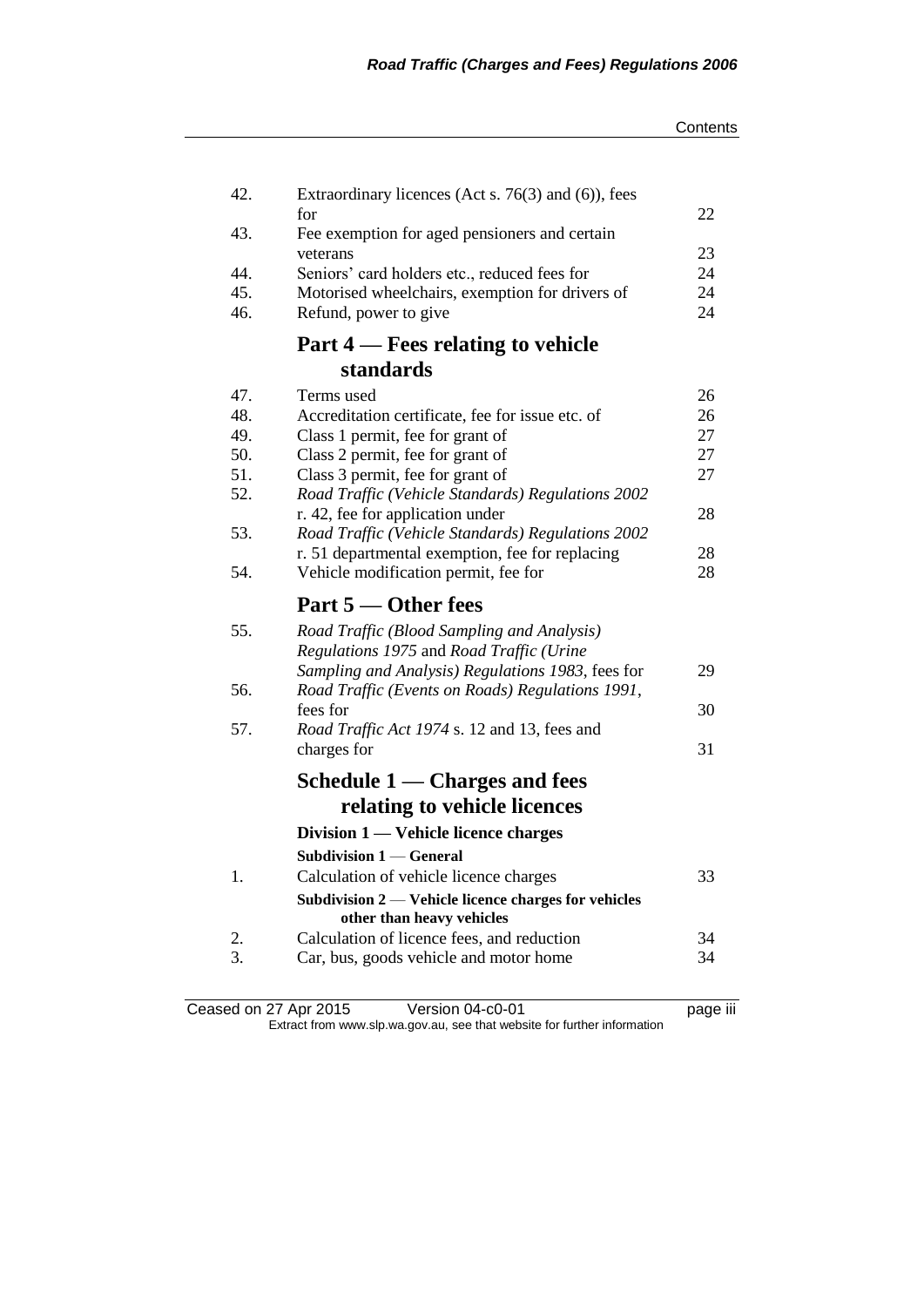#### **Contents**

| 4.  | Prime mover                                                     | 34 |
|-----|-----------------------------------------------------------------|----|
| 5.  | Trailer, not being a towed special purpose vehicle              | 35 |
| 6.  | Motor cycle                                                     | 35 |
| 7.  | Special purpose vehicle                                         | 35 |
|     | Subdivision $3$ — Vehicle licence charges for heavy             |    |
|     | vehicles                                                        |    |
| 8.  | Car or bus                                                      | 36 |
| 9.  | Goods vehicle and motor home                                    | 36 |
| 10. | Prime mover                                                     | 38 |
| 11. | Trailer, not being a towed special purpose vehicle              | 38 |
| 12. | Special purpose vehicle                                         | 39 |
|     | Division 2 — Fees relating to vehicle licensing                 |    |
|     | Division $3$ — Regional fees relating to vehicle<br>examination |    |
|     | Schedule $2$ — Fees relating to                                 |    |
|     | drivers' licences                                               |    |
|     | Terms used                                                      | 52 |
|     | <b>Notes</b>                                                    |    |
|     | Compilation table                                               | 55 |
|     | <b>Defined terms</b>                                            |    |

page iv Version 04-c0-01 Ceased on 27 Apr 2015 Extract from www.slp.wa.gov.au, see that website for further information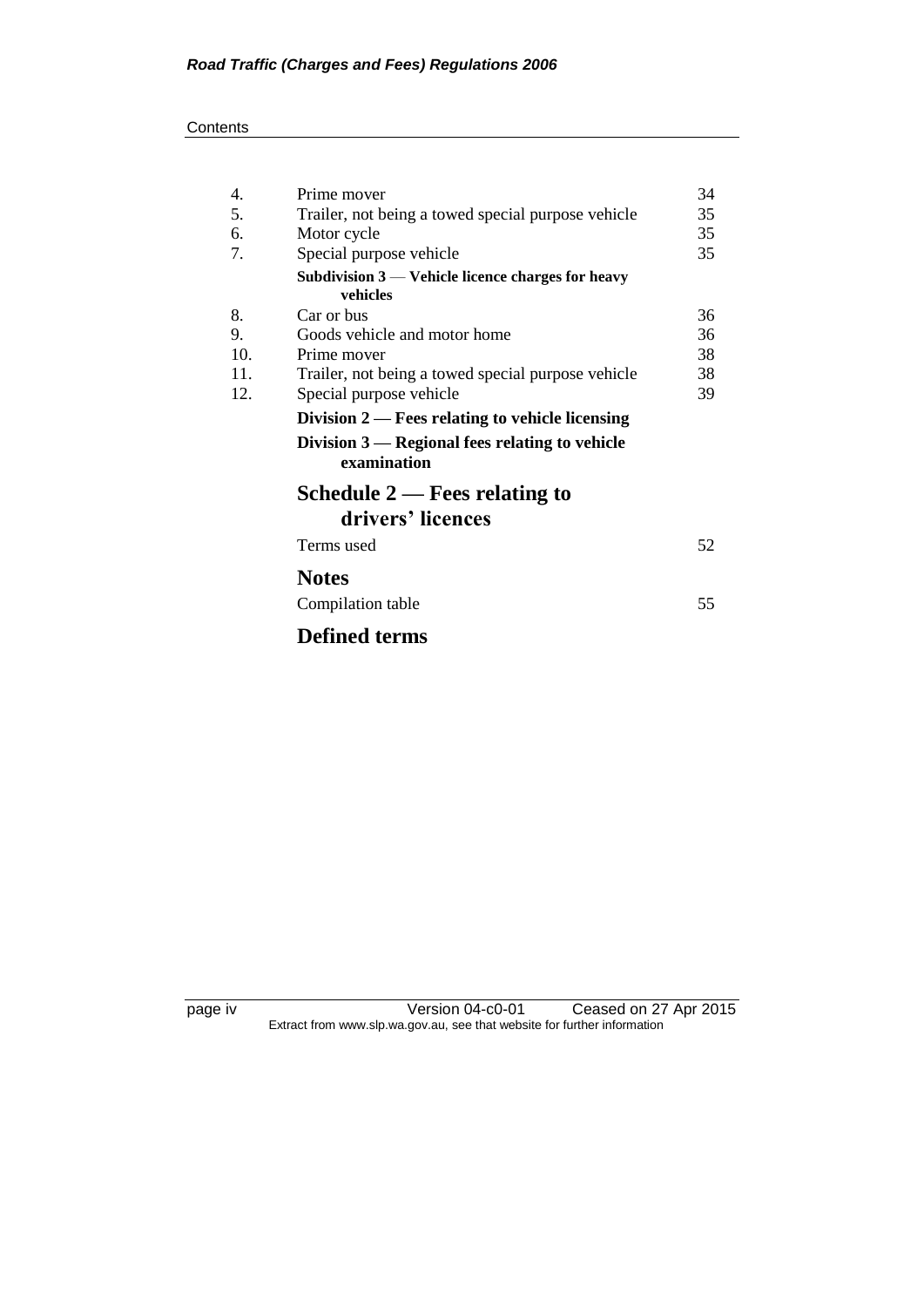Western Australia

Road Traffic Act 1974

# **Road Traffic (Charges and Fees) Regulations 2006**

# **Part 1 — Preliminary**

## **1. Citation**

These regulations are the *Road Traffic (Charges and Fees) Regulations 2006* <sup>1</sup> .

## **2. Commencement**

These regulations come into operation on the day on which the *Road Traffic Amendment (Vehicle Licensing) Act 2001* comes into operation  $<sup>1</sup>$ .</sup>

Ceased on 27 Apr 2015 Version 04-c0-01 page 1 Extract from www.slp.wa.gov.au, see that website for further information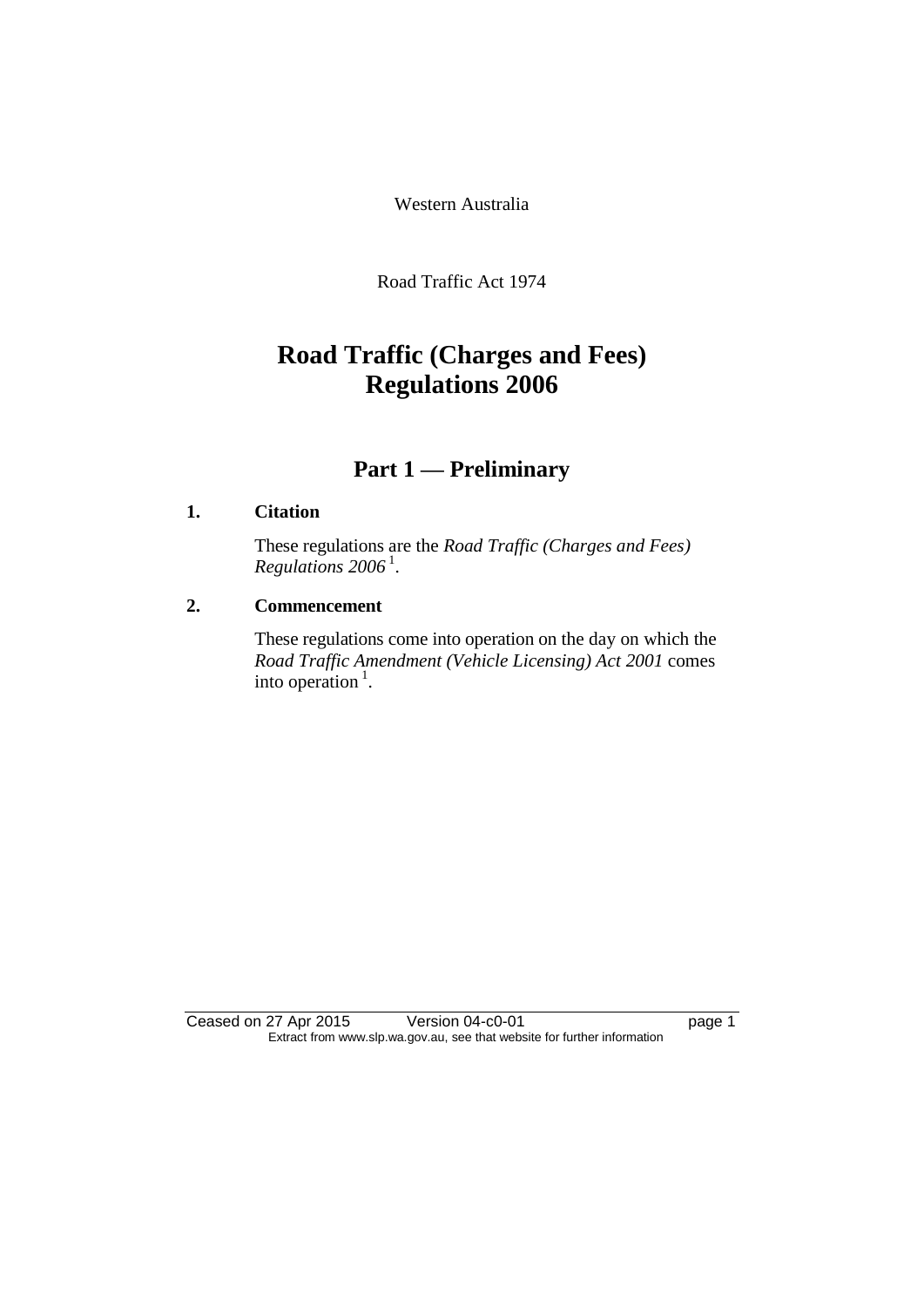# **Part 2 — Charges and fees relating to vehicle licensing**

## **Division 1 — Interpretation**

## **3. Terms used**

(1) In this Part, unless the contrary intention appears —

*agricultural machine* has the meaning given to that term in the *Road Traffic (Vehicle Standards) Regulations 2002*;

*agricultural special purpose vehicle* means a special purpose vehicle that the Director General is satisfied will be used exclusively in a farming business;

*exempt motorised wheelchair* means a motorised wheelchair that is designed so as not to be capable of a speed exceeding 10 km/h;

*farm* means the land on which a farmer carries on the farmer's farming business;

*farmer* means a person who carries on business as a farmer or grazier;

*farming business* means the business of farming or grazing;

*motor carrier* means a —

- (a) motor vehicle that
	- (i) is designed to travel on 3 wheels; and
	- (ii) has an unladen mass of not more than 1 016 kg; and
	- (iii) is designed with a significant portion of its steering mechanism and other controls similar to those of a motor cycle;
	- or
- (b) motorised wheelchair other than an exempt motorised wheelchair;

*region* means the region as described in the *Regional Development Commissions Act 1993* Schedule 1;

page 2 Version 04-c0-01 Ceased on 27 Apr 2015 Extract from www.slp.wa.gov.au, see that website for further information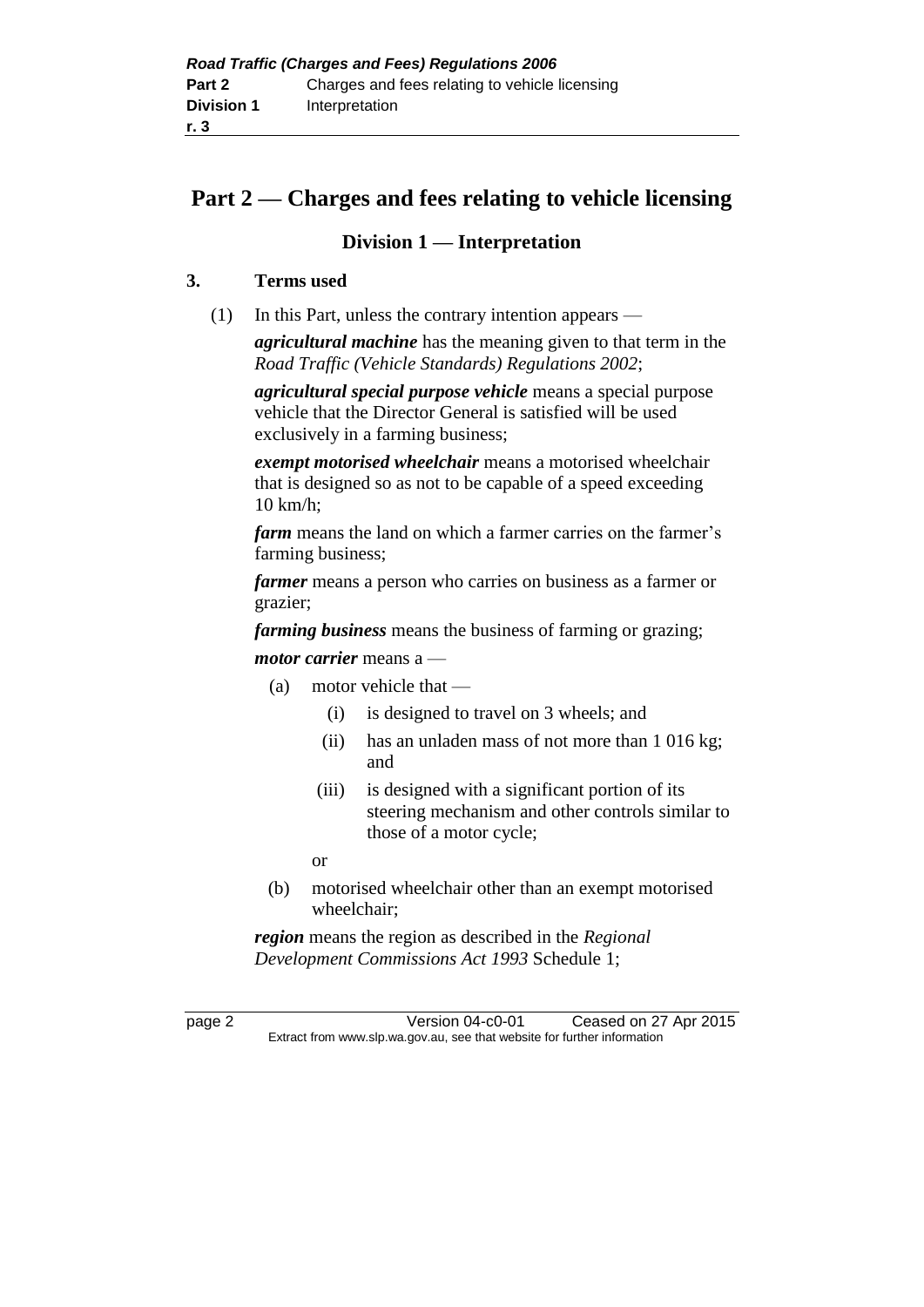*senior's card* means a seniors' card issued by the Office of Seniors' Interests in this State;

*senior's health card* means a Commonwealth senior's health card, issued by the Department of Social Security of the Commonwealth;

*stock* means cattle, sheep, goats or swine.

- (2) Unless the contrary intention appears, words and expressions used in this Part have the same meaning as they have in the *Road Traffic (Licensing) Regulations 1975*.
- (3) A reference in this Part to a vehicle being used for any purpose is to be read as a reference to the vehicle being used for that purpose during the period in respect of which a vehicle licence for the vehicle is to be granted or renewed.

*[Regulation 3 amended in Gazette 13 Jun 2014 p. 1907.]*

## **Division 2 — Vehicle licence charges**

#### **Subdivision 1 — General**

## **4. Vehicle licence charges**

- (1) The vehicle licence charge prescribed in relation to a vehicle is the charge specified in Schedule 1 Division 1.
- (2) A reference in Schedule 1 Division 1 Subdivision 3 clause 10 to a prime mover of licence class MC2, MC3, MC4 or MC5 includes a reference to a prime mover of an outgoing class.
- (3) In subregulation  $(2)$  —

*outgoing class* means, for a licence class specified in column 2 of the Table to this regulation (a *new class*), an old licence class specified in column 1 for which that new class is specified in column 2.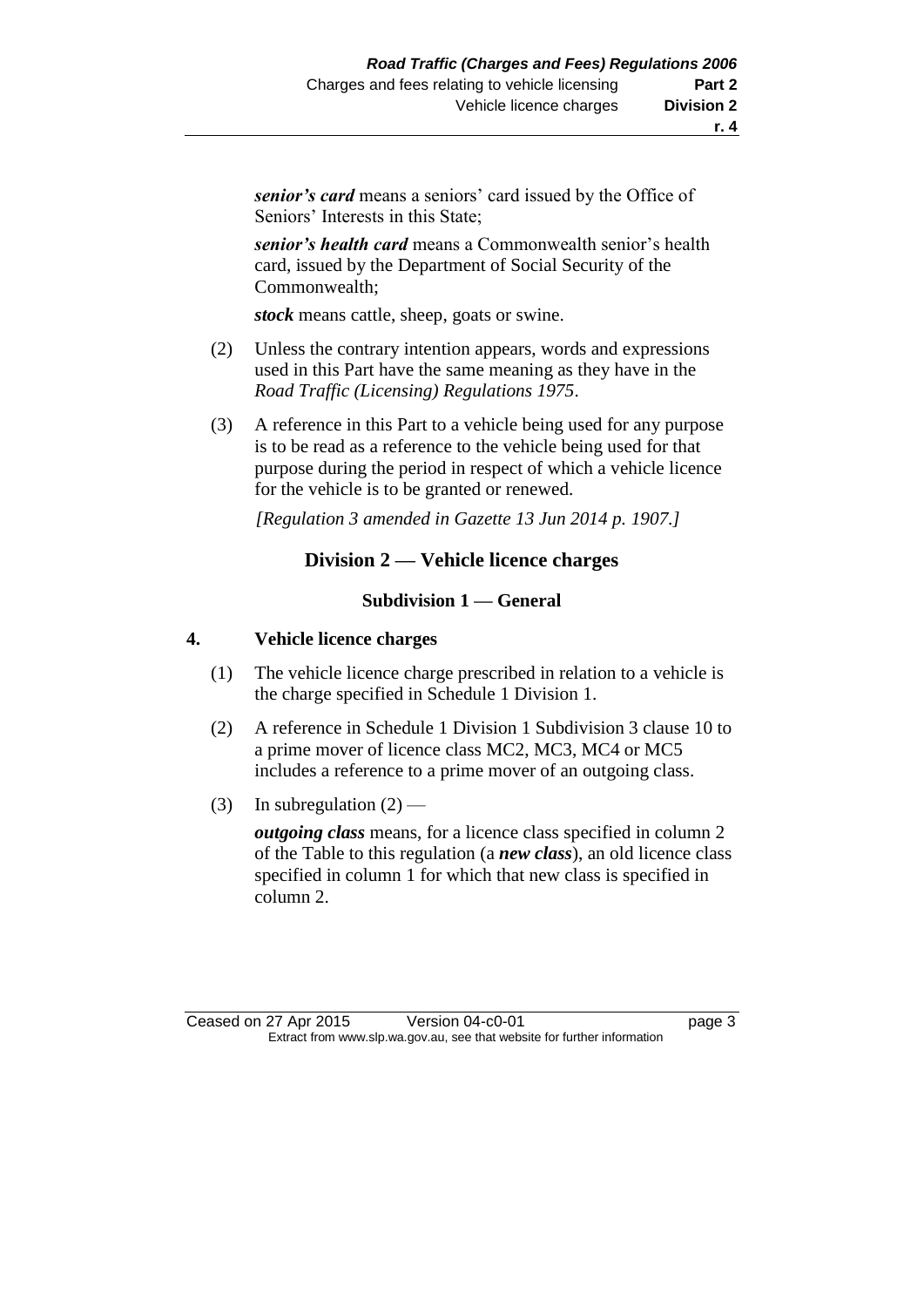(4) Subregulation (2) applies even if the new class referred to has not yet been prescribed as a licence class.

|                       | <b>Table</b>          |  |
|-----------------------|-----------------------|--|
| column 1<br>old class | column 2<br>new class |  |
| MP2, 1LP2, 2LP2       | MC <sub>2</sub>       |  |
| MP3, 1LP3, 2LP3       | MC <sub>3</sub>       |  |
| MP4, 1LP4, 2LP4       | MC4                   |  |
| MP5, 1LP5, 2LP5       | MC <sub>5</sub>       |  |

*[Regulation 4 amended in Gazette 30 May 2008 p. 2077.]*

## **5. Subdiv. 2 and 3 do not apply to seasonally licensed heavy vehicles**

Subdivisions 2 and 3 do not apply to a seasonally licensed heavy vehicle.

## **6. Statutory declaration may be required**

The Director General may, in order to be satisfied of any of the matters referred to in this Division, require any information provided in relation to an application for the grant, renewal or transfer of a vehicle licence to be verified by a statutory declaration.

## **Subdivision 2 — Exemptions**

## **7. Government vehicles etc.**

A vehicle licence charge is not payable for a vehicle that —

- (a) is owned by the Crown and has an MRC not exceeding 4 500 kg; or
- (b) is owned by a local government; or
- $\left( c \right)$  is
	- (i) owned by the Crown; and

| r<br>. .<br>г |  |
|---------------|--|
|---------------|--|

Version 04-c0-01 Ceased on 27 Apr 2015 Extract from www.slp.wa.gov.au, see that website for further information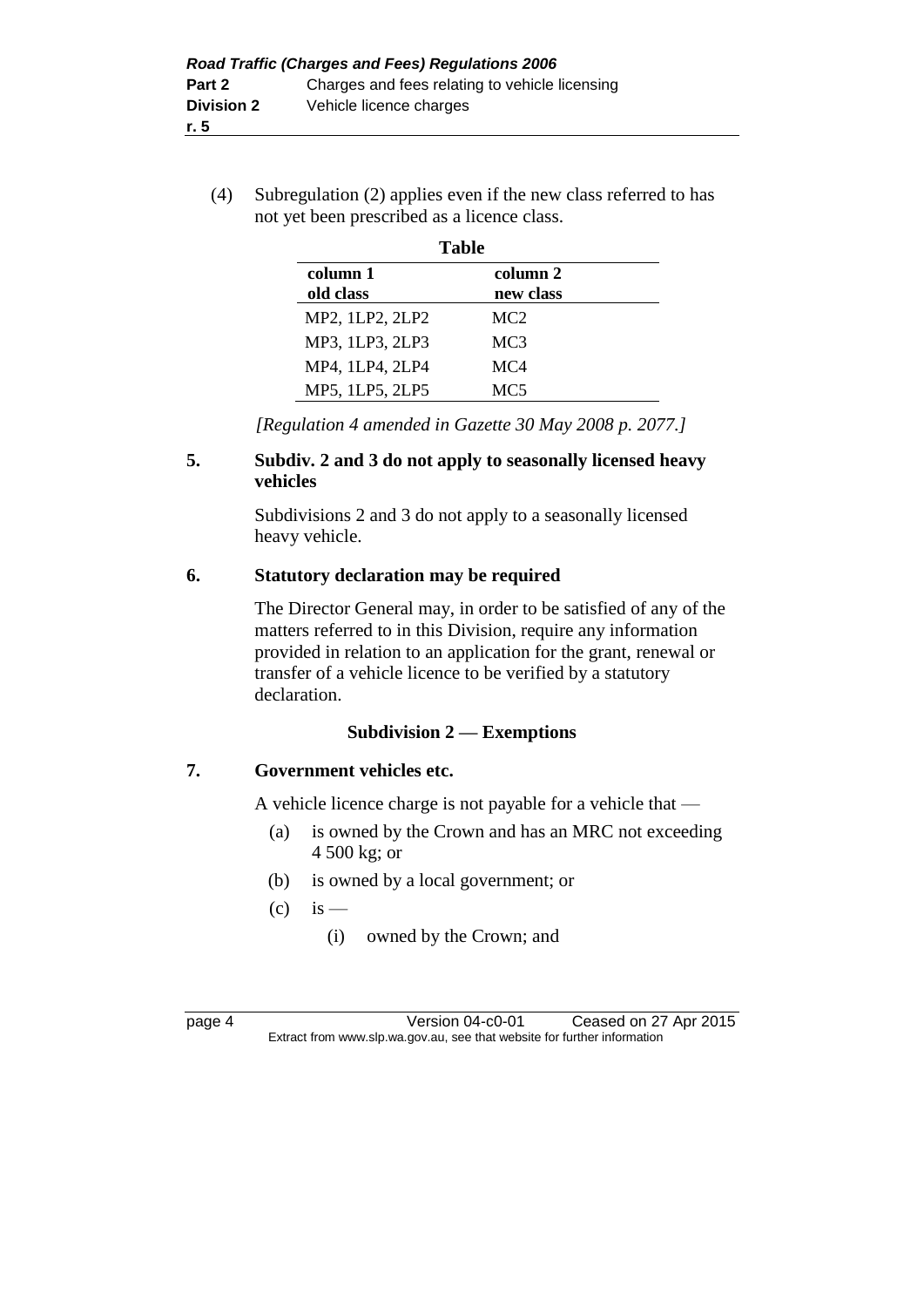- (ii) under the control of the chief executive officer of the department of the Public Service principally assisting in the administration of the *Fire and Emergency Services Act 1998*; and
- (iii) to be used exclusively for preventing and extinguishing fires or dealing with other emergencies;
- or
- (d) is to be used exclusively as an ambulance.

*[Regulation 7 amended in Gazette 19 Feb 2013 p. 995.]*

## **8. Farm vehicles**

- (1) This regulation does not apply to an agricultural machine or agricultural special purpose vehicle.
- (2) A vehicle licence charge is not payable for a vehicle if the Director General is satisfied that the vehicle is owned by a farmer and is to be used only on the owner's farm or —
	- (a) to pass from one portion of the farm to another; or
	- (b) to travel between the farm and some other place to carry out fire fighting or fire prevention operations; or
	- (c) to travel between the farm and some other place to take part in fire control exercises previously authorised by a bush fire control officer appointed under the *Bush Fires Act 1954*; or
	- (d) if the farm is in an area that is declared by the Minister administering the *Agriculture Act 1988* <sup>2</sup> to be drought affected or water deficient, to travel between the farm and a water supply for the purpose of carting water for stock or for domestic purposes.

## **9AA. Vehicles owned by full-time carers**

(1) In subregulation  $(2)$  —

*Centrelink* means the Commonwealth agency known as Centrelink at the time the *Road Traffic (Charges and Fees)* 

Ceased on 27 Apr 2015 Version 04-c0-01 page 5 Extract from www.slp.wa.gov.au, see that website for further information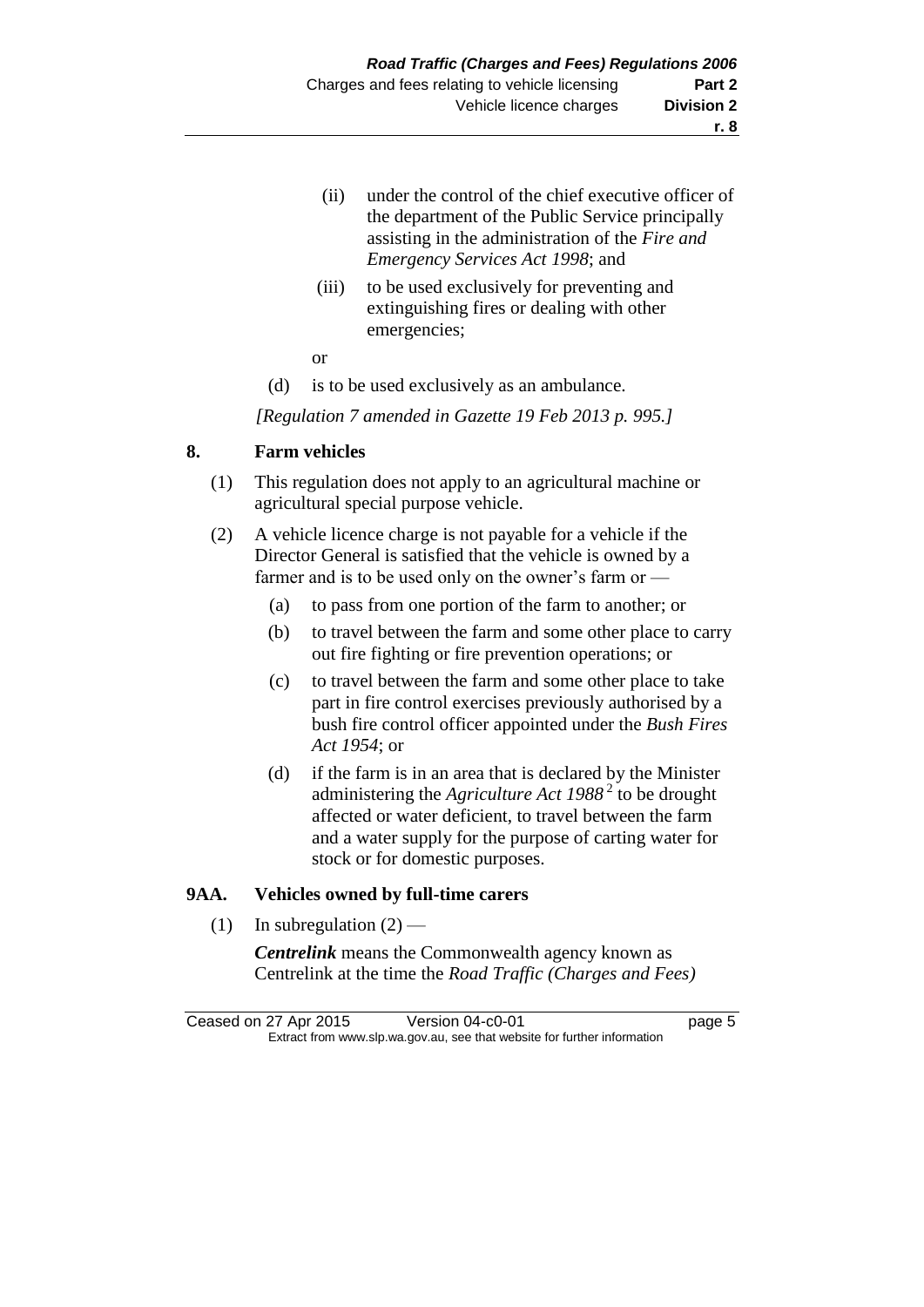*Amendment Regulations (No. 10) 2012* regulation 4 comes into operation $<sup>1</sup>$ .</sup>

(2) A vehicle licence charge is not payable for a vehicle if the Director General is satisfied that the vehicle is owned by a person who is receiving from Centrelink the maximum amount of the carer's payment.

*[Regulation 9AA inserted in Gazette 30 Nov 2012 p. 5803.]*

## **9A. Exemption or refund, power to give in exceptional circumstances**

- (1) The Director General may, in a particular case
	- (a) refund all or part of a payment that has been made in respect of any vehicle licence charge; or
	- (b) in writing, exempt a person from payment of any vehicle licence charge or from payment of part of such a charge,

if the Director General is satisfied that exceptional circumstances warrant the refund or exemption being given in that case.

- (2) The Director General may, in writing given to a person exempted under subregulation (1)(b), vary or revoke the exemption.
- (3) An exemption may be given subject to such conditions as the Director General thinks fit and specifies in the exemption.
- (4) A person must not contravene a condition of an exemption. Penalty: a fine of \$400.

*[Regulation 9A inserted in Gazette 14 Feb 2012 p. 674.]*

## **Subdivision 3 — Concessions**

## **9. Certain heavy vehicles used outside South-west Division**

The vehicle licence charge payable for a vehicle is reduced by 50% if the Director General is satisfied that the vehicle —

(a) has an unloaded mass exceeding 2 t; and

page 6 Version 04-c0-01 Ceased on 27 Apr 2015 Extract from www.slp.wa.gov.au, see that website for further information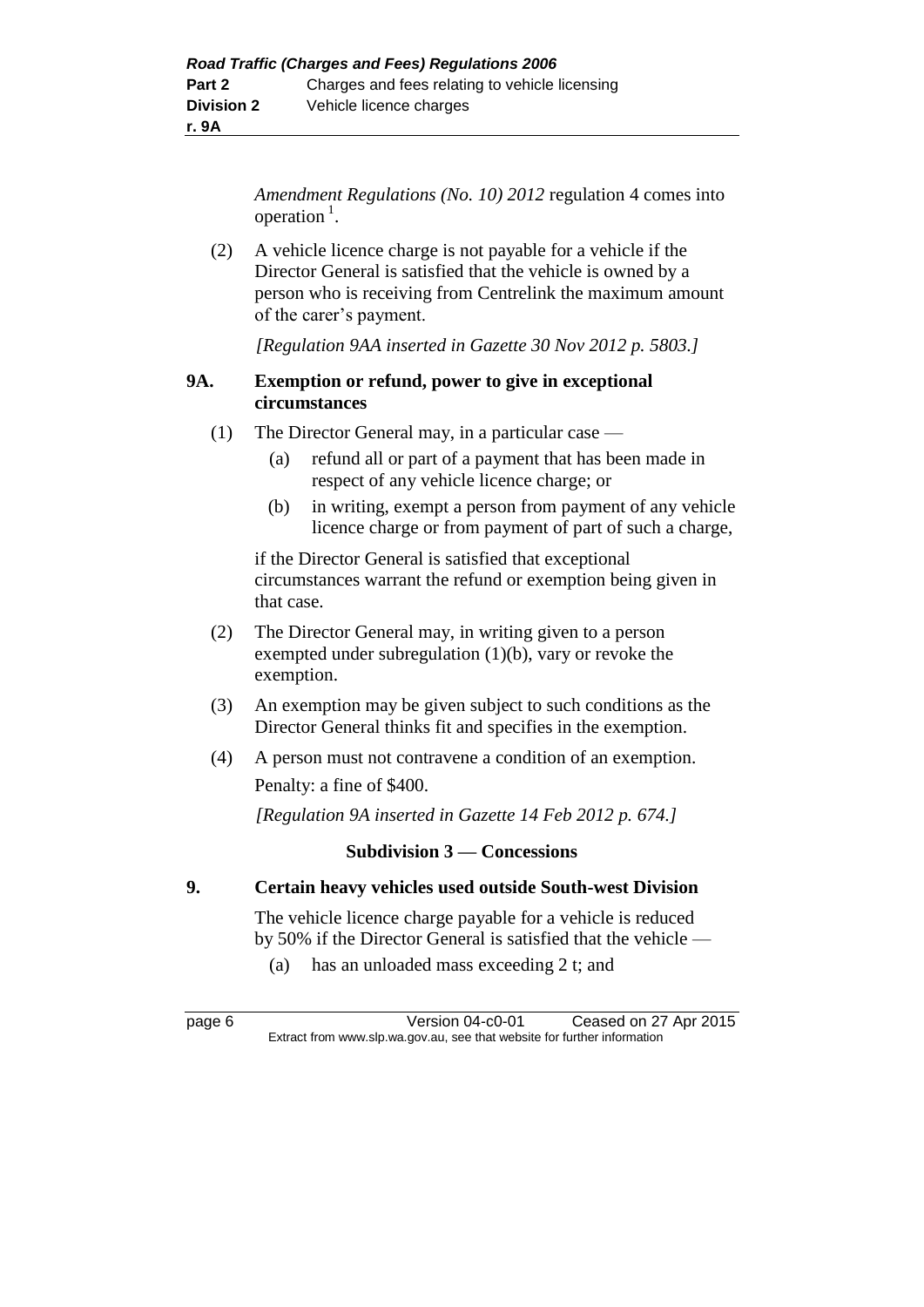(b) is to be used exclusively on roads outside the South-west Division as defined in the *Land Administration Act 1997*.

## **10. Vehicles used for prospecting**

The vehicle licence charge payable for a vehicle is reduced by 50% if the Director General is satisfied that the vehicle —

- (a) is owned by
	- (i) a genuine prospector; or
	- (ii) a person (other than a company as defined in the *Corporations Act 2001* of the Commonwealth) who searches for or produces metals or minerals from land in which the person holds an interest;

and

(b) is to be used by that prospector or person exclusively or principally in connection with prospecting.

## **11. Vehicles used for pulling sandalwood**

The vehicle licence charge payable for a vehicle is reduced by 50% if the Director General is satisfied that the vehicle —

- (a) is owned by a genuine sandalwood puller; and
- (b) is to be used by that person exclusively or principally in connection with the pulling of sandalwood.

## **12. Vehicles used for kangaroo hunting**

The vehicle licence charge payable for a vehicle is reduced by 50% if the Director General is satisfied that the vehicle —

- (a) is owned by a genuine kangaroo hunter; and
- (b) is to be used by that person exclusively or principally in connection with the hunting of kangaroos.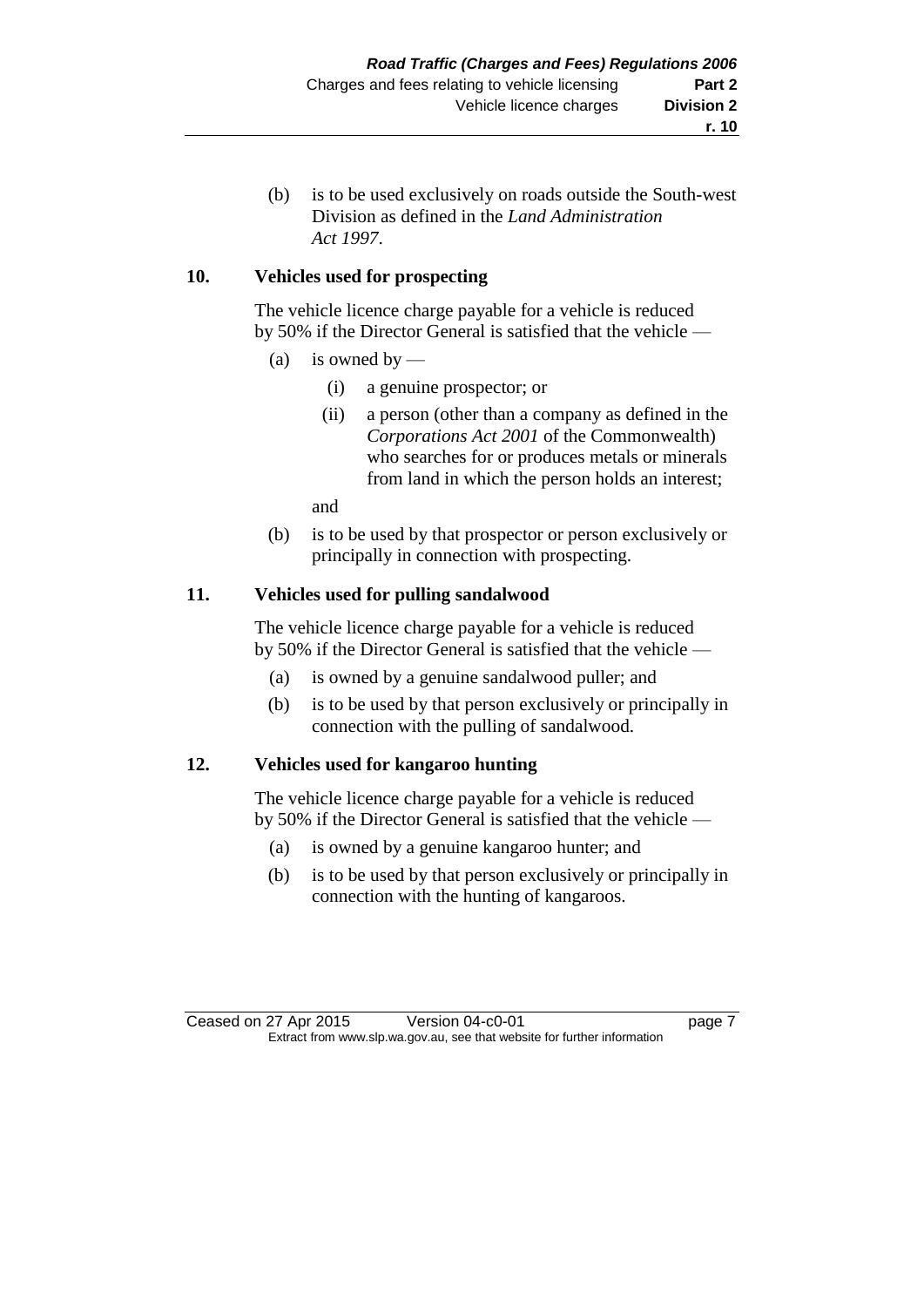## **13. Vehicles used for beekeeping**

The vehicle licence charge payable for a vehicle is reduced by 50% if the Director General is satisfied that the vehicle —

- (a) is owned by a person who is a beekeeper as defined in the *Biosecurity and Agriculture Management Regulations 2013* and who engages in the keeping of bees substantially as a means of livelihood; and
- (b) is to be used by the person exclusively or principally in connection with beekeeping.

*[Regulation 13 amended in Gazette 5 Feb 2013 p. 839.]*

## **14. Certain vehicles used to transport stock**

- (1) The vehicle licence charge payable for a vehicle is reduced by 50% if the Director General is satisfied that the vehicle —
	- (a) has an unloaded mass exceeding 1 524 kg; and
	- (b) is owned by a person who carries on the business of transporting stock; and
	- (c) is to be used by the person exclusively or principally for journeys that involve the carriage of stock.
- (2) A vehicle licence in respect of which a reduced vehicle licence charge is paid under subregulation (1) is taken to be subject to conditions that —
	- (a) the vehicle must not be used for any journey that involves the carriage of goods other than a journey that involves the carriage of stock; and
	- (b) goods other than stock must not be carried on the vehicle in the course of a journey that involves the carriage of stock unless the carriage of those goods is authorised by the Director General under subregulation (3).
- (3) The Director General may authorise the use of a vehicle to which this regulation applies to carry goods other than stock on a specified journey or on a specified part of a journey.

page 8 Version 04-c0-01 Ceased on 27 Apr 2015 Extract from www.slp.wa.gov.au, see that website for further information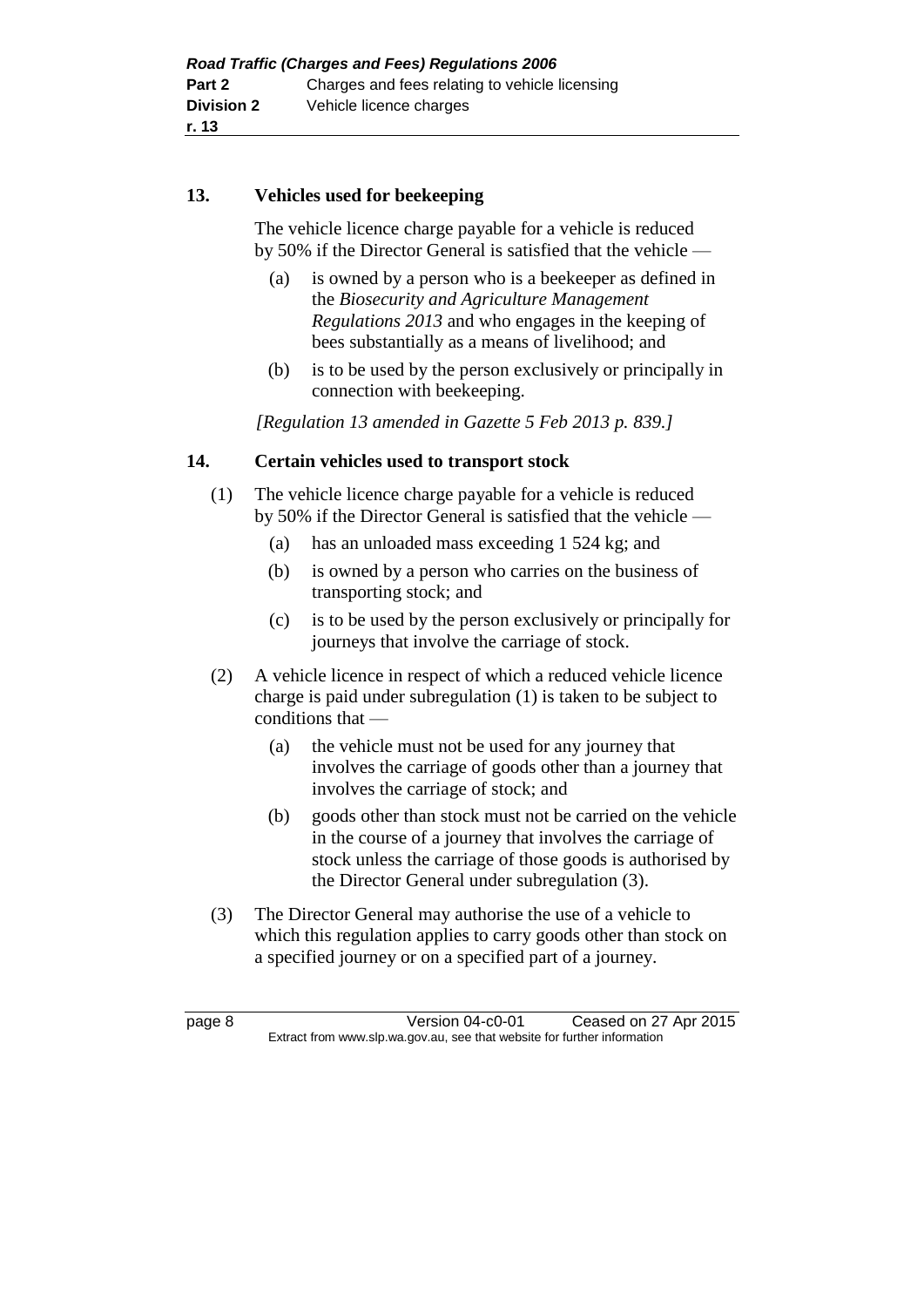(4) An authorisation is to be in writing and may be amended or revoked by the Director General.

## **15. Vehicles used for farm haulage**

- (1) This regulation does not apply to
	- (a) an agricultural machine or an agricultural special purpose vehicle; or
	- (b) a vehicle that has an unloaded mass of less than 1 524 kg.
- (2) The vehicle licence charge payable for a vehicle that is a goods vehicle, trailer, semi-trailer or is to be used for the purpose of hauling a trailer or semi-trailer is reduced by 50% if the Director General is satisfied that the vehicle —
	- (a) is owned by a farmer; and
	- (b) is to be used exclusively or principally for carrying the products of, or requisites for, the owner's farming business.
- (3) A reduction under this regulation does not apply at any one time in respect of more than one vehicle used in connection with the carrying on of the same business.
- (4) Subregulation (3) does not prevent a reduction applying in respect of —
	- (a) a semi-trailer if a reduction also applies in respect of a vehicle that is to be used for the purpose of hauling that semi-trailer; or
	- (b) a vehicle if a reduction also applies in respect of a semi-trailer that is to be hauled by that vehicle.

## **16. Agricultural machines and agricultural special purpose vehicles**

The vehicle licence charge payable for a vehicle that is an agricultural machine or agricultural special purpose vehicle is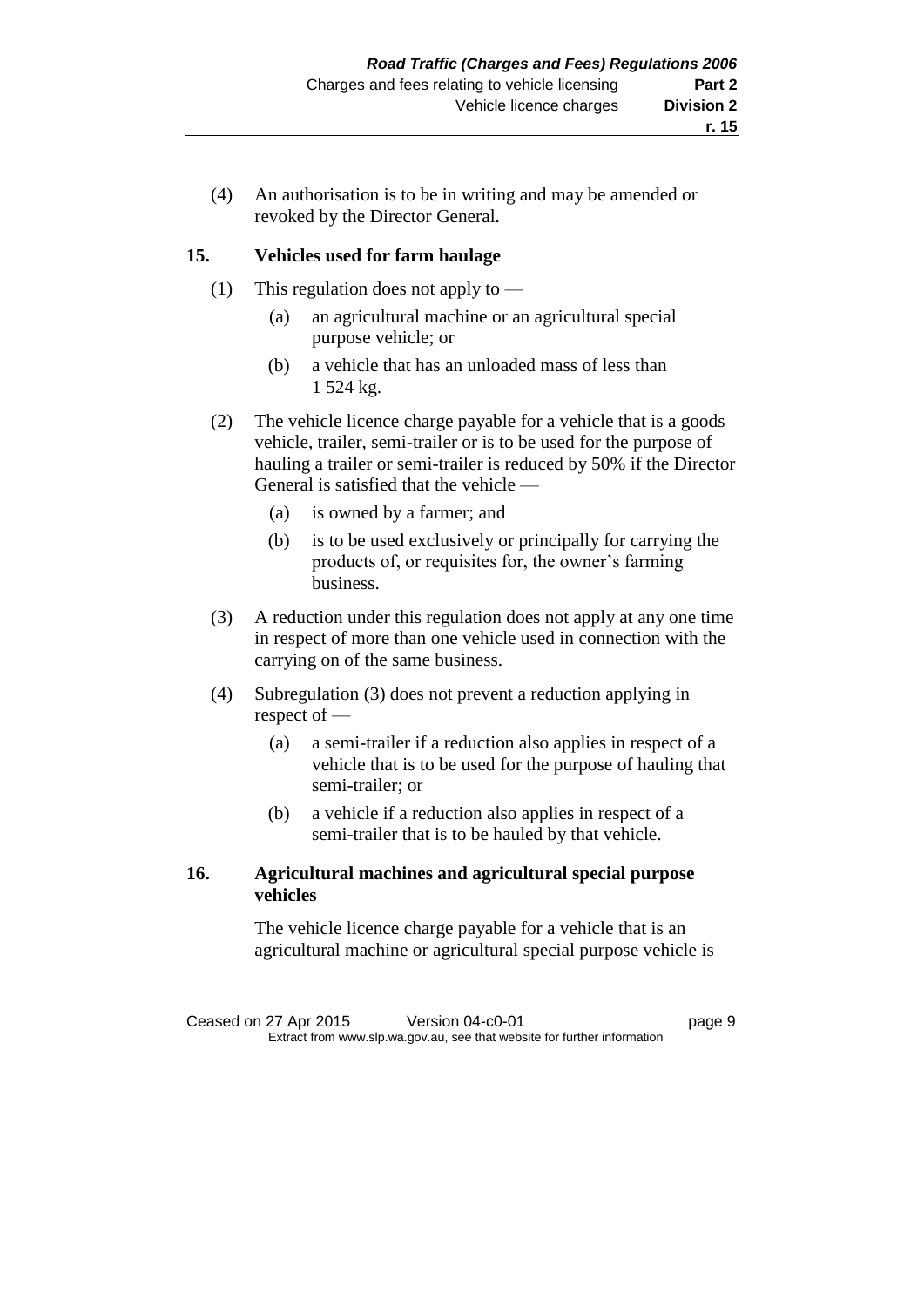reduced to \$4 if the Director General is satisfied that the vehicle is only to be used for one or more of the following —

- (a) to pass from one portion of a farm to another;
- (b) to travel between a farm and some other place for farming activities;
- (c) to carry out fire fighting or fire prevention operations;
- (d) to take part in fire control exercises previously authorised by a bush fire control officer appointed under the *Bush Fires Act 1954*;
- (e) if a farm is in an area that is declared by the Minister administering the *Agriculture Act 1988* <sup>2</sup> to be drought affected or water deficient, to travel between that farm and a water supply for the purpose of carting water for stock or for domestic purposes.

## **17. Certain semi-trailers**

The vehicle licence charge payable for a semi-trailer is reduced by 75% if the Director General is satisfied that, during the period for which the licence fee is to be calculated —

- (a) the semi-trailer will be towed by a prime mover registered in the name of the owner of the semi-trailer and no other prime mover; and
- (b) the semi-trailer will not be towed together with another trailer; and
- (c) other semi-trailers registered in the name of the owner will be towed by that prime mover and no other prime mover.

## **18. Vehicles owned by pensioners**

- (1) The vehicle licence charge payable for a vehicle is reduced by 50% if the Director General is satisfied that the vehicle —
	- $(a)$  is
		- (i) a car or bus with an unloaded mass not exceeding 3 000 kg; or

page 10 Version 04-c0-01 Ceased on 27 Apr 2015 Extract from www.slp.wa.gov.au, see that website for further information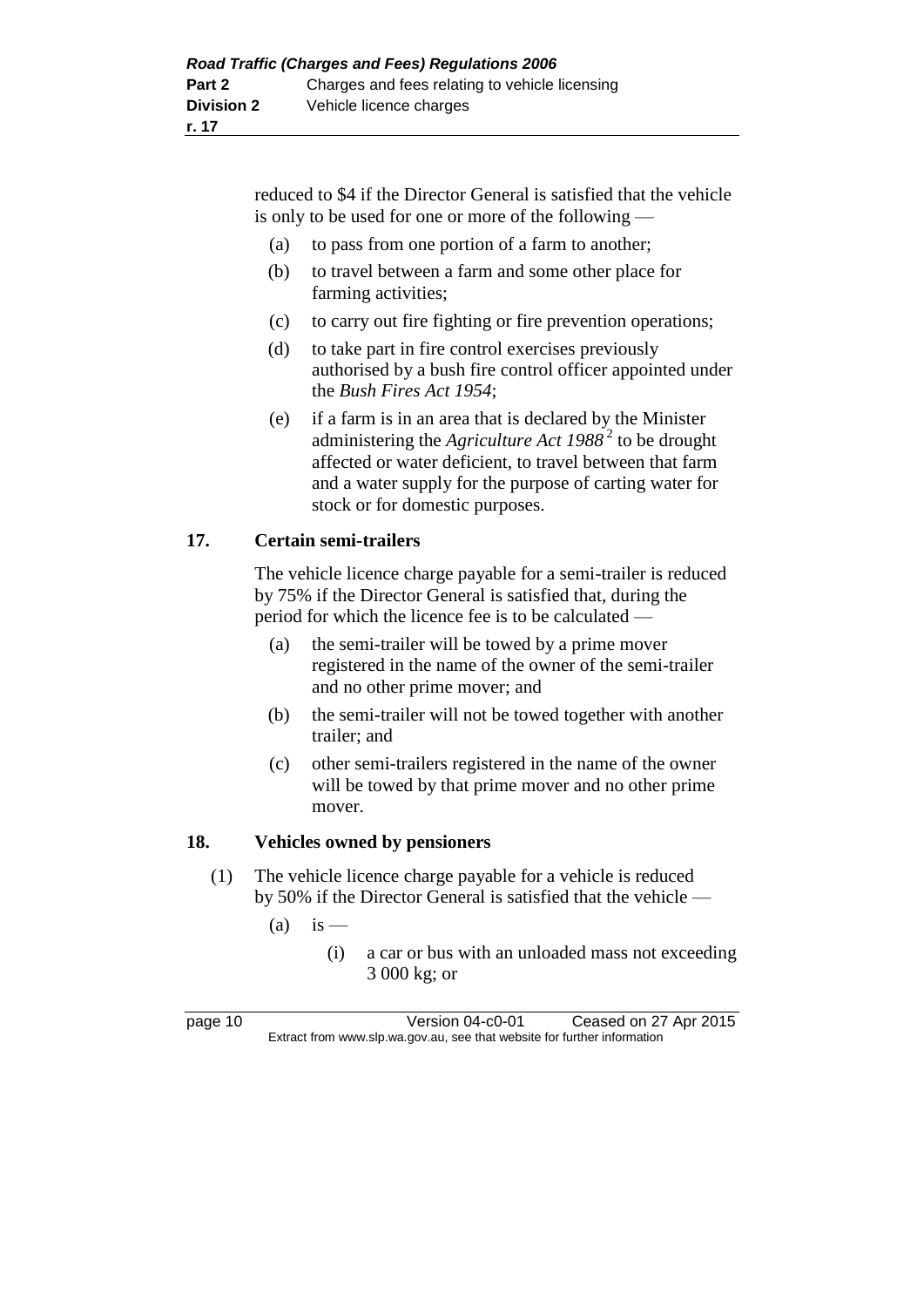- (ii) a goods vehicle with an unloaded mass not exceeding 3 000 kg; or
- (iii) a motor home; or
- (iv) a motor cycle; or
- (v) a moped as defined in the *Road Traffic (Authorisation to Drive) Regulations 2008* regulation 3;
- and
- (b) is owned by a person who holds
	- (i) a current pensioner concession card issued by the Department of Social Security, or the Department of Veteran's Affairs, of the Commonwealth; or
	- (ii) both a senior's card and a senior's health card.
- (2) A person is not entitled to a reduction under this regulation in respect of more than one vehicle at any one time.

*[Regulation 18 amended in Gazette 10 Jun 2008 p. 2454.]*

#### **19. Motor homes**

The vehicle licence fee that, but for this regulation, would be payable for a motor home is reduced by 50%.

*[20. Deleted in Gazette 13 Jun 2014 p. 1907.]*

#### **21. Reductions not cumulative**

- (1) Subject to subregulation (3), only one reduction under this Subdivision is to be applied to the vehicle licence fee of a vehicle for any year.
- (2) If a vehicle qualifies for 2 or more reductions under this Subdivision, the owner of the vehicle may choose which one is to be applied.
- (3) A vehicle licence fee that has been reduced under a regulation in this Subdivision, can be further reduced in accordance with regulations 19 and 20.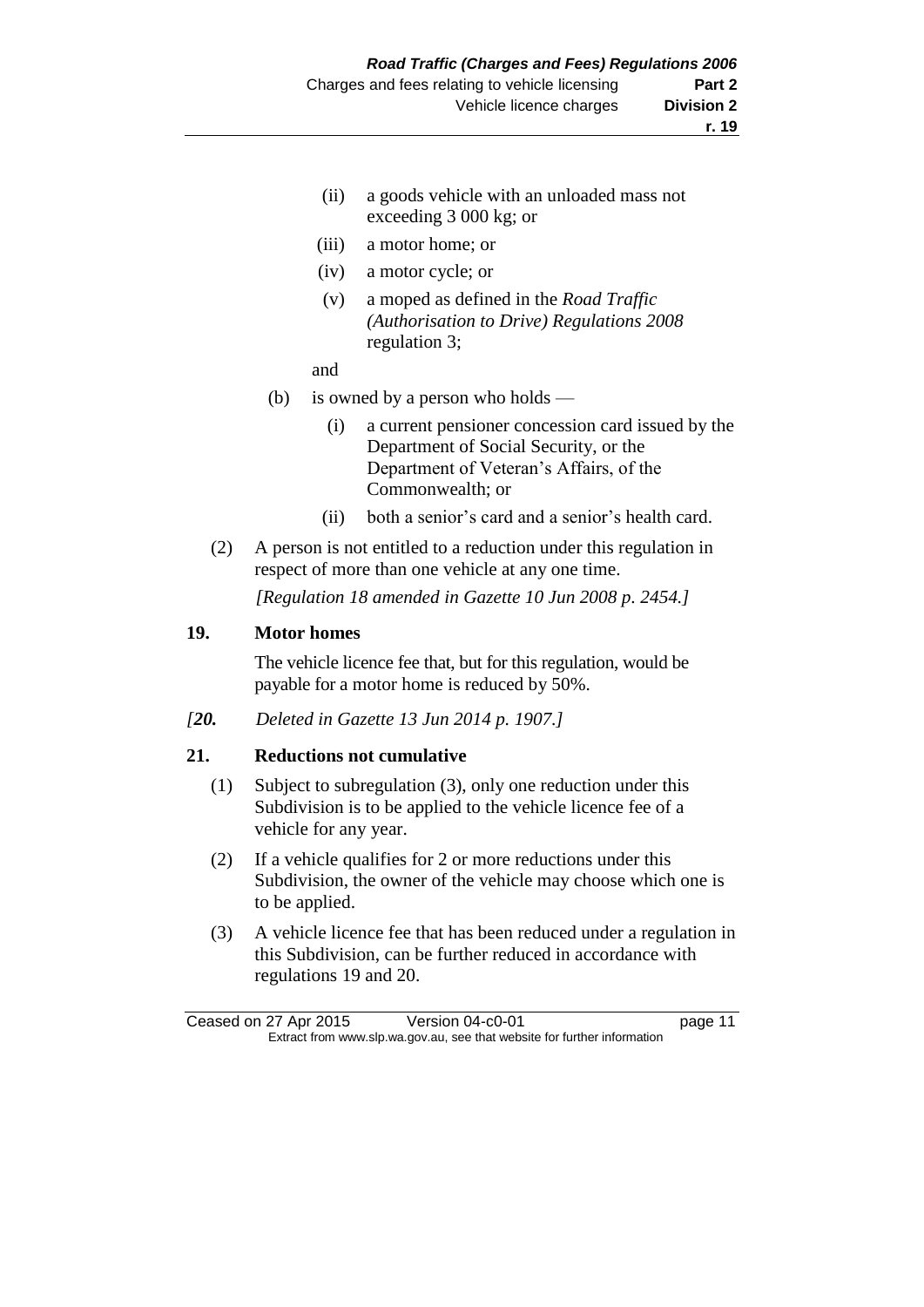## **Division 3 — Fees relating to vehicle licensing**

## **22. Inspection station, fees for establishing**

The fees specified in Schedule 1 Division 2 item 1 are payable by a person authorised under the *Road Traffic (Licensing) Regulations 1975* regulation 3A(1) to establish premises as an inspection station.

## **23. Examination etc. of vehicle, fee for**

- (1A) This regulation is subject to the regional variations set out in regulation 24.
	- (1) Except as provided in subregulations (3) and (4), the fees specified in Schedule 1 Division 2 items 2 and 3 are payable by the owner of a vehicle for examination of the vehicle by the Director General for the purposes of the Act, the *Road Traffic (Licensing) Regulations 1975* or any other regulations made under the Act.
	- (2) The fees referred to in subregulation (1) are for an initial examination and, where noted, one re-examination of the vehicle in respect of the same application or matter.
	- (3) The fee specified in Schedule 1 Division 2 item 6 is payable by the owner of a licensed vehicle for examination of the licensed vehicle by the Director General for the purpose of verifying the vehicle's identity and/or its specifications.
	- (4) Subject to subregulation (3), the fee for
		- (a) an initial examination of a heavy vehicle is that set out in Schedule 1 Division 2 item 7; and
		- (b) a re-examination of a heavy vehicle is that set out in Schedule 1 Division 2 item 8.
	- (5) Where the Director General is satisfied that a compliance plate has previously been fitted to a vehicle, but is no longer attached due to loss or damage, then the vehicle is to be taken to be fitted with a compliance plate for the purposes of subregulation (3).

page 12 Version 04-c0-01 Ceased on 27 Apr 2015 Extract from www.slp.wa.gov.au, see that website for further information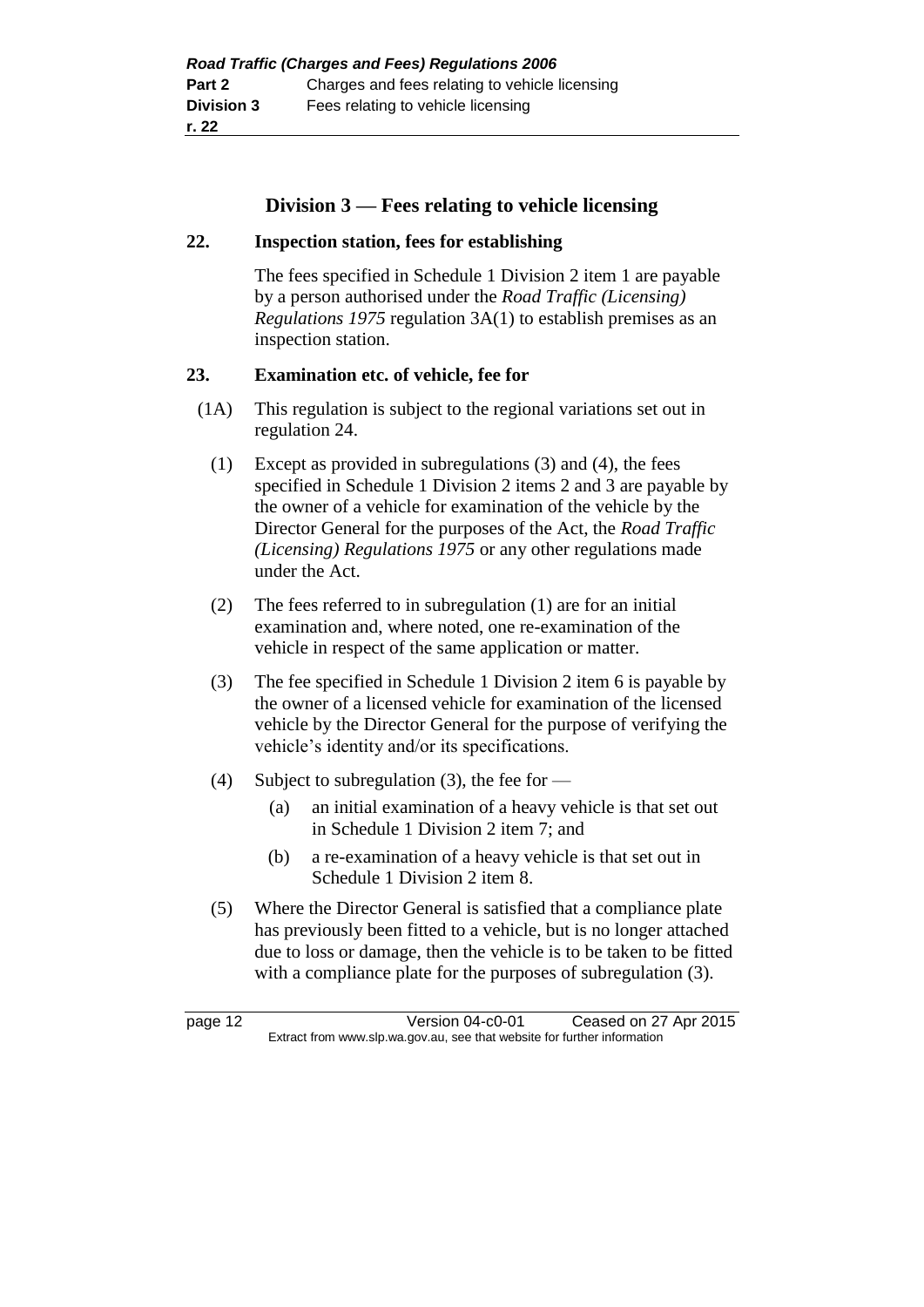(6) Where the controls of a vehicle have been, in the opinion of a person authorised to issue a certificate of inspection in relation to the vehicle under the *Road Traffic (Licensing) Regulations 1975* regulation 3C, substantially modified to enable use by a disabled person, the owner of that vehicle is exempt from the payment of fees referred to in subregulation (1) or (3) if that owner is the person for whose use the vehicle has been modified.

*[Regulation 23 amended in Gazette 13 Jun 2014 p. 1907.]*

## **23A. Motor vehicle dealer or vehicle manufacturer licensing vehicle, fee payable by**

- (1) In addition to any charge payable under regulation 4, and except as provided in subregulation (2), the fee specified in Schedule 1 Division 2 item 8A is payable —
	- (a) by a motor vehicle dealer licensed under the *Motor Vehicle Dealers Act 1973* section 15 wishing to licence a vehicle that is intended to be sold by the dealer; or
	- (b) by the operator of a business manufacturing vehicles wishing to licence a vehicle manufactured in that business.
- (2) The fee specified in Schedule 1 Division 2 item 8A is not payable in respect of a particular vehicle if the Director General requires the vehicle to be examined under the Act section  $17(2)(a)$ .

*[Regulation 23A inserted in Gazette 22 Dec 2006 p. 5812.]*

## **24. Regional weighting of fees for vehicle inspection**

- (1) The fees set out in Schedule 1 Division 2 items 2 to 8 are the fees payable if the vehicle examinations in regulation 23 are undertaken in an area that is not included in one of the following regions —
	- (a) Gascoyne region;
	- (b) Goldfields-Esperance region;

Ceased on 27 Apr 2015 Version 04-c0-01 page 13 Extract from www.slp.wa.gov.au, see that website for further information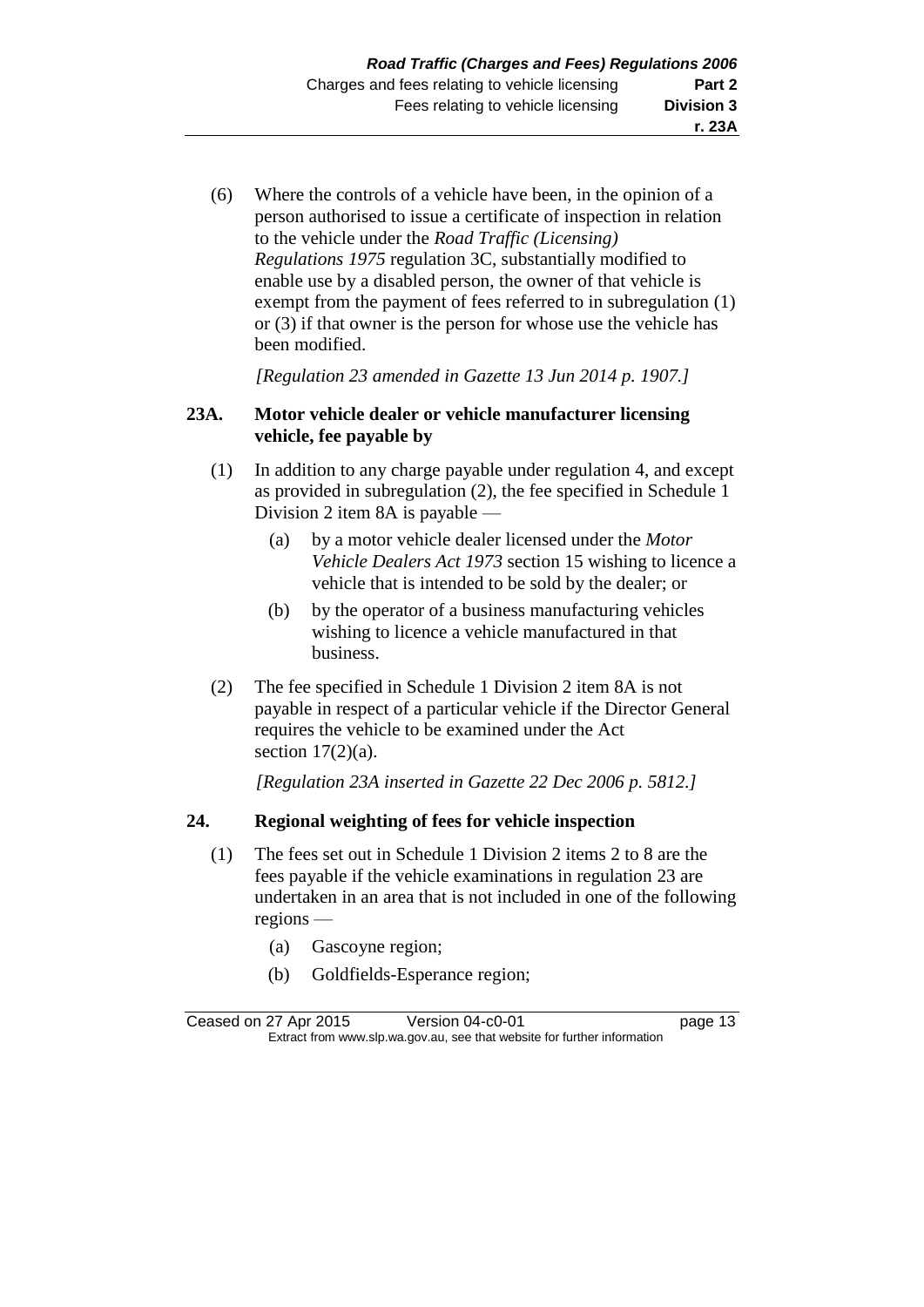- (c) Great Southern region;
- (d) Kimberley region;
- (e) Mid West region;
- (f) Peel region;
- (g) Pilbara region;
- (h) South West region;
- (i) Wheatbelt region.
- (2) The fees set out in Schedule 1 Division 3 are the fees payable if the vehicle examinations in regulation 23 are undertaken in a region set out in subregulation (1).

*[Regulation 24 inserted in Gazette 13 Jun 2014 p. 1907.]*

## **25. Recording fee**

- (1) The recording fee specified in Schedule 1 Division 2 item 10 is payable in respect of the grant or renewal of a vehicle licence for a vehicle (other than a heavy vehicle).
- (2) The recording fee specified in Schedule 1 Division 2 item 11 is payable in respect of the grant or renewal of a vehicle licence for a heavy vehicle.

## **26. Transfer fee**

The transfer fee specified in Schedule 1 Division 2 item 12 is payable in respect of the transfer of a vehicle licence.

## **27. Unlicensed vehicle permit, fee for**

The fee payable for a permit referred to in the *Road Traffic (Licensing) Regulations 1975* regulation 11(6) is —

(a) if the permit is requested in respect of a period not exceeding 2 days, the fee specified in Schedule 1 Division 2 item 13; and

page 14 Version 04-c0-01 Ceased on 27 Apr 2015 Extract from www.slp.wa.gov.au, see that website for further information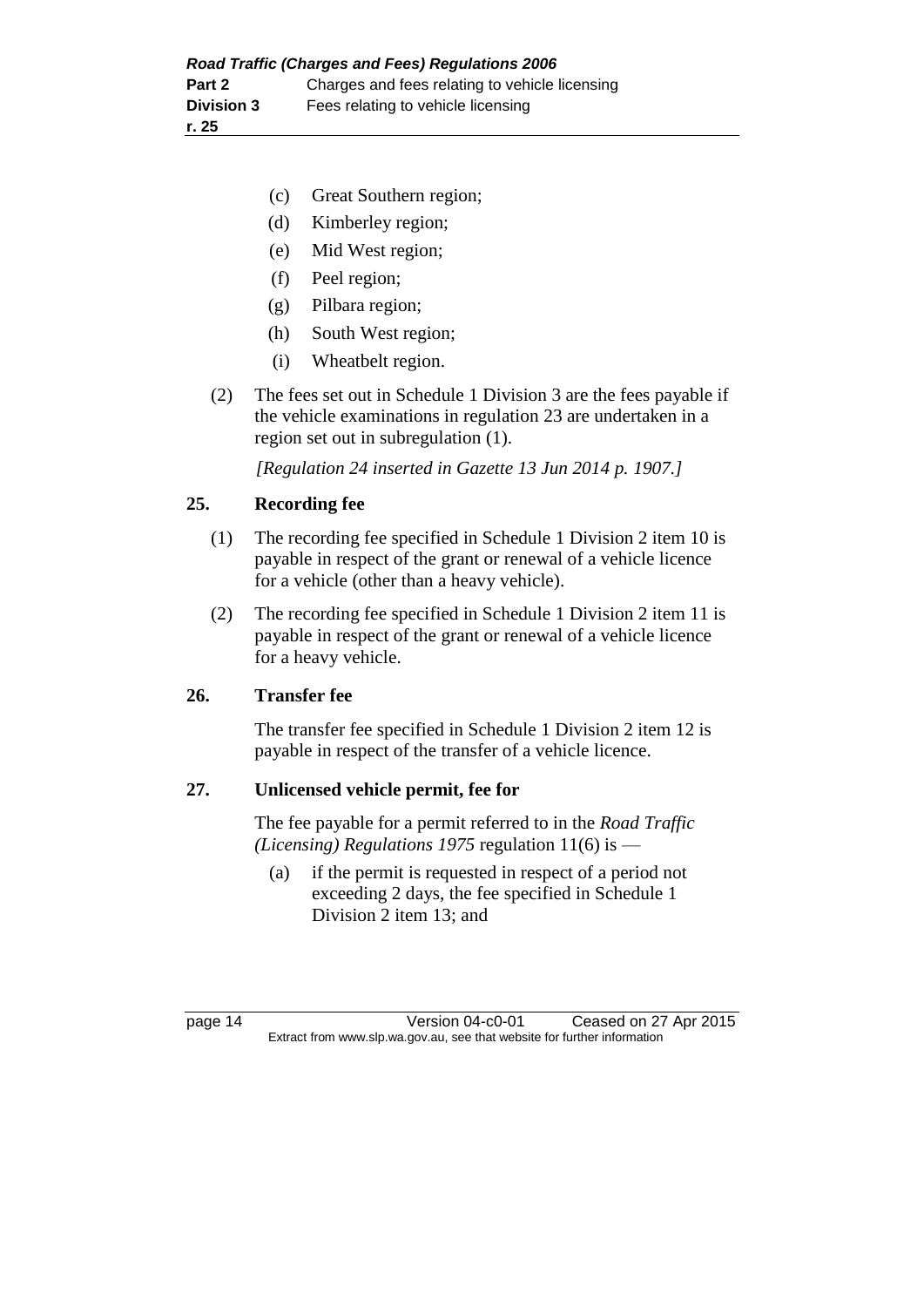- (b) if the permit is requested in respect of a period of one or more months, the greater of —
	- (i) the amount assessed by dividing 10% of the relevant vehicle licence charge by 12 then multiplying that sum by the number of months in respect of which the permit is requested; or
	- (ii) the amount specified in Schedule 1 Division 2 item 14.

## **28. Duplicate or certified copy of licence, fee for**

The fee specified in Schedule 1 Division 2 item 15 is payable for the issue of a duplicate or certified copy of a vehicle licence document.

## **29. Authorisation under r. 14(3) to carry goods on stock vehicle, fee for**

- (1) The fee specified in Schedule 1 Division 2 item 16 is payable for the grant of an authorisation under regulation 14(3).
- (2) All fees received by the Director General under this regulation are to be credited to the Consolidated Account<sup>3</sup>.

## **30. Number plates etc., fee for issue etc. of**

- (1) The fees specified in Schedule 1 Division 2 item 17 are payable in respect of the issue of identification tablets and number plates (other than special plates or name plates).
- (2) The fee specified in Schedule 1 Division 2 item 18 is payable for the issue of name plates.
- (3) Except as otherwise provided in this regulation, the fees specified in Schedule 1 Division 2 item 19 are payable in respect of the transfer of the right to display special plates.
- (4) The fee specified in Schedule 1 Division 2 item 20 is payable in respect of the transfer of the right to display name plates.

Ceased on 27 Apr 2015 Version 04-c0-01 page 15 Extract from www.slp.wa.gov.au, see that website for further information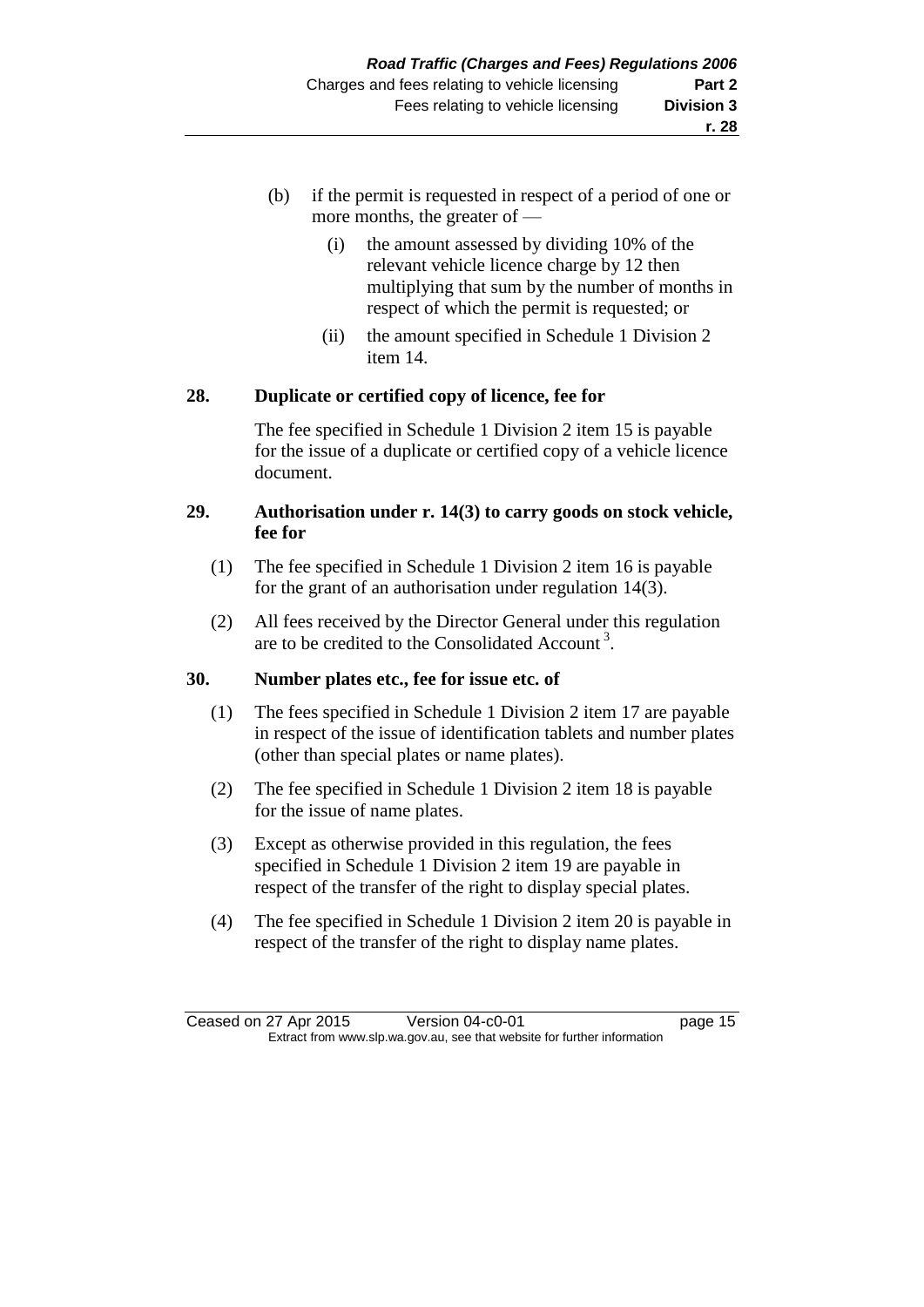- (5) The fee specified in Schedule 1 Division 2 item 21 is payable in respect of the transfer of the right to display special plates or name plates —
	- (a) under an agreement or order under the *Family Law Act 1975* of the Commonwealth; or
	- (b) to a beneficiary by a trustee or other person in a fiduciary capacity under a trust whether express or implied.

## $(6)$  Where —

- (a) the right to display a special plate or name plate is owned by a body corporate; and
- (b) the Director General is of the opinion that there has been a significant change in the ownership or control of the body corporate,

the right to display the special plate or name plate is to be taken to have been transferred and the Director General is to require the owner of the right to display the special plate or name plate to pay the relevant fee referred to in subregulation (3) in respect of the transfer.

- (7) The fee specified in Schedule 1 Division 2 item 22 is payable for the issue of special plates or name plates to replace special plates or name plates bearing the same characters.
- (8) The fee specified in Schedule 1 Division 2 item 23 is payable for the transfer of personalised plates, special plates or name plates under the *Road Traffic (Licensing) Regulations 1975* regulation 22(6).

## **31. Special plates, fee for storage of by Director General**

The fee specified in Schedule 1 Division 2 item 24 is payable for the storage of a special plate retained by the Director General under the *Road Traffic (Licensing) Regulations 1975* regulation 25B(1).

page 16 Version 04-c0-01 Ceased on 27 Apr 2015 Extract from www.slp.wa.gov.au, see that website for further information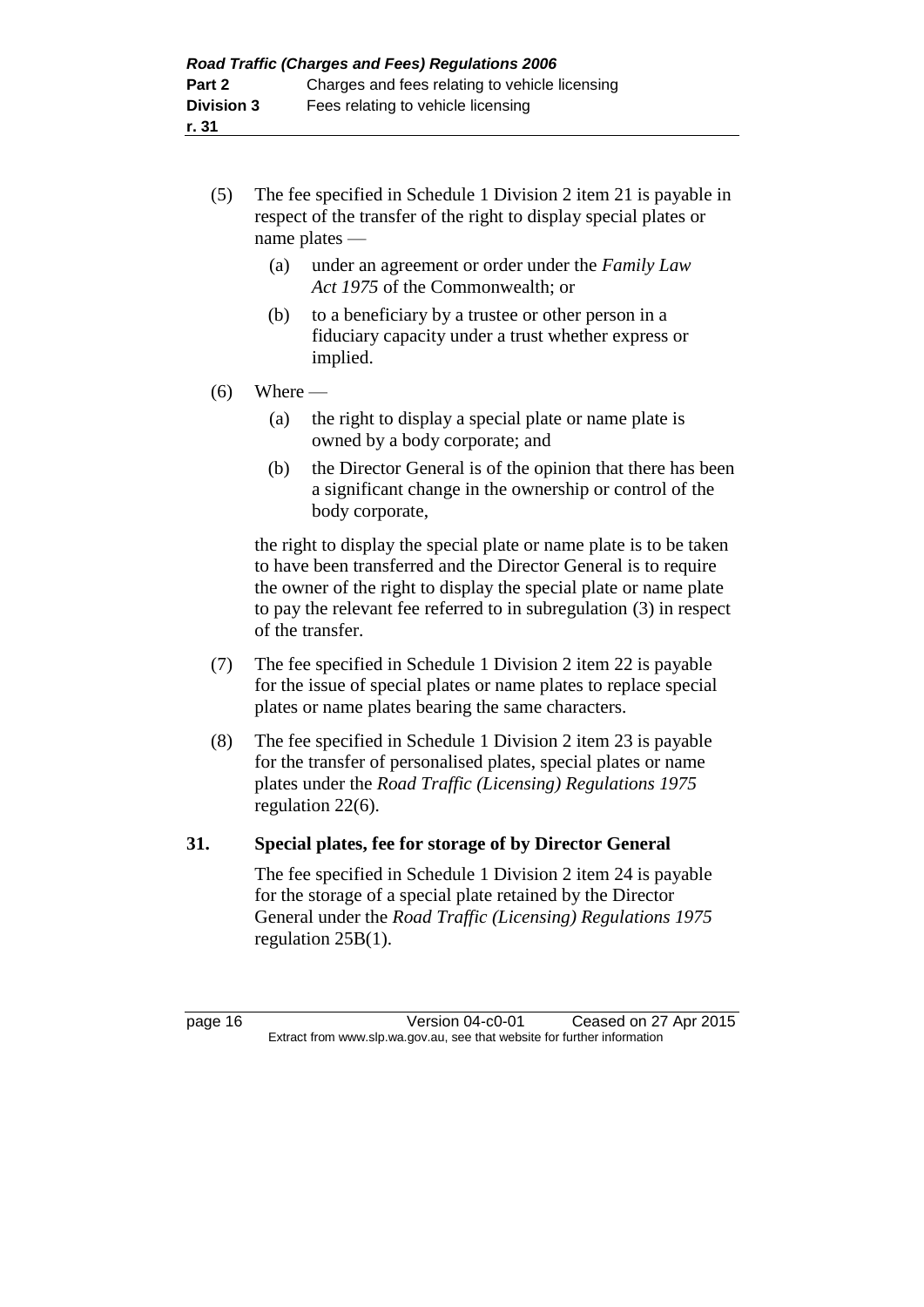### **32. Trade plates, fee for assignment etc. of**

- (1) The fee specified in Schedule 1 Division 2 item 25 is payable for the assignment and issue of trade plates.
- (2) In addition, the deposit specified in Schedule 1 Division 2 item 26 is payable in respect of each set of plates.
- (3) Where a trade plate or a set of trade plates is lost, the person to whom that plate or set of plates was issued must send to the Director General notice in writing of the loss and in that case —
	- (a) the deposit is forfeited; and
	- (b) the Director General must, on proof by statutory declaration of —
		- (i) the loss; and
		- (ii) the return of any plate of the set that was not lost; and
		- (iii) payment of a further deposit specified in Schedule 1 Division 2 item 26 together with the plate fee referred to in subregulation (2),

assign and issue a replacement set of plates, and the annual fee paid in respect of the replaced set of plates is to be taken to have been paid in respect of the replacement set of plates.

- (4) Where a trade plate has become dilapidated, or is damaged, to such an extent as to render it illegible —
	- (a) the person to whom the plate was issued must return the plate to the Director General; and
	- (b) the Director General must, on payment of the relevant plate fee, either issue another plate bearing the same characters in substitution for the dilapidated or damaged plate or issue a new set of trade plates, as the Director General thinks fit; and
	- (c) in either case the annual fee and the deposit paid in respect of the dilapidated or damaged plates are to be

Ceased on 27 Apr 2015 Version 04-c0-01 page 17 Extract from www.slp.wa.gov.au, see that website for further information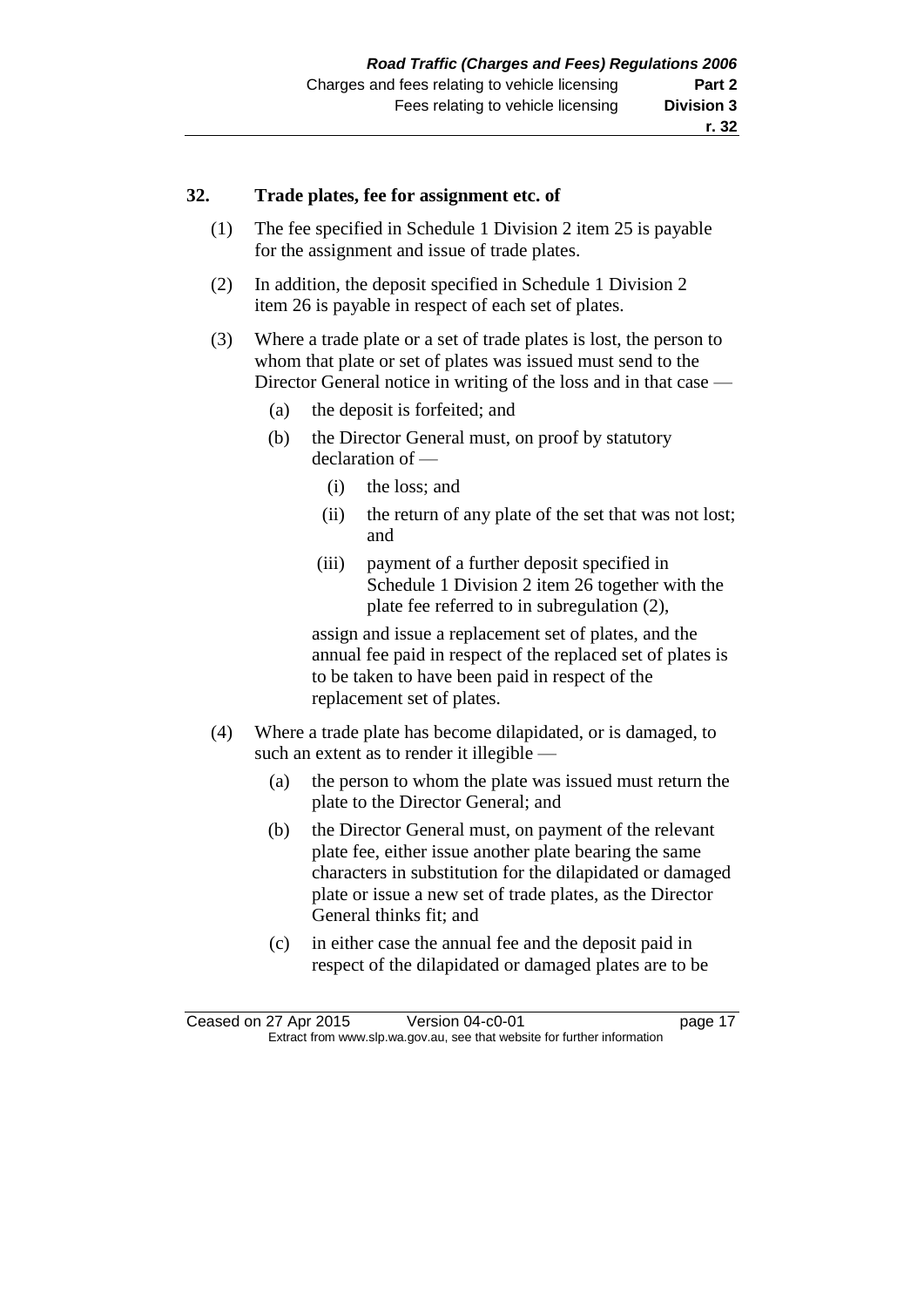taken to have been paid in respect of the substituted plate or the new set of trade plates, as the case may be.

- (5) Subject to subregulation (6), where the person to whom a set of trade plates is issued returns those plates to the Director General, the Director General must refund to him or her the deposit paid in respect of those plates.
- (6) Where trade plates are not returned to the Director General within 15 days after the end of the period for which the annual fee was last paid in respect of those plates, the deposit paid in respect of those plates is forfeited to the Director General.

*[Regulation 32 amended in Gazette 24 Sep 2010 p. 5023.]*

## **33. Trade plates, annual fee for use etc. of**

- (1) The fee specified in Schedule 1 Division 2 item 27 is payable annually for the use and possession of trade plates.
- (2) The fee must be paid before the start of the year to which it relates.

*[Regulation 33 amended in Gazette 24 Sep 2010 p. 5023.]*

*[34. Deleted in Gazette 31 Dec 2009 p. 5417.]*

#### **35. Duplicate tax invoices for fees paid, fee for issuing**

The fee specified in Schedule 1 Division 2 item 28 is payable for a duplicate tax invoice in respect of —

- (a) a vehicle licence renewal notice; or
- (b) a vehicle licence renewal receipt; or
- (c) a new vehicle licence; or
- (d) a vehicle fee adjustment; or
- (e) a vehicle inspection receipt; or
- (f) a temporary permit for the movement of an unlicensed vehicle.

*[Regulation 35 amended in Gazette 7 May 2010 p. 1727.]*

page 18 Version 04-c0-01 Ceased on 27 Apr 2015 Extract from www.slp.wa.gov.au, see that website for further information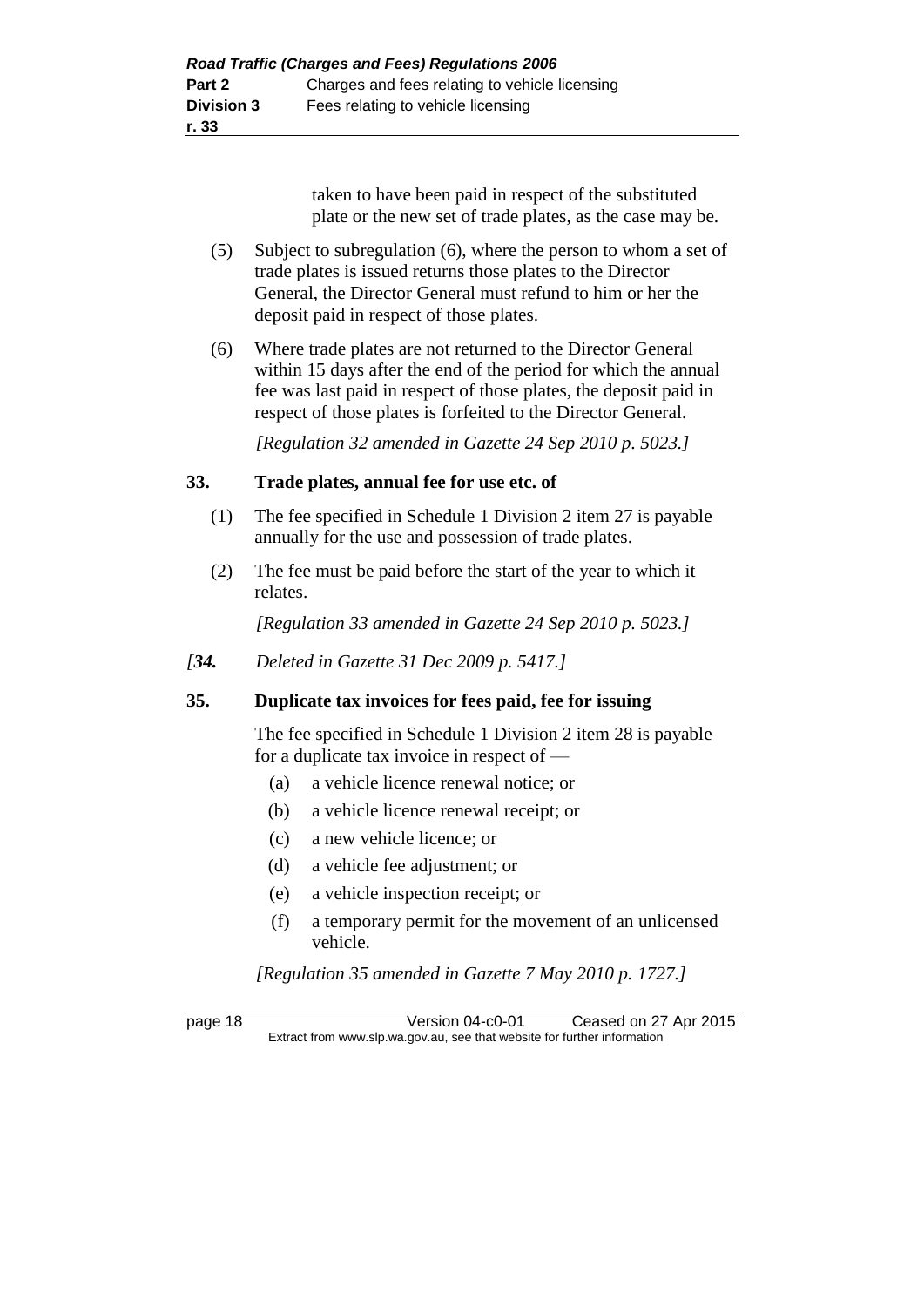## **r. 36**

## **36. Exemption or refund, power to give in exceptional circumstances**

- (1) The Director General may, in a particular case
	- (a) refund all or part of a payment that has been made in respect of any fee referred to in this Division; or
	- (b) in writing, exempt a person from payment of any fee referred to in this Division or from payment of part of such a fee,

if the Director General is satisfied that exceptional circumstances warrant the refund or exemption being given in that case.

- (2) The Director General may, in writing given to a person exempted under subregulation (1)(b), vary or revoke the exemption.
- (3) An exemption may be given subject to such conditions as the Director General thinks fit and specifies in the exemption.
- (4) A person must not contravene a condition of an exemption. Penalty: a fine of \$400. *[Regulation 36 amended in Gazette 14 Feb 2012 p. 674-5.]*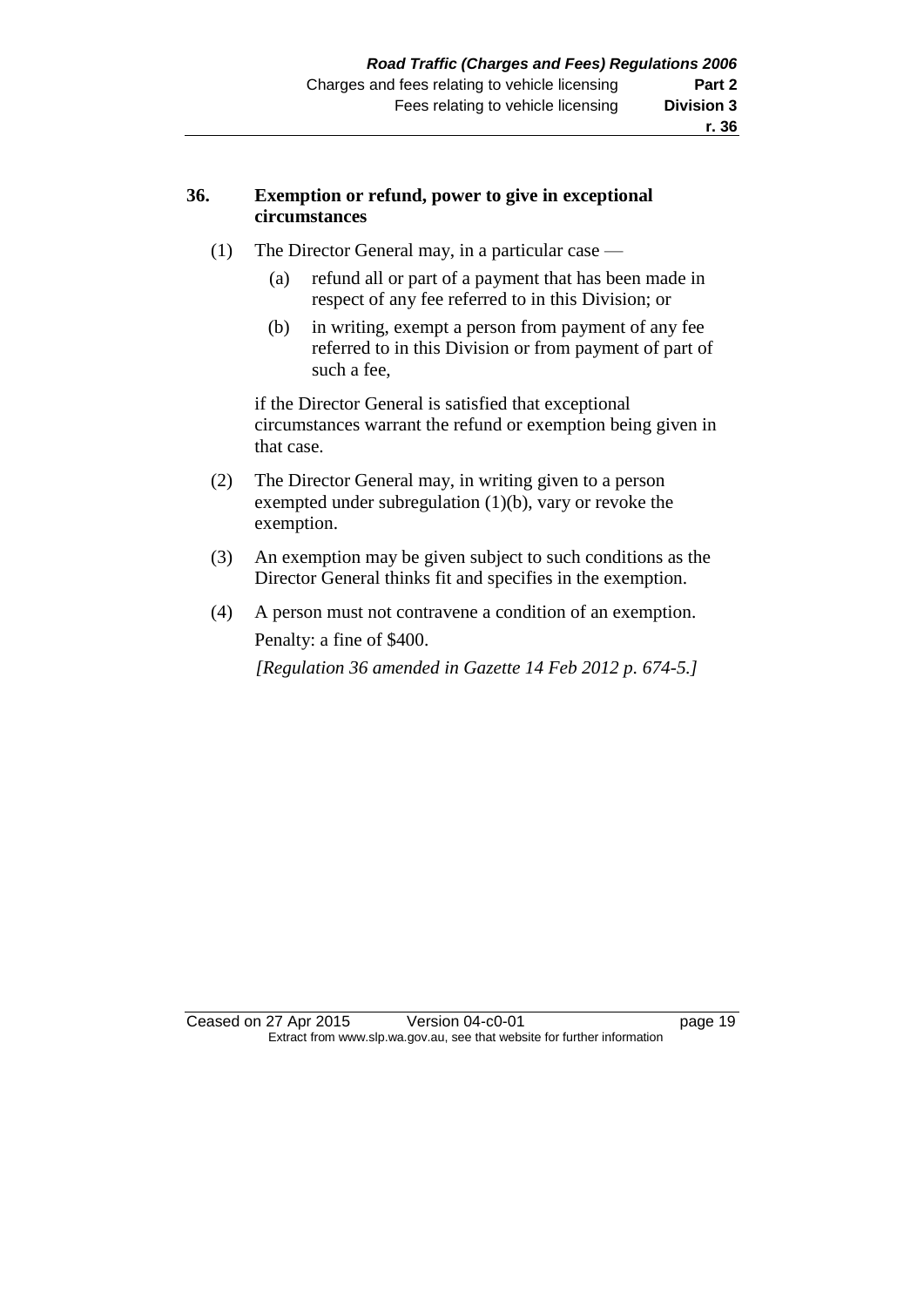**r. 37**

## **Part 3 — Fees relating to drivers' licences**

## **37. Terms used**

Unless the contrary intention appears, words and expressions used in this Part have the same meanings as they have in the *Road Traffic (Authorisation to Drive) Regulations 2008*.

*[Regulation 37 amended in Gazette 10 Jun 2008 p. 2454.]*

*[38. Deleted in Gazette 10 Jun 2008 p. 2454.]*

## **39. Replacement licence document, fee for**

- (1) Subject to subregulations (2A) and (2B), a fee of \$35.40 is payable for the issue under the *Road Traffic (Authorisation to Drive) Regulations 2008* regulation 31(1) of a replacement driver's licence document.
- (2A) If the driver's licence document to be replaced under the *Road Traffic (Authorisation to Drive) Regulations 2008* regulation 31(1) is a learner's permit, the fee payable is \$33.85.
- (2B) If the driver's licence document to be replaced under the *Road Traffic (Authorisation to Drive) Regulations 2008* regulation 31(1) is an extraordinary licence, the fee payable is \$35.40.
	- (2) The Director General may, in a particular case, exempt a person from the requirement to pay the replacement licence fee that would otherwise be payable under subregulation (1) if the Director General is satisfied that the licence document was stolen.

*[Regulation 39 amended in Gazette 22 Dec 2006 p. 5814; 22 Jun 2007 p. 2866; 10 Jun 2008 p. 2455; 22 May 2009 p. 1710; 7 May 2010 p. 1728; 20 May 2011 p. 1854; 30 May 2012 p. 2245; 14 Jun 2013 p. 2250; 13 Jun 2014 p. 1907-8.]*

*[40. Deleted in Gazette 10 Jun 2008 p. 2455.]*

page 20 Version 04-c0-01 Ceased on 27 Apr 2015 Extract from www.slp.wa.gov.au, see that website for further information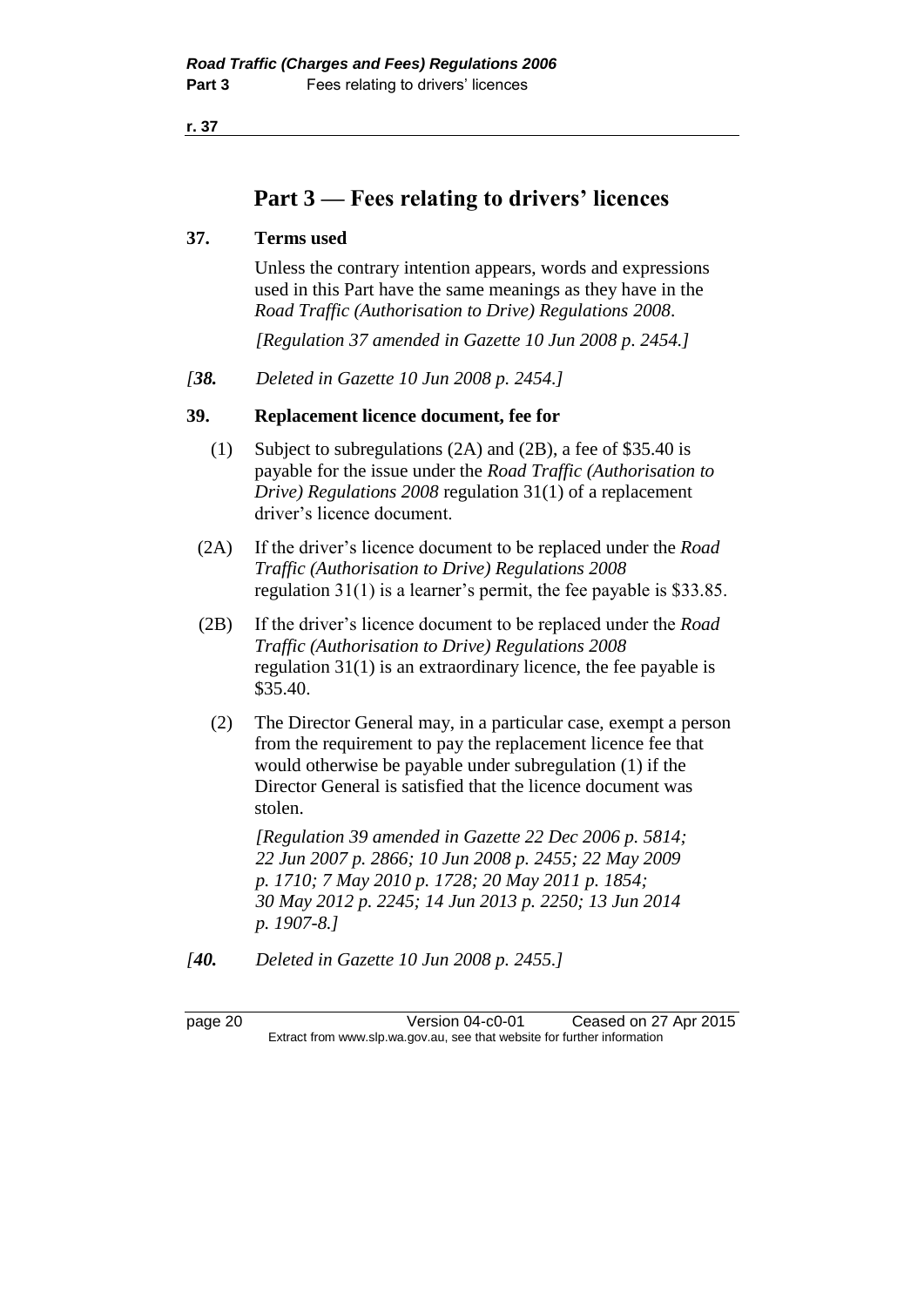## **41. Drivers' licences, fees for etc.**

- (1) The fees specified in Schedule 2 are payable in respect of the matters relating to drivers' licences set out in that Schedule.
- (2) A fee is not payable by a person for
	- (a) an application for the grant of a driver's licence in the circumstances described in the *Road Traffic (Authorisation to Drive) Regulations 2008* regulation 37(4); or
	- (b) the grant of a driver's licence in those circumstances.
- (3) Subregulation (2)(b) does not affect the obligation of the person who is granted the licence to pay for a subsequent grant of a driver's licence by way of renewal.
- $(4)$  Where
	- (a) the endorsement of a person's driver's licence (the *current licence*) as a provisional licence ceases to have effect; and
	- (b) from the time when the person was first granted a provisional licence until the time when the endorsement of the current licence ceases to have effect, the person has not —
		- (i) been convicted of; or
		- (ii) paid a modified penalty in relation to an infringement notice for,

any offence under the Act or the *Road Traffic Code 2000* of which the driving of a motor vehicle on a road is an element,

on the first grant to the person of a driver's licence (the *further licence*) for a period commencing on or after the expiry of the period for which the current licence was granted —

(c) where the further licence is granted for a period of one year, no fee is payable for the grant; and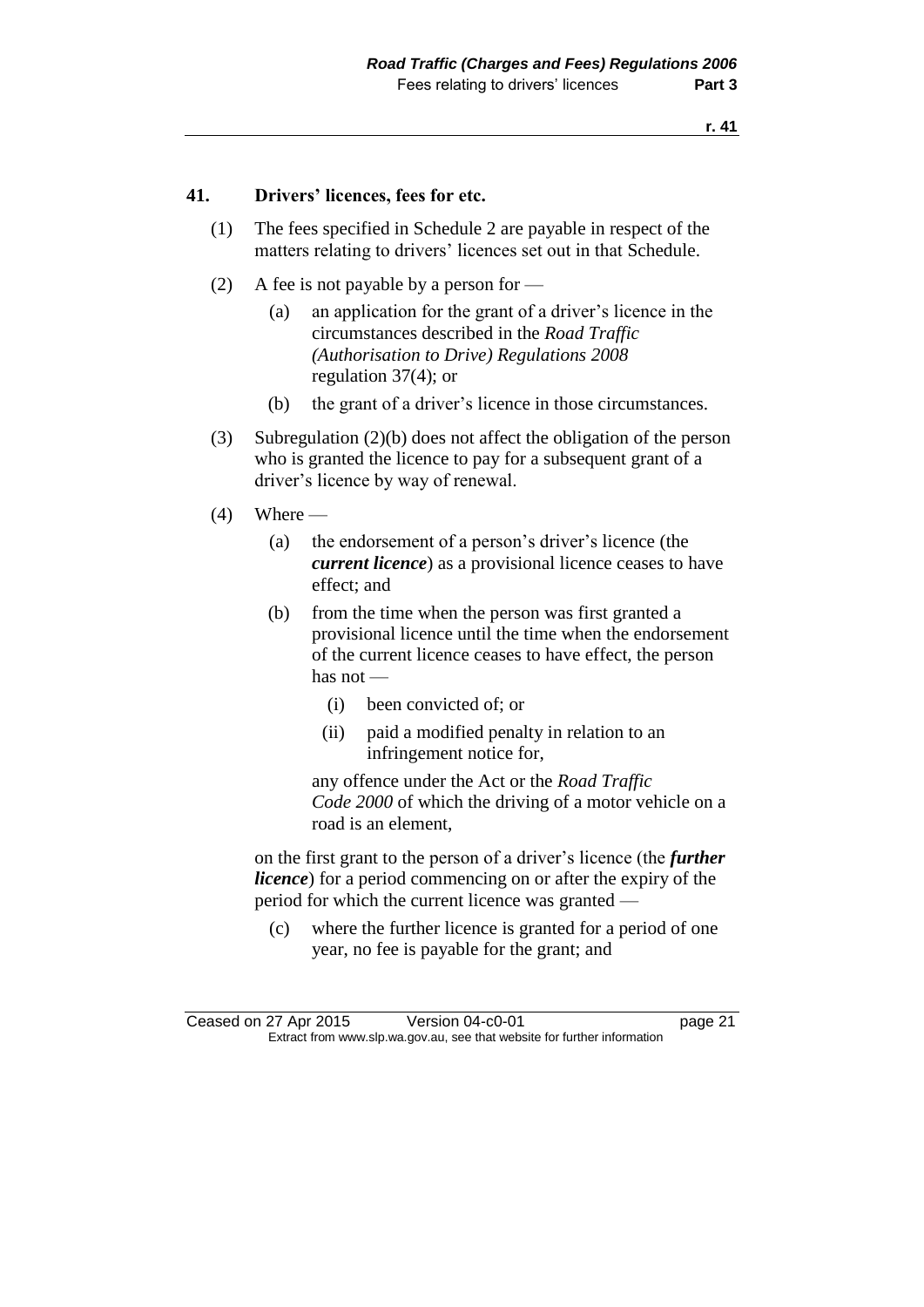#### **r. 42A**

(d) where the further licence is granted for any longer period, the fee payable for the grant is to be reduced by 20% of the amount specified in Schedule 2 item 4(b).

*[Regulation 41 amended in Gazette 10 Jun 2008 p. 2455-6; 18 Aug 2009 p. 3240.]*

#### **42A. Exemption from fee for taking or resitting theory test**

- (1) A person is not required to pay the fee, set out in Schedule 2 items 1A and 1B, to take or resit a theory test if the person or body administering the test is specified in a notice published under subregulation (2).
- (2) The Director General may, by notice published in the *Gazette* —
	- (a) specify a person or body for the purposes of subregulation (1); and
	- (b) amend or revoke a notice under this subregulation.
- (3) A person or body may be specified in a notice under subregulation (2) only if the person or body administers theory tests on behalf of the Director General under an agreement made under section 6B of the Act.

*[Regulation 42A inserted in Gazette 8 Feb 2013 p. 870-1.]*

## **42. Extraordinary licences (Act s. 76(3) and (6)), fees for**

- (1) For the purposes of section 76(3) of the Act the prescribed fee for the grant of an extraordinary licence other than by way of renewal is —
	- (a) where the licence is granted for a period not exceeding 6 months —  $$92.45$ ;
	- (b) where the licence is granted for a period exceeding 6 months — \$179.50.

page 22 Version 04-c0-01 Ceased on 27 Apr 2015 Extract from www.slp.wa.gov.au, see that website for further information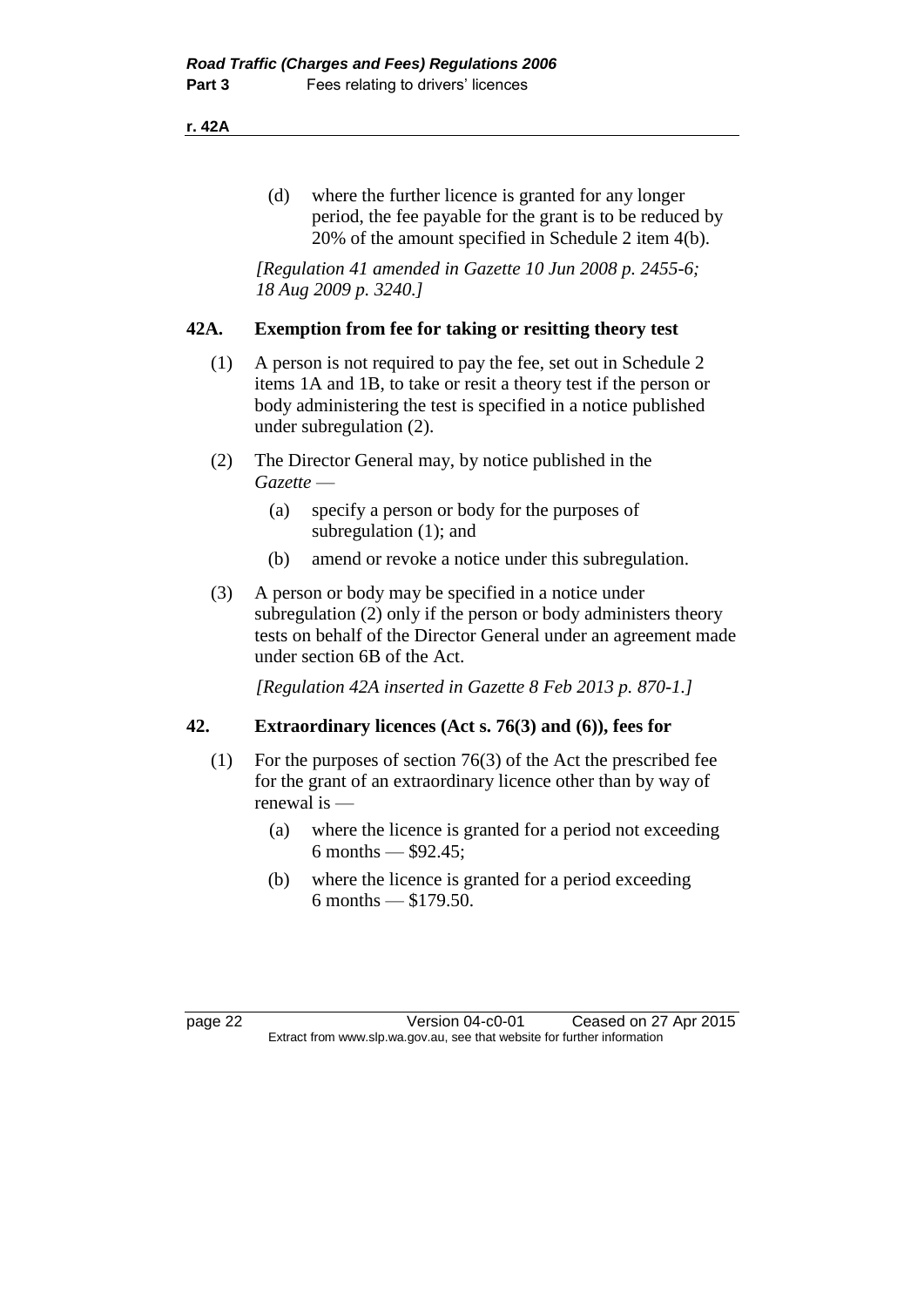- (2) For the purposes of section 76(6) of the Act the prescribed fee for the grant of an extraordinary licence by way of renewal is —
	- (a) where the licence is granted for a period not exceeding 6 months — \$18.85;
	- (b) where the licence is granted for a period exceeding 6 months — \$36.60.

*[Regulation 42 amended in Gazette 22 Dec 2006 p. 5814; 22 Jun 2007 p. 2866-7; 10 Jun 2008 p. 2456; 30 May 2012 p. 2245; 23 Nov 2012 p. 5722; 14 Jun 2013 p. 2250; 13 Jun 2014 p. 1908.]*

#### **43. Fee exemption for aged pensioners and certain veterans**

- (1) This regulation applies to a person if the Director General is satisfied that —
	- (a) the person is receiving an age pension; or
	- (b) the person is the holder of both a senior's card and a senior's health card; or
	- (c) the person is the holder of either of the following cards issued by the Department of Veterans Affairs of the Commonwealth —
		- (i) Repatriated Health Card Totally & Permanently Impaired;
		- (ii) Repatriated Health Card Extreme Disablement Adjustment.
- (2) A fee is not payable for the grant, whether by way of renewal or otherwise, of a driver's licence where the applicant is a person to whom this regulation applies.
- (3) A fee is not payable under regulation 39 where the applicant is a person to whom this regulation applies.

*[Regulation 43 amended in Gazette 10 Jun 2008 p. 2456-7; 30 Nov 2012 p. 5804.]*

Ceased on 27 Apr 2015 Version 04-c0-01 page 23 Extract from www.slp.wa.gov.au, see that website for further information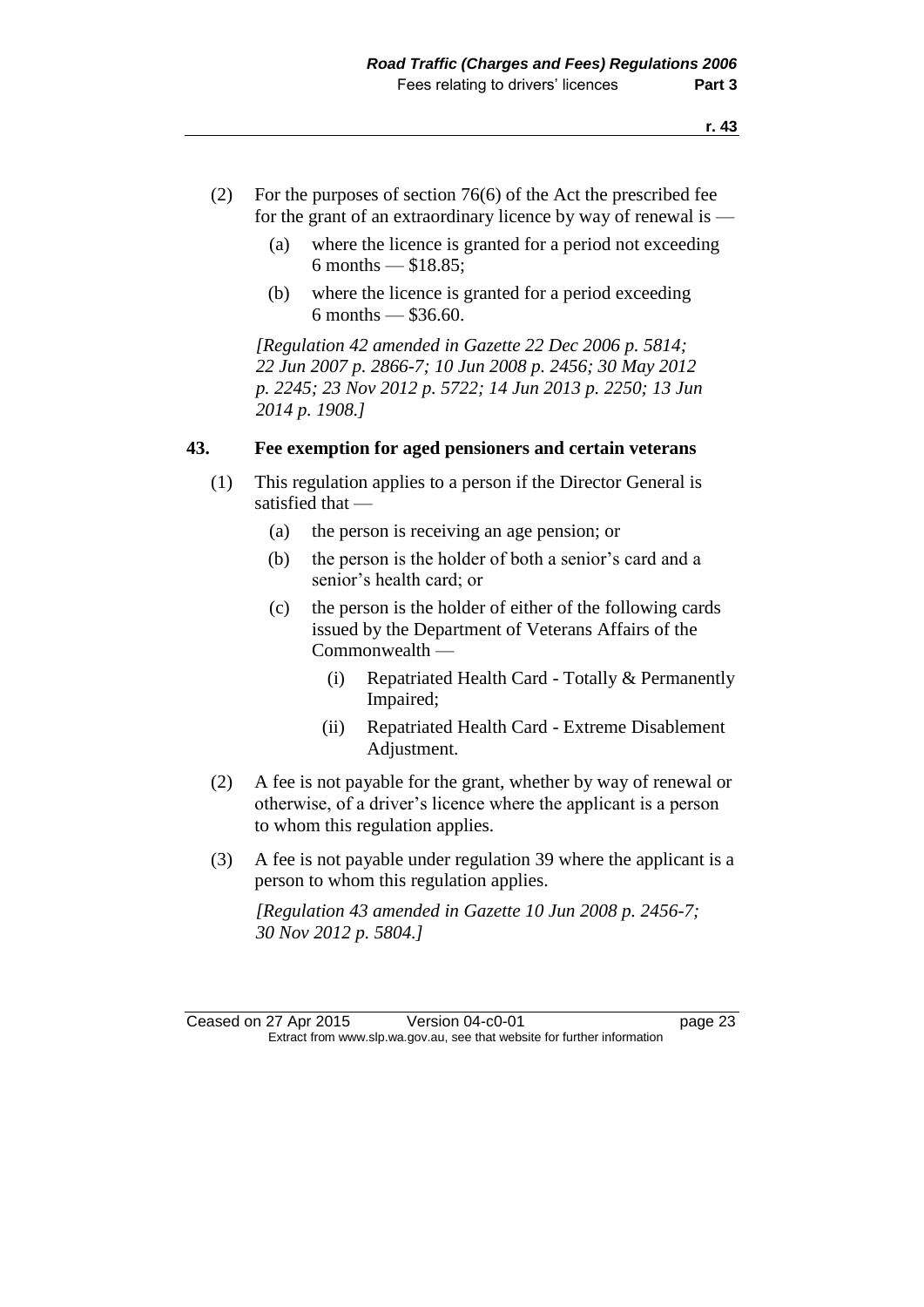```
r. 44
```
## **44. Seniors' card holders etc., reduced fees for**

- (1) This regulation applies to a person if regulation 43 does not apply to that person and the Director General is satisfied that the person —
	- (a) holds a pensioner concession card and is receiving a pension other than an age pension; or
	- (b) holds a senior's card.
- (2) The fee set out in regulation 39 is to be reduced by 50% where the applicant is a person to whom this regulation applies.
- *[(3) deleted]*
- (4) The fee set out in Schedule 2 item 4(a) is to be reduced to one tenth of the fee set out in Schedule 2 item 4(b) where the applicant is a person to whom this regulation applies.
- (5) The fee set out in Schedule 2 item 4(b) is to be reduced by 50% where the applicant is a person to whom this regulation applies.
- (6) Where the applicant is a person to whom this regulation applies, the fee payable under Schedule 2 item  $4(c)$  is to be calculated as if "the fee under paragraph (b)" referred to the fee under Schedule 2 item 4(b) as reduced under subregulation (5).

*[Regulation 44 amended in Gazette 10 Jun 2008 p. 2457.]*

#### **45. Motorised wheelchairs, exemption for drivers of**

A fee is not payable for the grant, whether by way of renewal or otherwise, of a driver's licence if the Director General is satisfied that the driver's licence is granted in respect of, and limited to, the driving of a motorised wheelchair as defined in the *Road Traffic (Licensing) Regulations 1975*.

*[Regulation 45 amended in Gazette 10 Jun 2008 p. 2457.]*

## **46. Refund, power to give**

(1) The Director General may, in a particular case, refund all or part of any fee paid for the grant, whether by way of renewal or

page 24 Version 04-c0-01 Ceased on 27 Apr 2015 Extract from www.slp.wa.gov.au, see that website for further information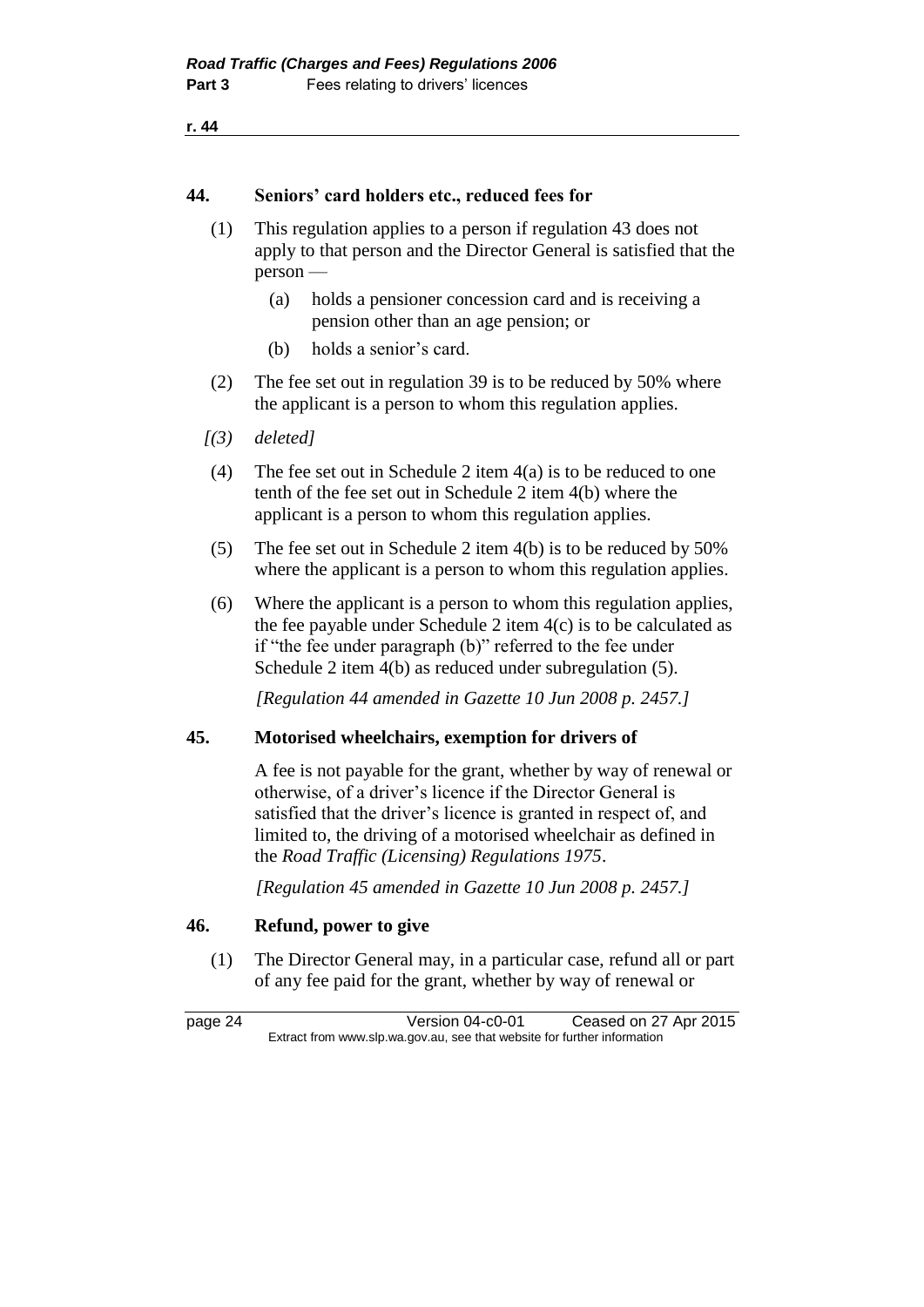otherwise, of a driver's licence if, in the Director General's opinion, it is just and convenient to give such a refund.

- (2) The Director General must not give a refund under this regulation in respect of any period that is less than 1 year.
- (3) The Director General may charge a fee of \$1 for giving any refund under this regulation and the fee may be deducted from the amount refunded.
- (4) This regulation does not apply to a refund under the *Road Traffic (Authorisation to Drive) Regulations 2008* regulation 29.

*[Regulation 46 amended in Gazette 10 Jun 2008 p. 2457.]*

Ceased on 27 Apr 2015 Version 04-c0-01 page 25 Extract from www.slp.wa.gov.au, see that website for further information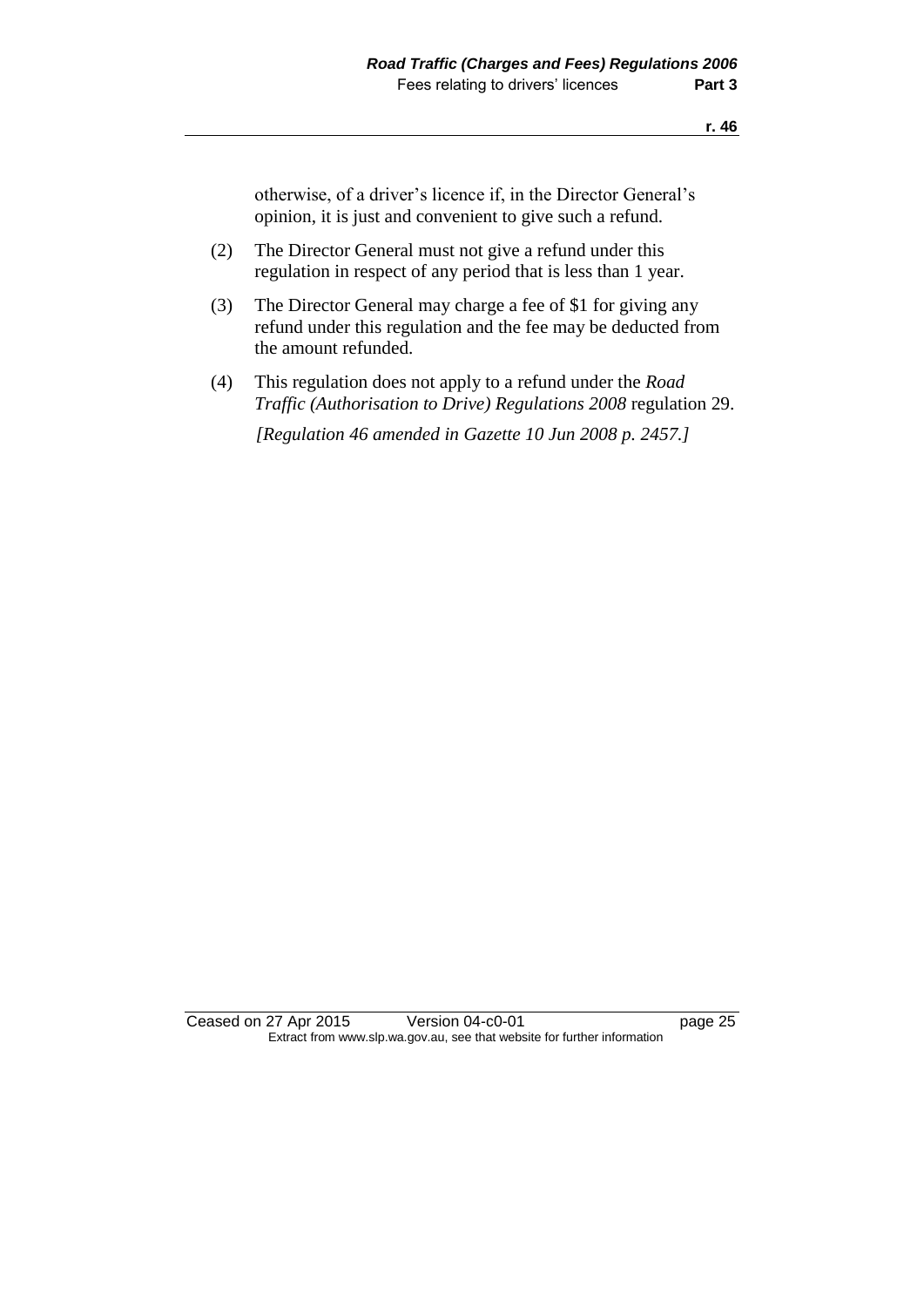**r. 47**

## **Part 4 — Fees relating to vehicle standards**

## **47. Terms used**

Unless the contrary intention appears, words and expressions used in these regulations have the same meaning as they have in the *Road Traffic (Vehicle Standards) Regulations 2002*.

*[Regulation 47 amended in Gazette 22 Dec 2006 p. 5815.]*

## **48. Accreditation certificate, fee for issue etc. of**

- (1) The fee payable for the issue or renewal of an accreditation certificate for the purposes of the *Road Traffic (Vehicle Standards) Regulations 2002* regulation 23 is \$225.
- (2) The fee may be paid by 3 equal annual instalments, of which
	- (a) the first instalment is payable on or before the date of issue or renewal of the accreditation certificate; and
	- (b) the second instalment is payable on or before the tenth day after the first anniversary of the date of issue or renewal; and
	- (c) the third instalment is payable on or before the tenth day after the second anniversary of the date of issue or renewal.
- (3) If an instalment of a fee for an accreditation certificate is not paid on or before the due day —
	- (a) the full amount outstanding of the fee becomes immediately payable; and
	- (b) the accreditation certificate is not valid during the period from the due day until the day on which the full amount outstanding is paid.

page 26 Version 04-c0-01 Ceased on 27 Apr 2015 Extract from www.slp.wa.gov.au, see that website for further information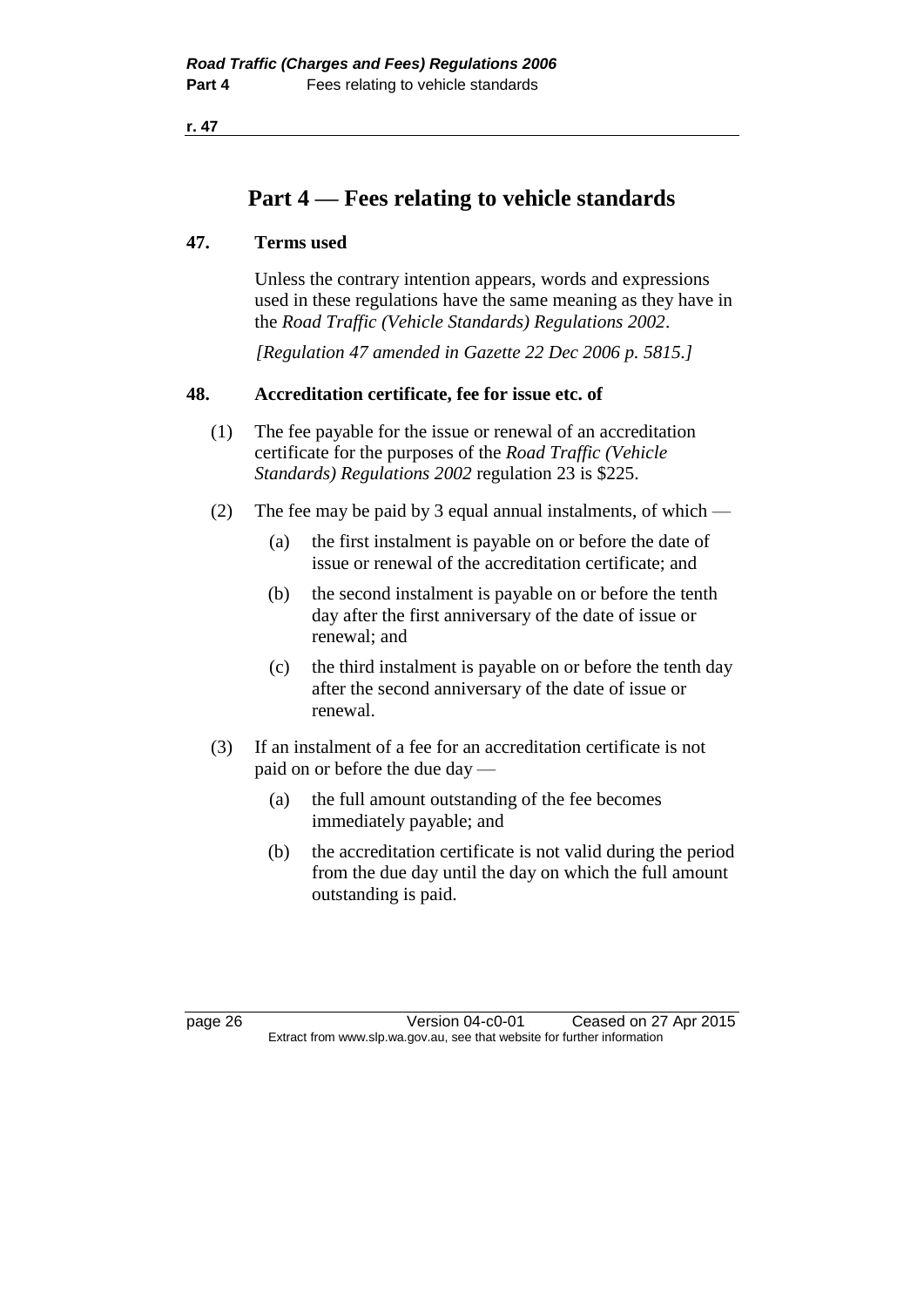## **49. Class 1 permit, fee for grant of**

- (1) The fee payable for the grant of a class 1 permit that is for all journeys made in a period specified in the permit is the greater  $of -$ 
	- (a) if the period is  $-$ 
		- $(i)$  12 months \$25; or
		- (ii)  $36$  months \$50;

and

- (b) for each full month for which the permit is granted  $-$  \$4 for each tonne or part of a tonne by which the relevant mass limit is permitted to be exceeded under the permit.
- (2) The fee payable for the grant of a class 1 permit that is for a journey specified in the permit and no other journey is the greater of —
	- (a) \$25; and
	- (b) one cent per tonne per kilometre (rounded to the nearest 5 cents).

*[Regulation 49 inserted in Gazette 22 Dec 2006 p. 5815.]*

#### **50. Class 2 permit, fee for grant of**

The fee payable for the grant of a class 2 permit is —

- (a) if the permit is for 12 months  $-$  \$25; or
- (b) if the permit is for  $36$  months  $-$  \$50.

*[Regulation 50 inserted in Gazette 22 Dec 2006 p. 5815.]*

#### **51. Class 3 permit, fee for grant of**

The fee payable for the grant of a class  $3$  permit is —

- (a) if the permit is for  $-$ 
	- $(i)$  12 months \$25; or
	- (ii)  $36$  months \$50;
	- and

Ceased on 27 Apr 2015 Version 04-c0-01 page 27 Extract from www.slp.wa.gov.au, see that website for further information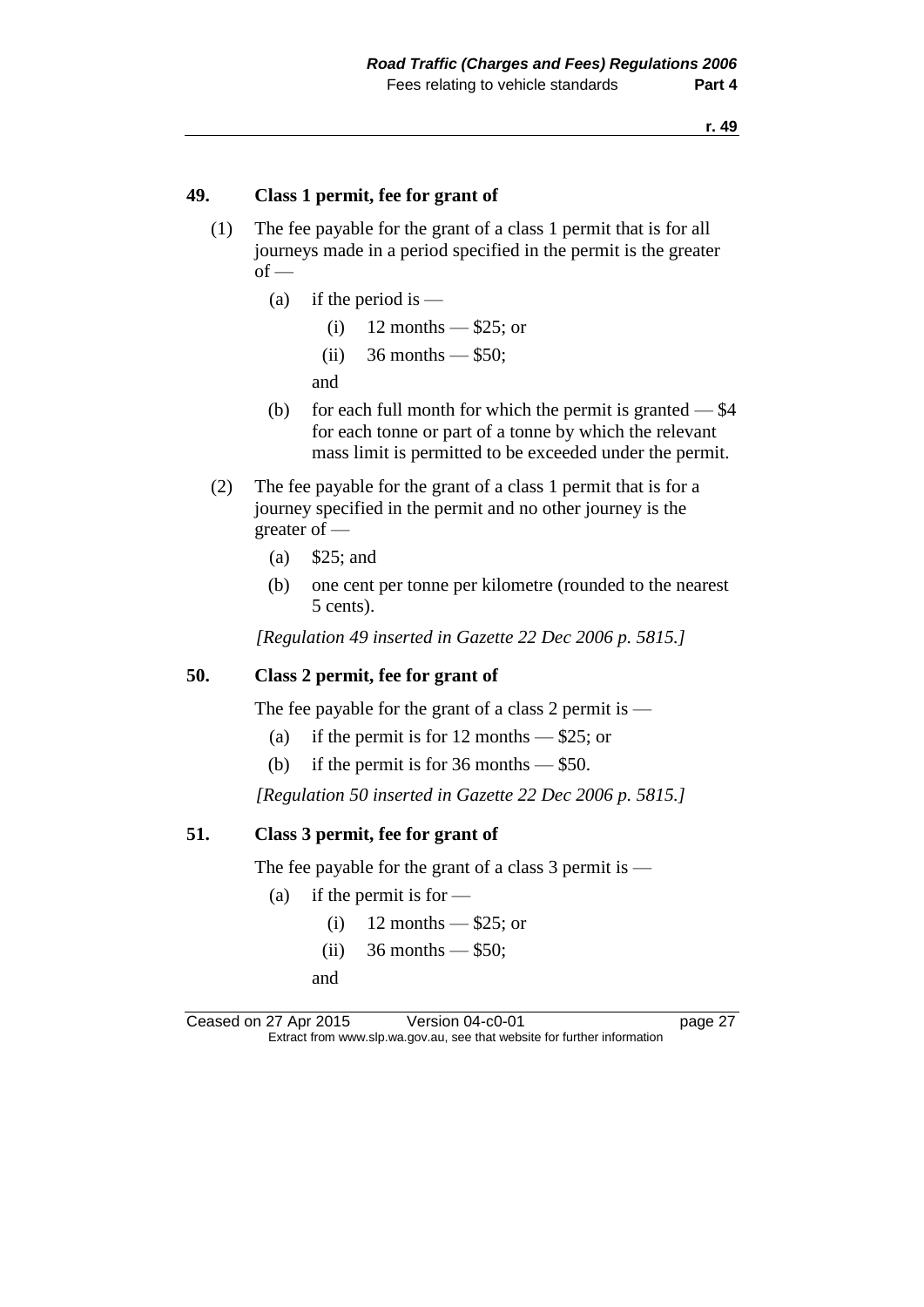**r. 52**

(b) if the permit exempts a vehicle from a mass requirement, for each month or part of a month for which the permit is granted — \$4 for each tonne or part of a tonne by which the relevant mass limit is permitted to be exceeded under the permit.

*[Regulation 51 inserted in Gazette 22 Dec 2006 p. 5816.]*

## **52.** *Road Traffic (Vehicle Standards) Regulations 2002* **r. 42, fee for application under**

- (1) The fee payable for an application under the *Road Traffic (Vehicle Standards) Regulations 2002* regulation 42 is \$50.
- (2) The Director General may reduce, waive or refund the application fee if it would, in the opinion of the Director General, be unreasonable for the applicant to pay the fee taking into account —
	- (a) the circumstance of the applicant; and
	- (b) the use or proposed use of the vehicle; and
	- (c) the nature of the exemption; and
	- (d) the extent to which the Director General has or will examine or assess the vehicle or application.

## **53.** *Road Traffic (Vehicle Standards) Regulations 2002* **r. 51 departmental exemption, fee for replacing**

The fee payable for a replacement departmental exemption under the *Road Traffic (Vehicle Standards) Regulations 2002* regulation 51 is \$25.

## **54. Vehicle modification permit, fee for**

The fee payable for a vehicle modification permit is \$19.50.

*[Regulation 54 amended in Gazette 22 Dec 2006 p. 5816; 22 Jun 2007 p. 2867; 30 May 2008 p. 2080; 22 May 2009 p. 1710; 7 May 2010 p. 1728.]*

page 28 Version 04-c0-01 Ceased on 27 Apr 2015 Extract from www.slp.wa.gov.au, see that website for further information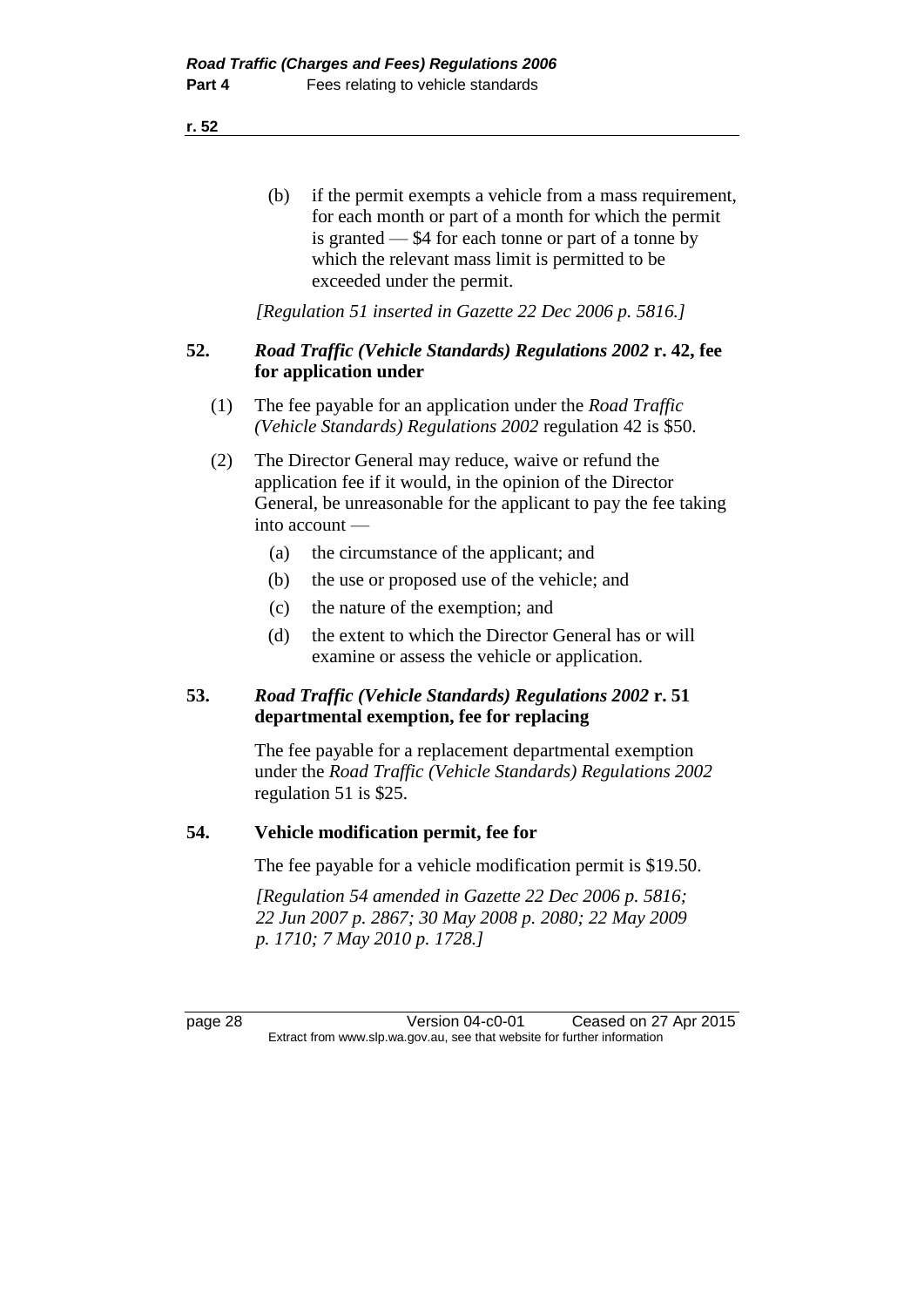## **Part 5 — Other fees**

## **55.** *Road Traffic (Blood Sampling and Analysis) Regulations 1975* **and** *Road Traffic (Urine Sampling and Analysis) Regulations 1983***, fees for**

- (1) The fees prescribed for the attendance of a medical practitioner or registered nurse for the purpose of the *Road Traffic (Blood Sampling and Analysis) Regulations 1975* or the *Road Traffic (Urine Sampling and Analysis) Regulations 1983* are —
	- (a) on any public holiday, or between 5.00 p.m. on a Friday and 9.00 a.m. on the following Monday, or during the period between 5.00 p.m. and 9.00 a.m. commencing on any day  $-$  \$120; and
	- (b) at any other time \$100.
- (2) Where a sample of blood is taken under the *Road Traffic (Blood Sampling and Analysis) Regulations 1975* and a sample of urine is collected under the *Road Traffic (Urine Sampling and Analysis) Regulations 1983* at the same attendance only one fee is payable in respect of the taking and collection of such samples.
- (3) Subject to subregulation (4) the fee for an analysis of a blood or urine sample by an analyst at the Chemistry Centre (WA) is —
	- (a) where the analysis is for alcohol content \$100; and
	- (b) where the analysis is for drug content \$450.
- (4) Where a sample of blood or urine is analysed for both alcohol and drug content only one fee of \$450 is payable.
- (5) The fees payable under subregulation (1) must be paid
	- (a) by the Commissioner of Police; or
	- (b) where the person who caused the sample of blood to be taken was a traffic inspector or assistant inspector acting under the authority of section 110 of the Act — by the local authority concerned,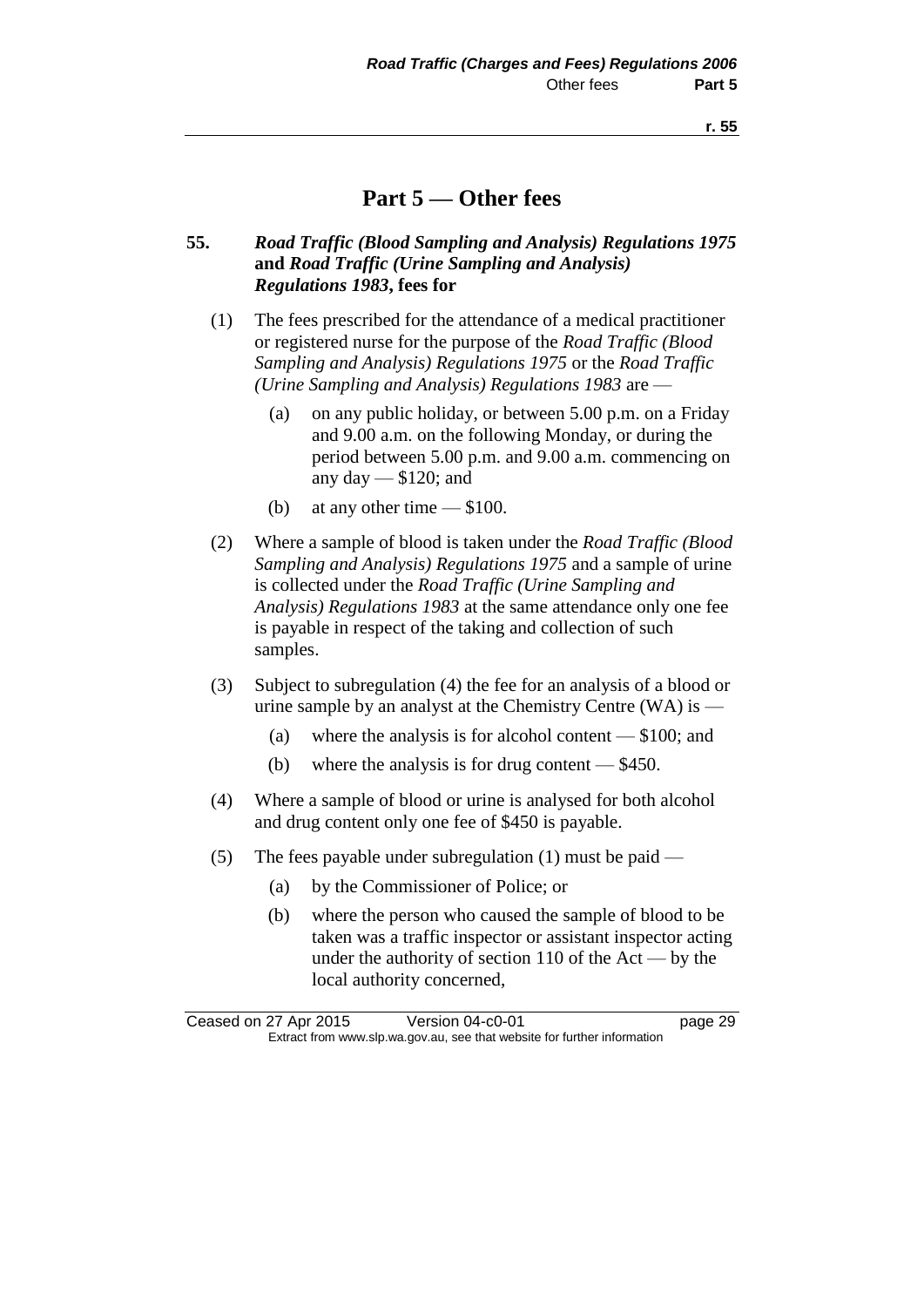**r. 56**

as the case requires.

(6) Where a person is convicted of an offence under section 63, 64, 64A or 64AA of the Act and the payment of a fee provided by subregulation (1) or (3) has been incurred for the purposes of section 66 of the Act the court convicting that person must order the person to pay the amount of the fee and that amount may be recovered as if it were a penalty imposed under the Act.

*[Regulation 55 amended in Gazette 10 Jun 2008 p. 2457.]*

## **56.** *Road Traffic (Events on Roads) Regulations 1991***, fees for**

(1) The fee specified in the Table to this subregulation is payable for an application for an order under the *Road Traffic (Events on Roads) Regulations 1991*.

|                  | Fee<br>\$ |  |
|------------------|-----------|--|
| category 1 event | 192.40    |  |
| category 2 event | 115.70    |  |
| category 3 event | 77.80     |  |
| category 4 event | 77.80     |  |

- (2) Where the Commissioner of Police grants an order under the *Road Traffic (Events on Roads) Regulations 1991* regulation  $3(2)(b)$  it may —
	- (a) if the fee payable for an application for the event as categorised by the Commissioner is less than the fee paid by the applicant, refund the difference between the fees; or
	- (b) if the fee payable for an application for the event as categorised by the Commissioner is greater than the fee paid by the applicant, grant the order subject to the

page 30 Version 04-c0-01 Ceased on 27 Apr 2015 Extract from www.slp.wa.gov.au, see that website for further information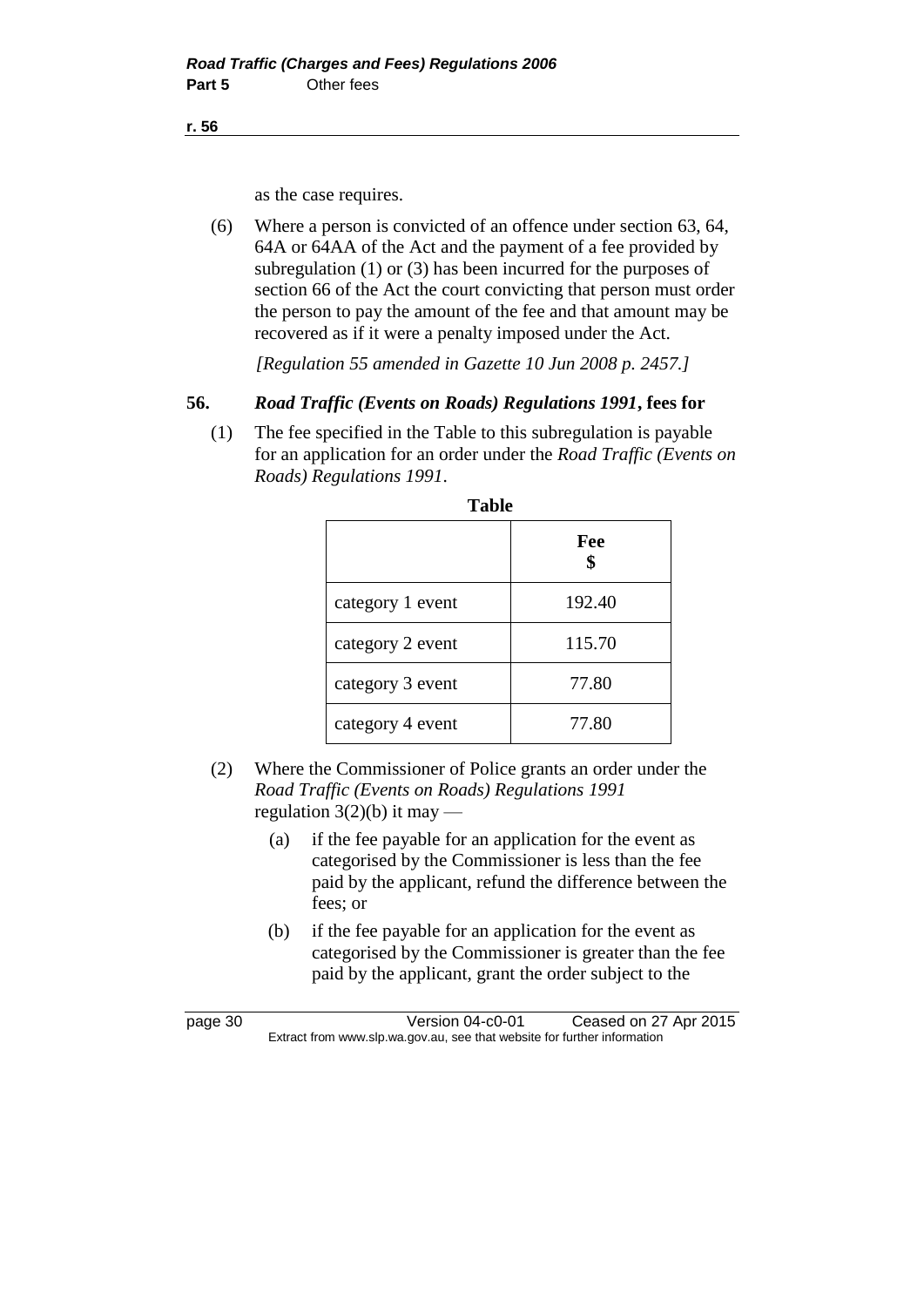payment by the applicant of the difference between the fees.

*[Regulation 56 amended in Gazette 22 Dec 2006 p. 5816; 22 Jun 2007 p. 2867; 30 May 2008 p. 2086; 10 Jun 2008 p. 2458; 22 May 2009 p. 1706; 4 Jun 2010 p. 2485; 21 Jun 2011 p. 2253; 29 Jun 2012 p. 2964; 28 Jun 2013 p. 2806; 13 Jun 2014 p. 1906.]*

## **57.** *Road Traffic Act 1974* **s. 12 and 13, fees and charges for**

(1) In subregulation  $(2)$  —

*data storage device* means any article or material (for example, a disk) from which information is capable of being reproduced, with or without the aid of any other article or device.

(2) The fees specified in the Table to this subregulation are payable in relation to information disclosed by the Director General under the *Road Traffic Act 1974* section 12.

| <b>Service</b>                                                                                                                                                 | Fee   |
|----------------------------------------------------------------------------------------------------------------------------------------------------------------|-------|
| For searching records manually, per<br>record                                                                                                                  | 16.80 |
| For searching records by computer<br>where a list of vehicles to be<br>searched is supplied to the Director<br>General on a data storage device,<br>per record | 3.25  |
| For production of an extract of a<br>record, per extract                                                                                                       | 18.25 |
| For detailed searching of current<br>and historical information about a                                                                                        |       |

| ۰. | ×<br>۰,<br>I | ×<br>۰, |
|----|--------------|---------|
|    |              |         |

Ceased on 27 Apr 2015 Version 04-c0-01 page 31 Extract from www.slp.wa.gov.au, see that website for further information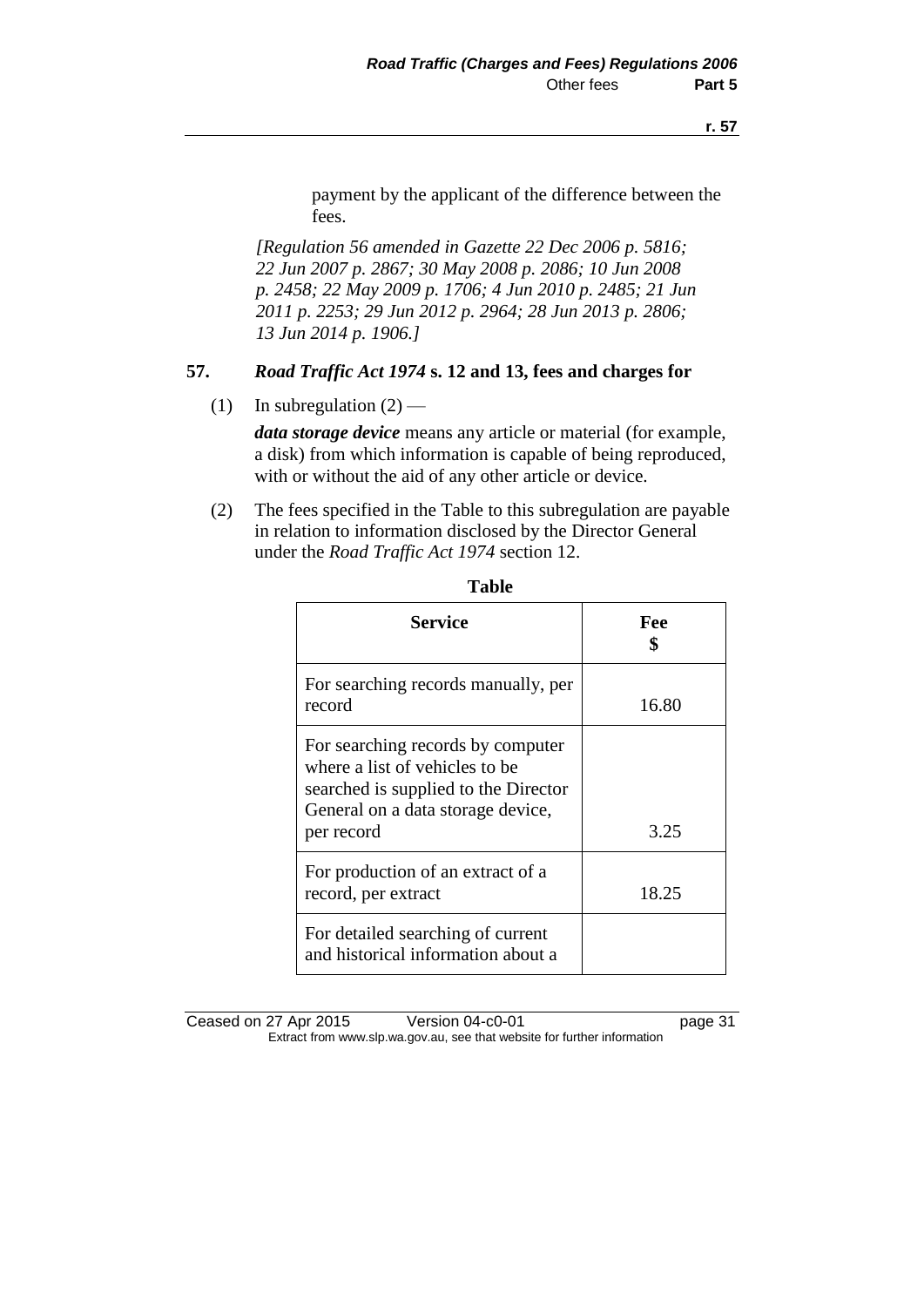**r. 57**

| <b>Service</b>                                                             | Fee   |
|----------------------------------------------------------------------------|-------|
| record, including production of<br>supporting documentation, per<br>search | 22.55 |

(3) The charges specified in the Table to this subregulation are payable in relation to information disclosed by the Director General under the *Road Traffic Act 1974* section 13.

| <b>Service</b>                                                                      | <b>Charge</b> |
|-------------------------------------------------------------------------------------|---------------|
| For writing and running a program<br>to extract records or information,<br>per hour | 83.20         |
| For preparing a report compiling<br>records or information extracted,<br>per report | 42.00         |

*[Regulation 57 inserted in Gazette 2 Dec 2011 p. 5076-7; amended in Gazette 30 May 2012 p. 2246-7; 14 Jun 2013 p. 2250-1; 13 Jun 2014 p. 1908.]*

page 32 Version 04-c0-01 Ceased on 27 Apr 2015 Extract from www.slp.wa.gov.au, see that website for further information

| v<br>×<br>۰,<br>×<br>۰.<br>۰. |
|-------------------------------|
|-------------------------------|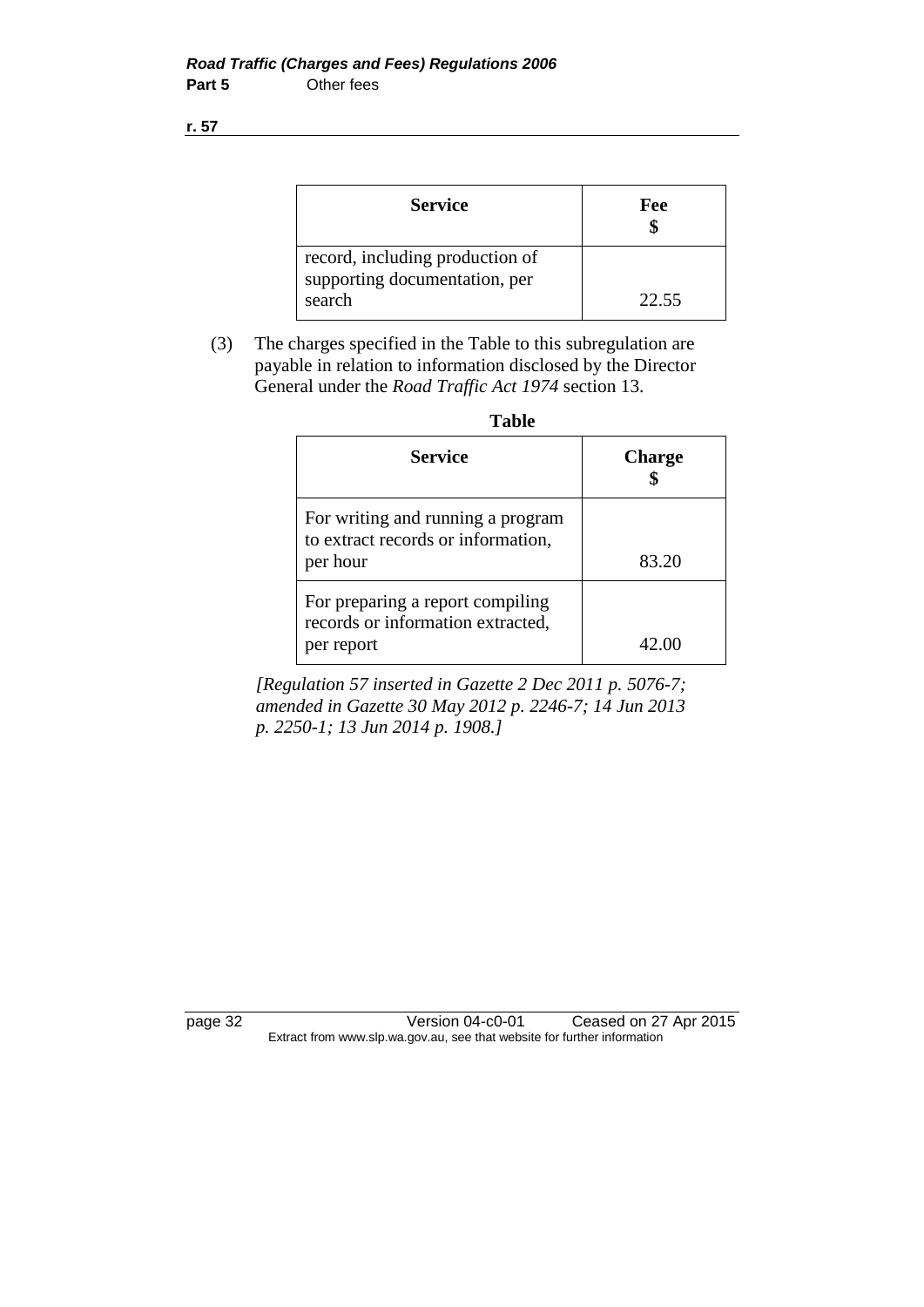## **Schedule 1 — Charges and fees relating to vehicle licences**  $[r. 4]$

#### **Division 1 — Vehicle licence charges**

#### **Subdivision 1** — **General**

#### **1. Calculation of vehicle licence charges**

- (1) The vehicle licence charge payable for a vehicle for a period of one year is —
	- (a) for a vehicle other than a heavy vehicle, the charge payable under Subdivision 2;
	- (b) for a heavy vehicle, the charge payable under Subdivision 3.
- (2) The vehicle licence charge payable for a vehicle for a period of 6 months is 50% of the charge payable for that vehicle for a period of one year.
- (3) The vehicle licence charge payable for a vehicle for a period of 3 months is 25% of the charge payable for that vehicle for a period of one year.
- (4) The vehicle licence charge payable for a vehicle for any other period of less than one year is determined in accordance with the following formula —

Days in the charge period 365 one year charge

- (5) A charge for the renewal of a vehicle licence is to be calculated by reference to the charge applicable on the day next succeeding the day on which the licence would have expired but for the renewal.
- (6) For the purposes of ascertaining a charge under this Schedule, the tare of a vehicle is —
	- (a) as specified by the vehicle's manufacturer; or
	- (b) as specified by the Director General if
		- (i) the manufacturer has not specified the tare; or
		- (ii) the manufacturer cannot be identified; or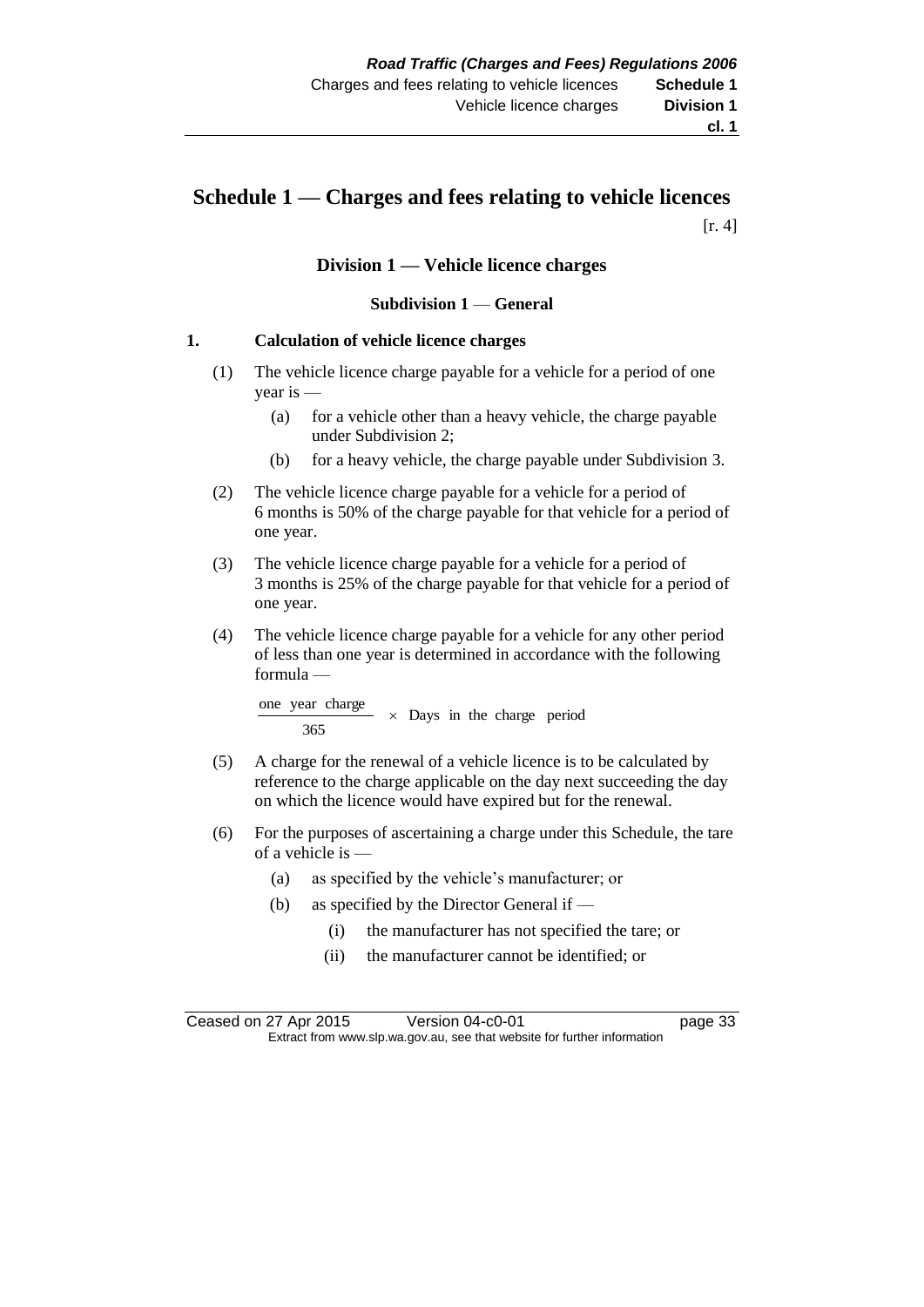(iii) the vehicle has been modified to the extent that the manufacturer's specification is no longer appropriate.

#### **Subdivision 2** — **Vehicle licence charges for vehicles other than heavy vehicles**

#### **2. Calculation of licence fees, and reduction**

- (1) The licence fee payable for a vehicle (other than a heavy vehicle) for a period of one year is an amount of \$13.20 plus an amount calculated in accordance with this Subdivision.
- (2) If an application is made for the grant or renewal of a licence and an election is made under the *Road Traffic (Licensing) Regulations 1975* regulation 4D(1) for a one year grant of that licence, the fee for the grant or renewal is reduced by \$6.60.
- (3) A reduction under subclause (2) is to apply before any concession under these regulations.

#### **3. Car, bus, goods vehicle and motor home**

For a car or bus, a goods vehicle or a motor home the charge is \$19.48 per 100 kg, or part of 100 kg, of tare, subject to a maximum licence fee of \$458.00.

*[Clause 3 amended in Gazette 29 May 2007 p. 2499; 30 May 2008 p. 2077-8; 22 May 2009 p. 1707; 7 May 2010 p. 1727; 30 Jul 2010 p. 3505; 20 May 2011 p. 1854-5 and 1859; 30 May 2012 p. 2244 and 2255; 31 May 2013 p. 2120 and 2123; 30 May 2014 p. 1692 and 1695.]*

#### **4. Prime mover**

For a prime mover the charge is \$19.48 per 100 kg, or part of 100 kg, of tare, subject to a maximum fee of \$1 209.

*[Clause 4 amended in Gazette 29 May 2007 p. 2500; 30 May 2008 p. 2077-8; 22 May 2009 p. 1707; 30 Jul 2010 p. 3505; 20 May 2011 p. 1854-5 and 1859; 30 May 2012 p. 2244 and 2255; 31 May 2013 p. 2120 and 2123; 30 May 2014 p. 1692 and 1695.]*

page 34 Version 04-c0-01 Ceased on 27 Apr 2015 Extract from www.slp.wa.gov.au, see that website for further information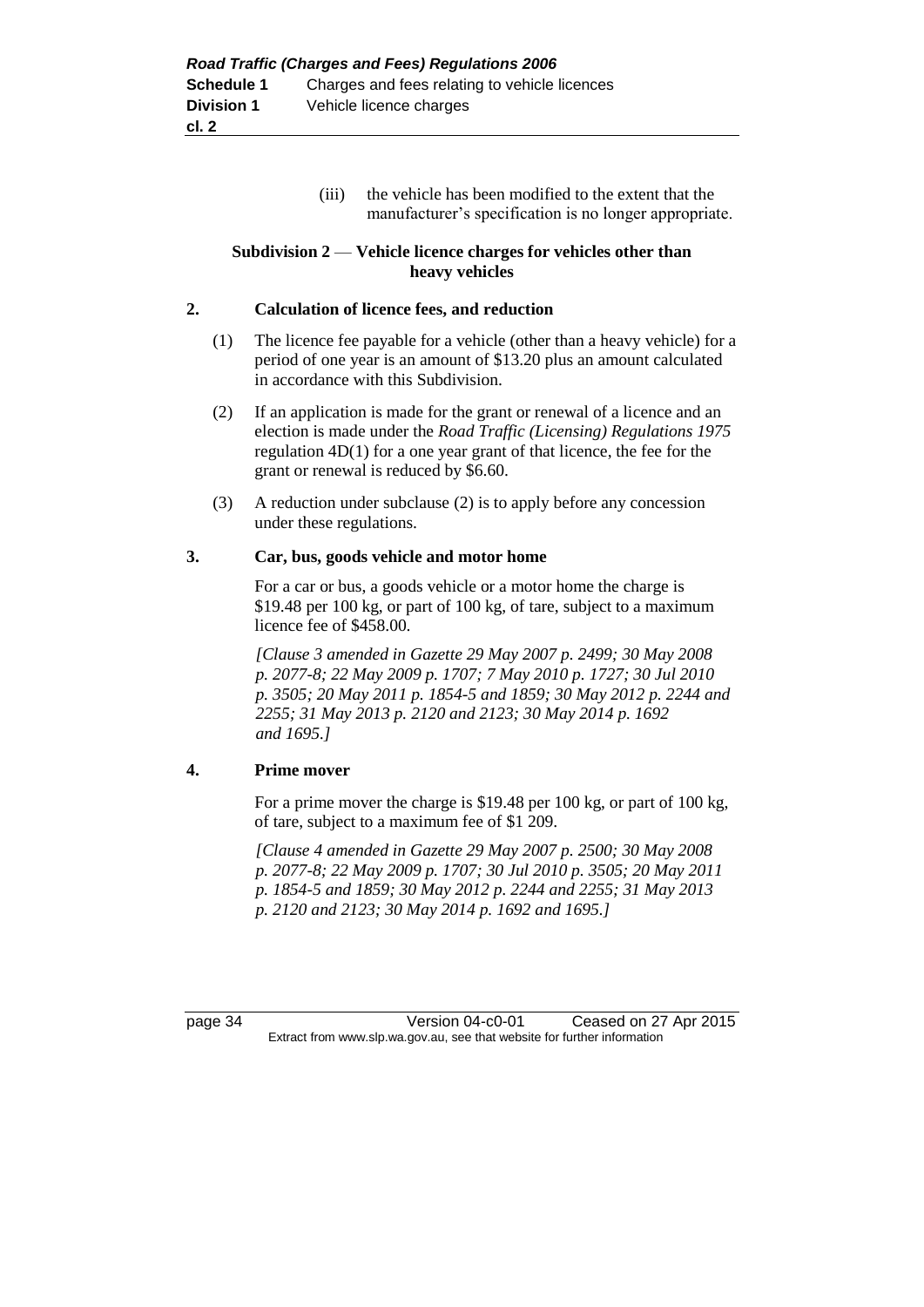#### **5. Trailer, not being a towed special purpose vehicle**

For a trailer, not being a towed special purpose vehicle the charge is \$9.74 per 100 kg, or part of 100 kg, of tare.

*[Clause 5 amended in Gazette 29 May 2007 p. 2500; 30 May 2008 p. 2077-8; 22 May 2009 p. 1708; 7 May 2010 p. 1727; 20 May 2011 p. 1854-5; 30 May 2012 p. 2244; 31 May 2013 p. 2120; 30 May 2014 p. 1692.]*

#### **6. Motor cycle**

- (1) For a motor cycle that
	- (a) has a piston engine and an engine capacity that does not exceed 250 cubic centimetres; or
	- (b) does not have a piston engine and has a power-to-weight ratio that does not exceed 150 kW/t,

the charge is \$38.96.

- (2) For a motor cycle that
	- (a) has a piston engine and an engine capacity that exceeds 250 cubic centimetres; or
	- (b) does not have a piston engine and has a power-to-weight ratio that exceeds 150 kW/t,

the charge is \$58.44.

*[Clause 6 inserted in Gazette 30 Nov 2012 p. 5805; amended in Gazette 31 May 2013 p. 2120; 30 May 2014 p. 1692.]*

#### **7. Special purpose vehicle**

For a special purpose vehicle the charge is \$4.87 per 100 kg, or part of 100 kg, of the tare, subject to a maximum fee of \$109.00.

*[Clause 7 amended in Gazette 29 May 2007 p. 2500; 30 May 2008 p. 2077-8; 22 May 2009 p. 1708; 7 May 2010 p. 1727; 30 Jul 2010 p. 3505; 20 May 2011 p. 1859-60; 30 May 2012 p. 2244 and 2255; 31 May 2013 p. 2120 and 2123; 30 May 2014 p. 1692 and 1695.]*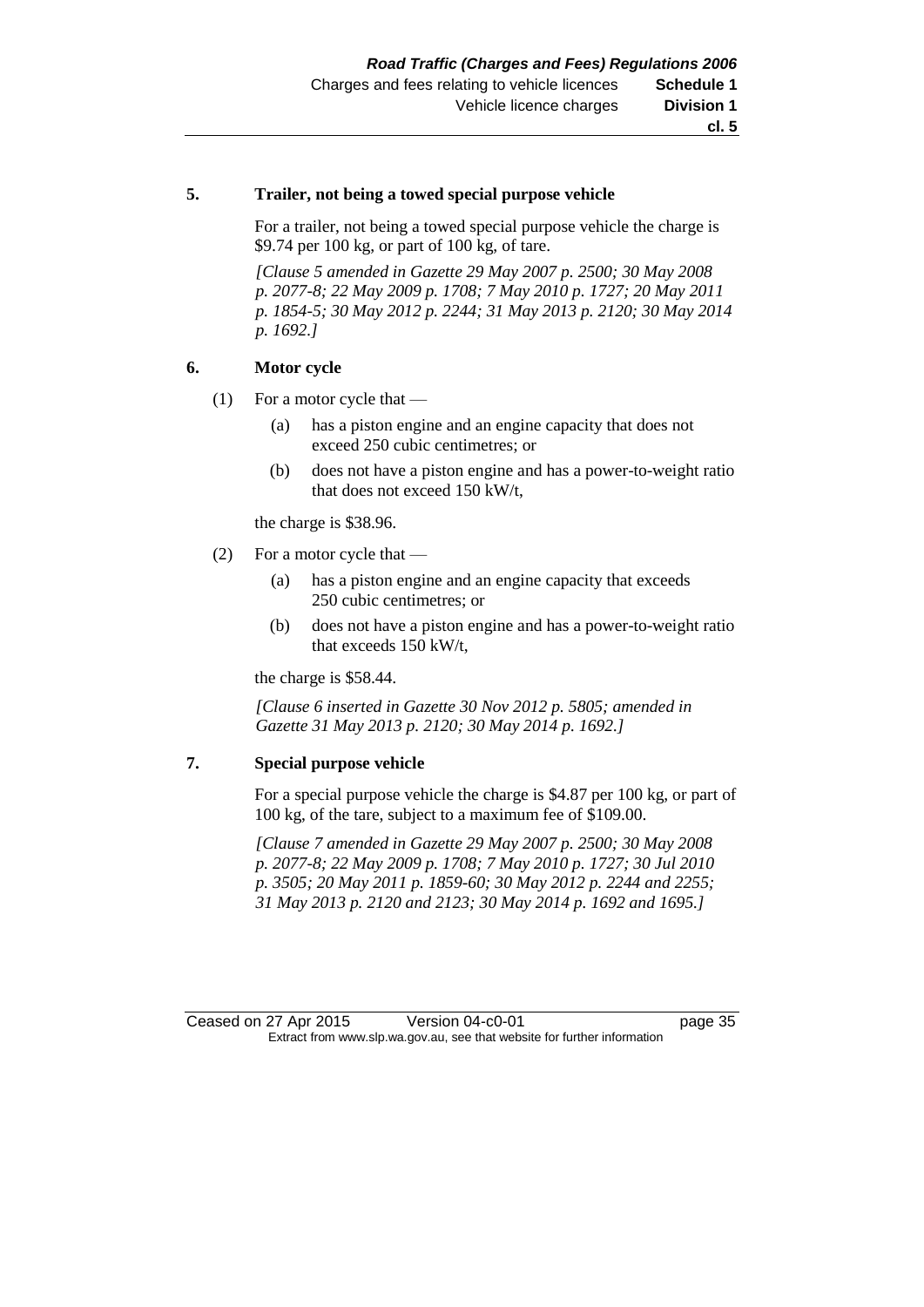#### **Subdivision 3** — **Vehicle licence charges for heavy vehicles**

#### **8. Car or bus**

For a car or bus the charge is an amount corresponding to the licence class in the Table to this clause.

| <b>Table</b>    |                     |  |
|-----------------|---------------------|--|
| <b>Licence</b>  | <b>Charge</b><br>\$ |  |
| 1B <sub>2</sub> | 458                 |  |
| 2B2             | 458                 |  |
| 2B3             | 2 5 2 2             |  |
| AB3             | 458                 |  |

*[Clause 8 inserted in Gazette 22 May 2009 p. 1708; amended in Gazette 30 Jul 2010 p. 3503; 20 May 2011 p. 1857; 30 May 2012 p. 2252; 31 May 2013 p. 2121; 30 May 2014 p. 1693.]*

#### **9. Goods vehicle and motor home**

For a goods vehicle or motor home the charge is an amount corresponding to the licence class in the Table to this clause.

| <b>Licence</b>  | <b>Charge</b><br>\$ |
|-----------------|---------------------|
| 1R <sub>2</sub> | 458                 |
| 2R2             | 788                 |
| 1R3             | 788                 |
| 2R3             | 1 0 3 7             |
| 1R4             | 788                 |

**Table**

page 36 Version 04-c0-01 Ceased on 27 Apr 2015 Extract from www.slp.wa.gov.au, see that website for further information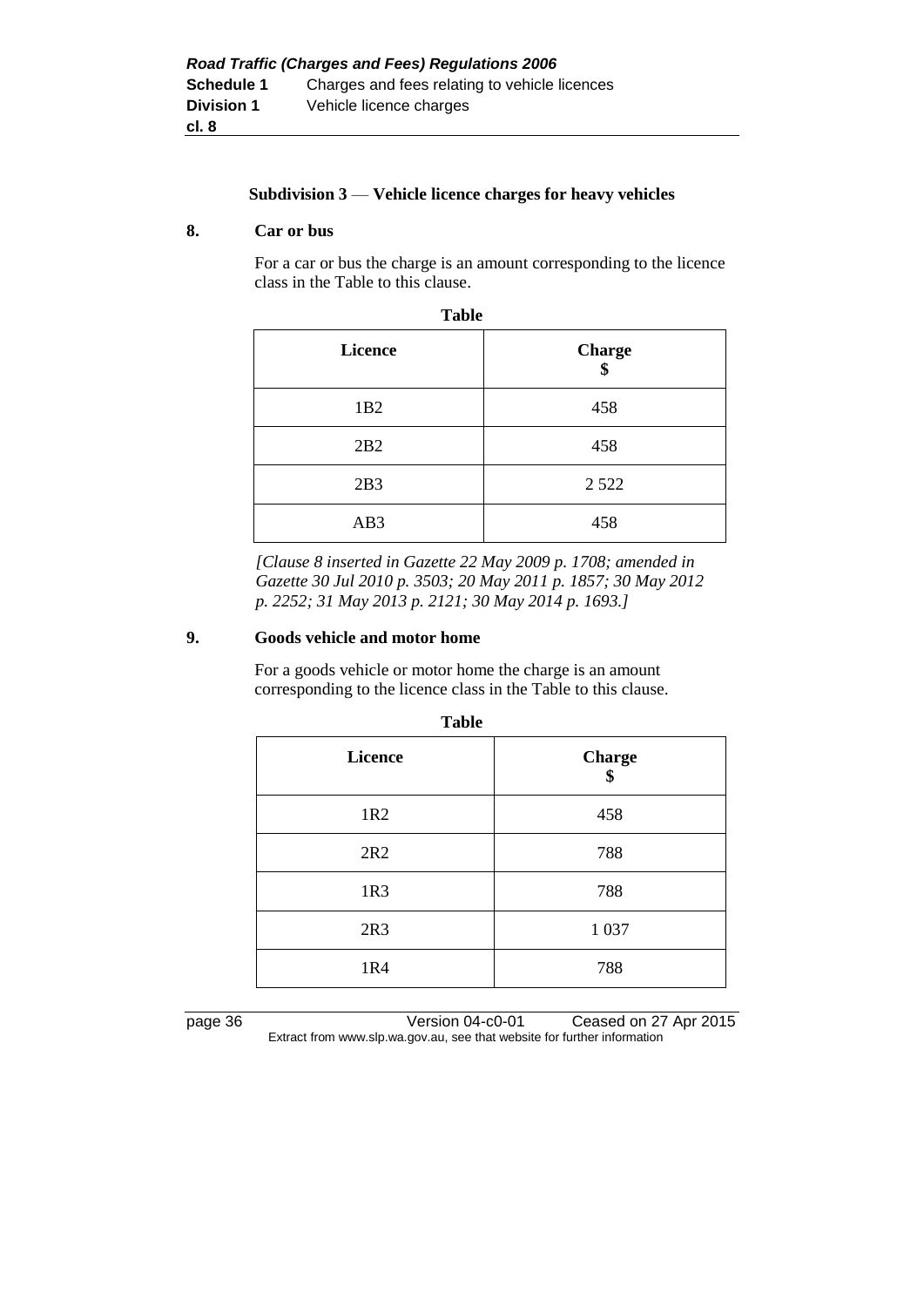| <b>Licence</b>  | <b>Charge</b><br>\$ |
|-----------------|---------------------|
| 2R4             | 1 0 3 7             |
| 1R5             | 788                 |
| 2R5             | 1 0 3 7             |
| SR <sub>2</sub> | 788                 |
| SR <sub>3</sub> | 1 0 3 7             |
| SR4             | 1925                |
| SR <sub>5</sub> | 1925                |
| MR <sub>2</sub> | 7043                |
| MR3             | 7043                |
| MR4             | 7607                |
| MR5             | 7607                |
| LR <sub>2</sub> | 9712                |
| LR3             | 9712                |
| LR4             | 9712                |
| LR5             | 9712                |

*[Clause 9 inserted in Gazette 22 May 2009 p. 1708-9; amended in Gazette 30 Jul 2010 p. 3503-4; 20 May 2011 p. 1858; 30 May 2012 p. 2252-3; 31 May 2013 p. 2121-2; 30 May 2014 p. 1693-4.]*

| Ceased on 27 Apr 2015 | Version 04-c0-01                                                         | page 37 |
|-----------------------|--------------------------------------------------------------------------|---------|
|                       | Extract from www.slp.wa.gov.au, see that website for further information |         |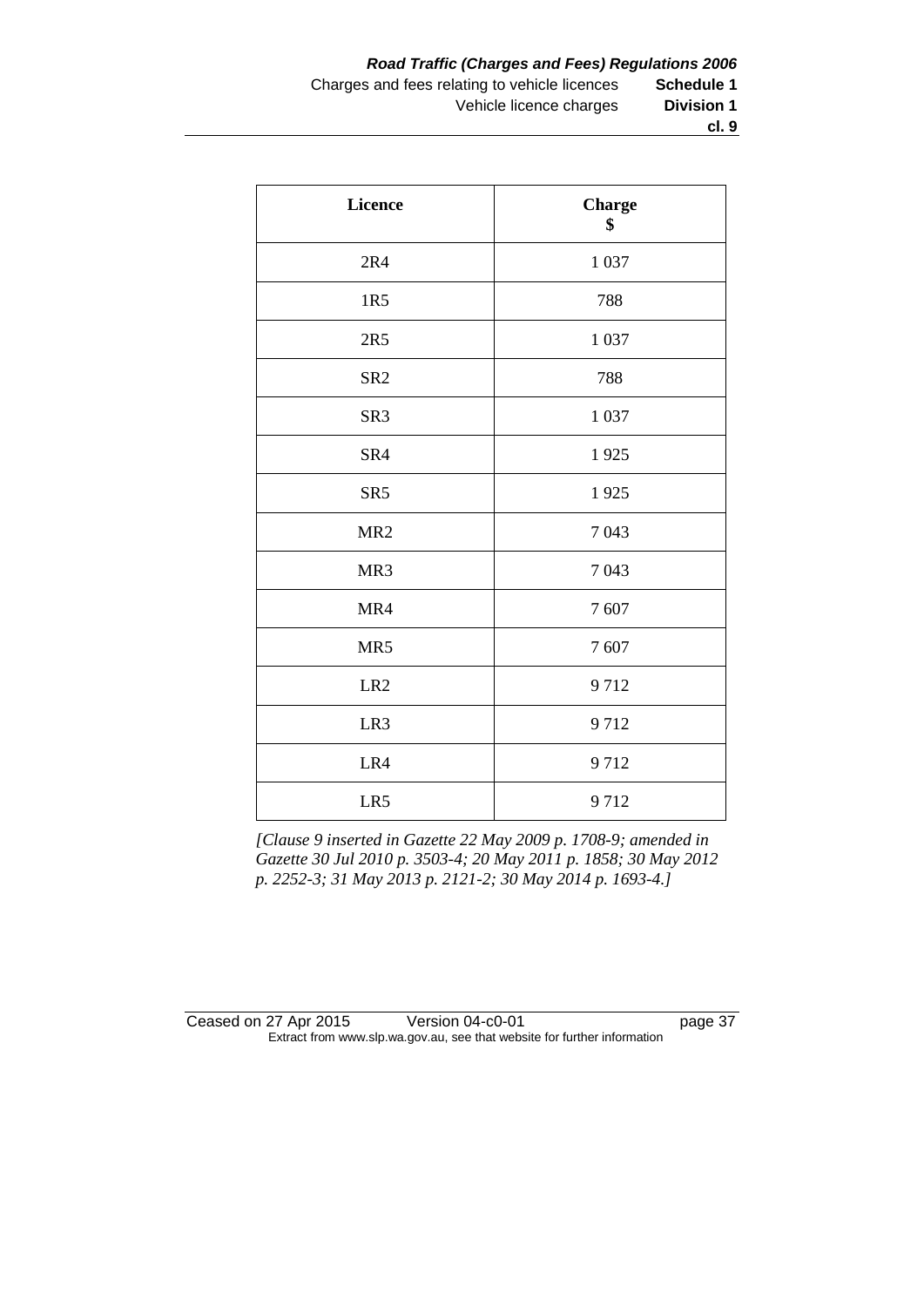#### **10. Prime mover**

For a prime mover the charge is an amount corresponding to the licence class in the Table to this clause.

| <b>Licence class</b> | <b>Charge</b><br>\$ |
|----------------------|---------------------|
| SP <sub>2</sub>      | 1 209               |
| SP <sub>3</sub>      | 4749                |
| SP <sub>4</sub>      | 5 2 2 3             |
| SP <sub>5</sub>      | 5 2 2 3             |
| MC <sub>2</sub>      | 8521                |
| MC <sub>3</sub>      | 8521                |
| MC4                  | 9 3 7 2             |
| MC <sub>5</sub>      | 9 3 7 2             |

| v<br>. .<br>v<br>×<br>۰. |
|--------------------------|
|--------------------------|

*[Clause 10 inserted in Gazette 22 May 2009 p. 1709; amended in Gazette 30 Jul 2010 p. 3504; 20 May 2011 p. 1858-9; 30 May 2012 p. 2253-4; 31 May 2013 p. 2122-3; 30 May 2014 p. 1694-5.]*

#### **11. Trailer, not being a towed special purpose vehicle**

For a trailer, not being a towed special purpose vehicle (licence class HT) the charge is \$458.00 for every axle fitted.

*[Clause 11 amended in Gazette 29 May 2007 p. 2501; 30 May 2008 p. 2079; 22 May 2009 p. 1709; 30 Jul 2010 p. 3505; 20 May 2011 p. 1860; 30 May 2012 p. 2255; 31 May 2013 p. 2123; 30 May 2014 p. 1695.]*

page 38 Version 04-c0-01 Ceased on 27 Apr 2015 Extract from www.slp.wa.gov.au, see that website for further information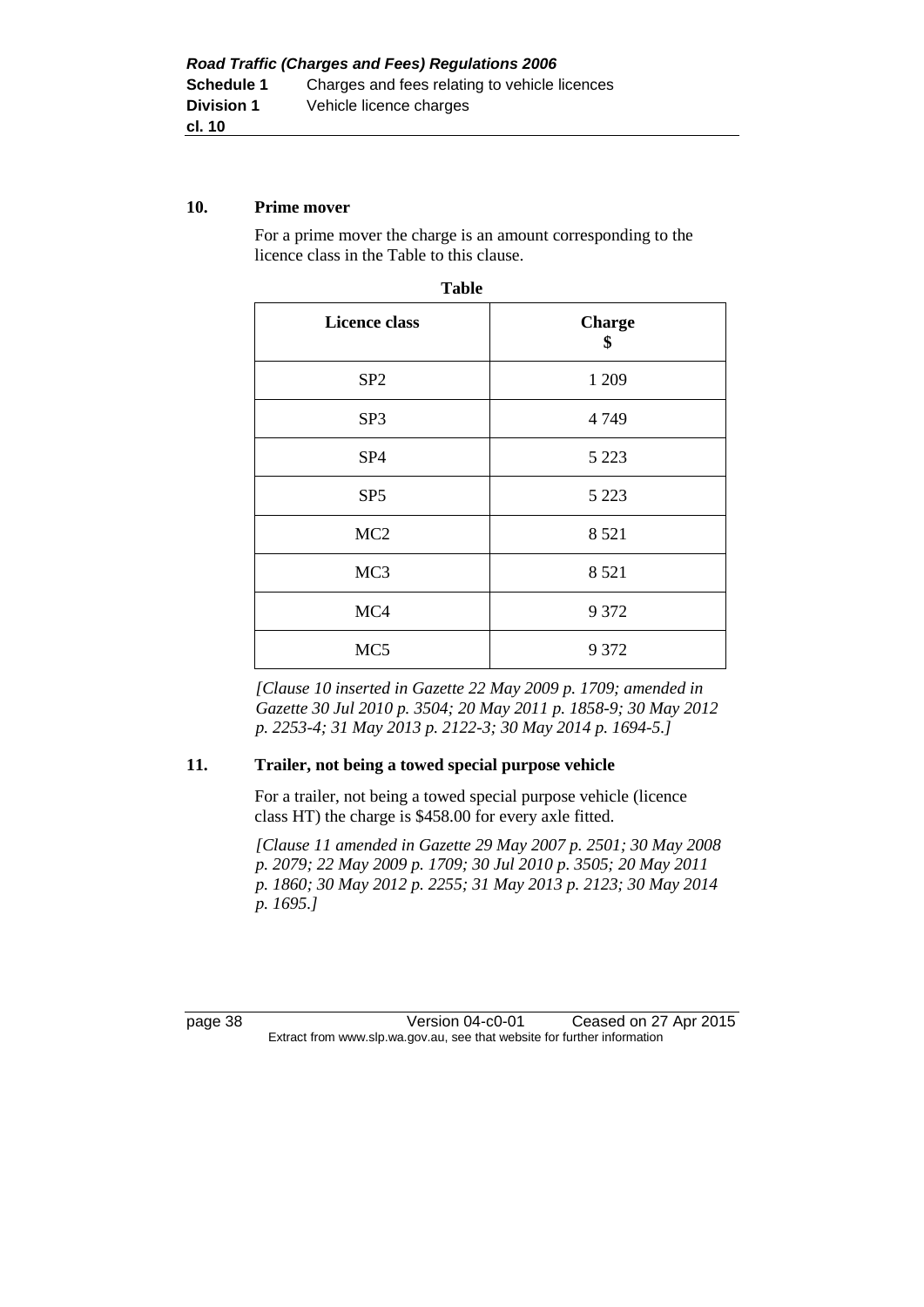#### **12. Special purpose vehicle**

For a special purpose vehicle the charge is an amount corresponding to the licence class in the Table to this clause.

| <b>Table</b>         |                     |  |  |
|----------------------|---------------------|--|--|
| <b>Licence class</b> | <b>Charge</b><br>\$ |  |  |
| <b>PSV</b>           | 109                 |  |  |
| <b>TSV</b>           | 109                 |  |  |
| OSV <sub>2</sub>     | 374                 |  |  |
| OSV3                 | 748                 |  |  |
| OSV4                 | 1 1 2 1             |  |  |
| OSV <sub>5</sub>     | 1 4 9 5             |  |  |
| OSV <sub>6</sub>     | 1869                |  |  |
| OSV7                 | 2 2 4 3             |  |  |
| OSV8                 | 2617                |  |  |
| OSV9                 | 2990                |  |  |

*[Clause 12 inserted in Gazette 22 May 2009 p. 1709-10; amended in Gazette 30 Jul 2010 p. 3505; 20 May 2011 p. 1859; 30 May 2012 p. 2254-5; 31 May 2013 p. 2123; 30 May 2014 p. 1695.]*

Ceased on 27 Apr 2015 Version 04-c0-01 page 39 Extract from www.slp.wa.gov.au, see that website for further information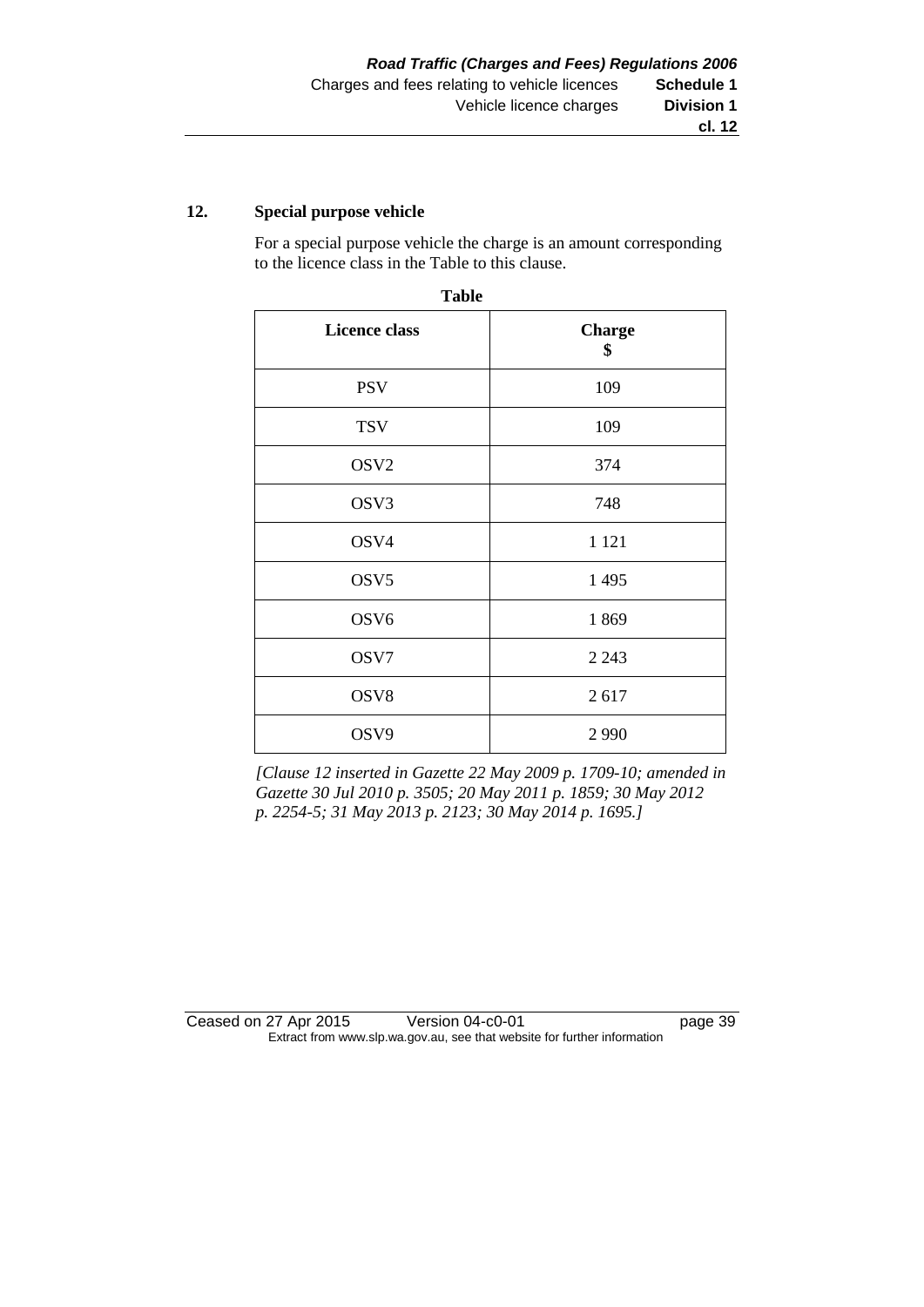## **Division 2 — Fees relating to vehicle licensing**

*[Heading inserted in Gazette 7 May 2010 p. 1728.]*

| <b>Item</b> | <b>Regulation</b><br>No. | <b>Service</b>                                                                                                                       | Fee<br>\$ |
|-------------|--------------------------|--------------------------------------------------------------------------------------------------------------------------------------|-----------|
| 1.          | 22                       | Upon establishment of premises as an<br>authorised inspection station                                                                | 248.05    |
|             |                          | Each year for the renewal of<br>authorisation                                                                                        | 124.00    |
| 2.          | 23(1)                    | An initial examination of a mobile<br>home or trailer without brakes, motor<br>cycle, motor carrier, engine change                   | 60.80     |
| 3.          | 23(1)                    | Subject to items 5, 7 and 8, an<br>examination of a vehicle that is not set<br>out in item 2                                         | 88.45     |
| 4.          | 23(1)                    | A second or subsequent examination of<br>a vehicle referred to in item 2                                                             | 47.55     |
| 5.          | 23(1)                    | A second or subsequent examination of<br>a vehicle referred to in item 3                                                             | 60.80     |
| 6.          | 23(3)                    | An examination of a licensed vehicle<br>for the purpose of verifying the<br>vehicle's identity and/or specifications                 | 60.80     |
| 7.          | 23(4)(a)                 | An initial examination by the Director<br>General of a heavy vehicle (i.e. a<br>vehicle with an MRC exceeding<br>4500 kg             | 143.60    |
| 8.          | 23(4)(b)                 | A re-examination by the Director<br>General of a heavy vehicle (i.e. a<br>vehicle with an MRC exceeding<br>4 500 kg)                 | 96.70     |
| 8A.         | 23A                      | Fee payable by a motor vehicle dealer<br>or vehicle manufacturer for each<br>vehicle the dealer or manufacturer<br>wishes to licence | 12.10     |

page 40 Version 04-c0-01 Ceased on 27 Apr 2015 Extract from www.slp.wa.gov.au, see that website for further information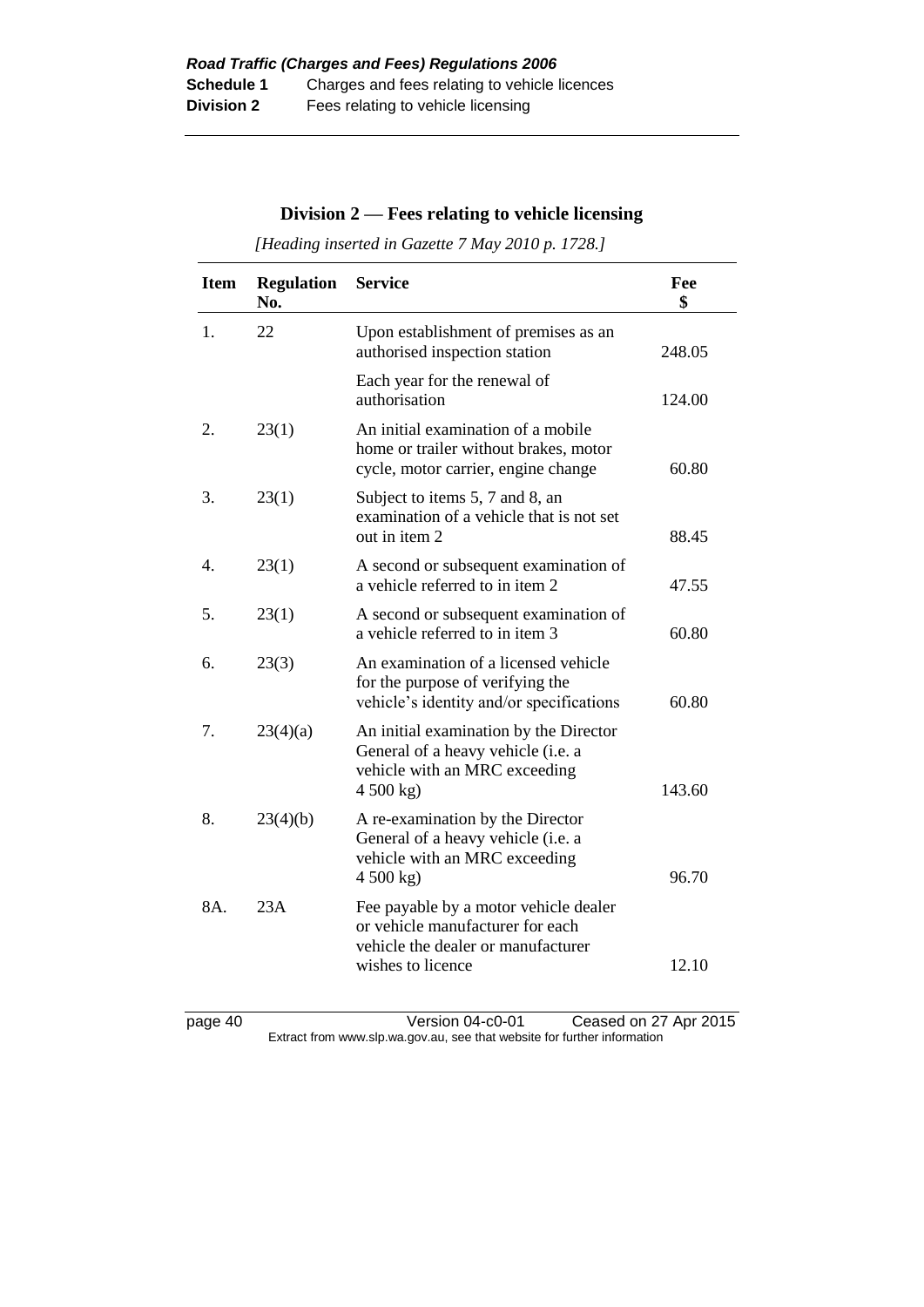| <b>Item</b>       | <b>Regulation</b><br>No. |                | <b>Service</b>                                                                                                                                                                                                                                                  |        |
|-------------------|--------------------------|----------------|-----------------------------------------------------------------------------------------------------------------------------------------------------------------------------------------------------------------------------------------------------------------|--------|
| $\overline{19}$ . | Deleted]                 |                |                                                                                                                                                                                                                                                                 |        |
| 10.               | 25(1)                    |                | Recording fee for grant or renewal of<br>vehicle licence (not heavy vehicle)                                                                                                                                                                                    | 13.05  |
| 11.               | 25(2)                    |                | Recording fee for grant or renewal of<br>heavy vehicle licence                                                                                                                                                                                                  | 13.05  |
| 12.               | 26                       |                | Fee for transfer of a vehicle licence                                                                                                                                                                                                                           | 16.40  |
| 13.               | 27(a)                    | vehicle        | Fee for grant of permit for unlicensed                                                                                                                                                                                                                          | 8.90   |
| 14.               | 27(b)(ii)                |                | Minimum permit fee                                                                                                                                                                                                                                              | 24.00  |
| 15.               | 28                       |                | Fee for issue of duplicate or certified<br>copy of a vehicle licence document                                                                                                                                                                                   |        |
| 16.               | 29(1)                    |                | Fee for authorisation under<br>regulation $14(3)$                                                                                                                                                                                                               | 11.50  |
| 17.               | 30(1)                    | $\text{Fee}$ — |                                                                                                                                                                                                                                                                 |        |
|                   |                          | (a)            | for the issue of plates (other than<br>personalised plates, plates<br>bearing the same characters as<br>previous plates, or trade plates)<br>except where paragraph (b)<br>applies                                                                              | 24.00  |
|                   |                          | (b)            | for the re-issue of plates which<br>have been returned under the<br>Road Traffic (Licensing)<br>Regulations 1975<br>regulation 22(3), (3a) or $(4)$<br>(other than personalised plates,<br>plates to replace existing plates<br>bearing the same characters, or |        |
|                   |                          |                | trade plates)                                                                                                                                                                                                                                                   | 16.60  |
|                   |                          | (c)            | upon application for the issue of<br>personalised plates                                                                                                                                                                                                        | 104.60 |

Ceased on 27 Apr 2015 Version 04-c0-01 ceased on 27 Apr 2015 Extract from www.slp.wa.gov.au, see that website for further information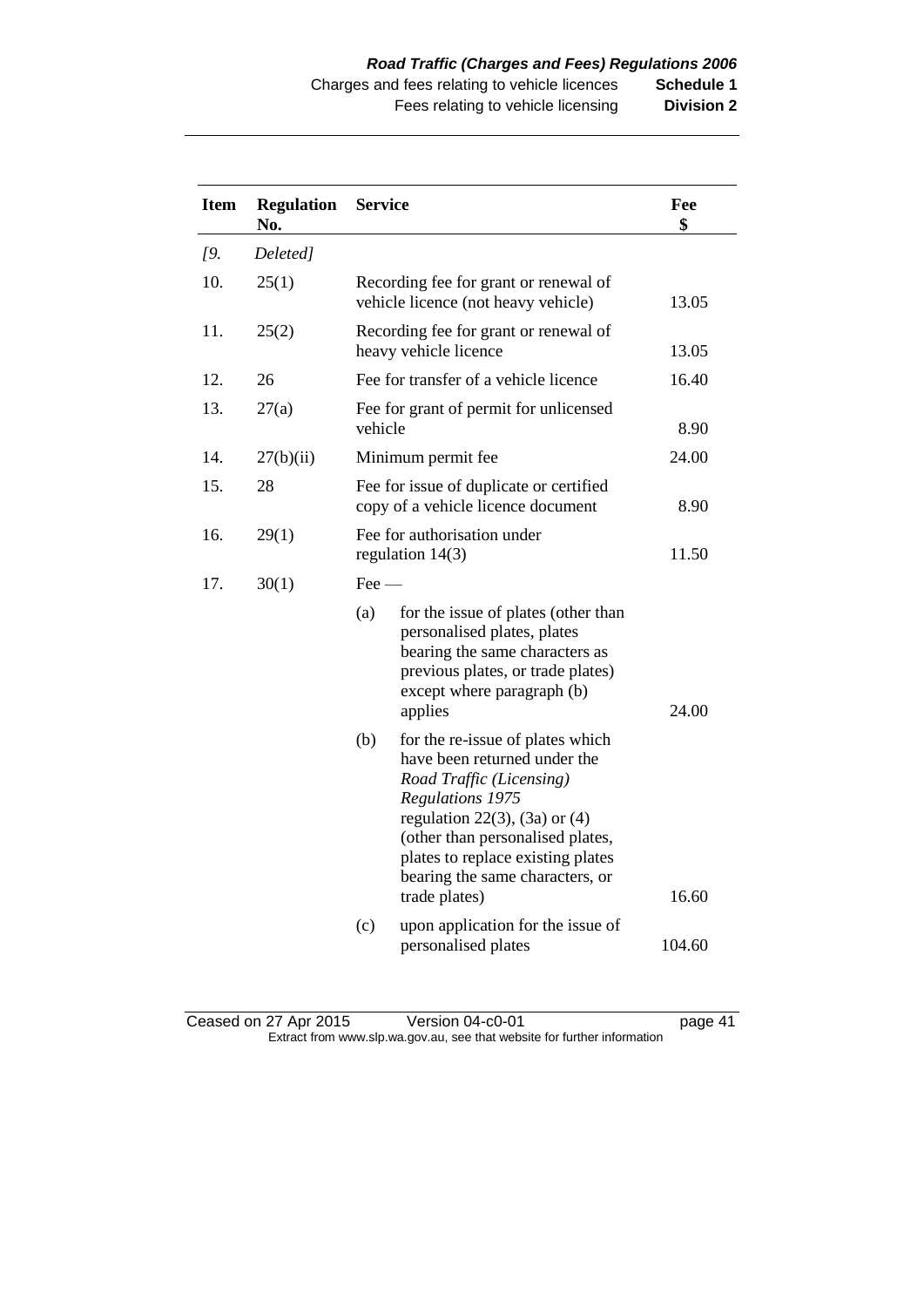| <b>Item</b> | <b>Regulation</b><br>No. | <b>Service</b> |                                                                                                                                                                                                                   | Fee<br>\$ |
|-------------|--------------------------|----------------|-------------------------------------------------------------------------------------------------------------------------------------------------------------------------------------------------------------------|-----------|
|             |                          | (d)            | upon application for the issue of<br>plates to replace ordinary plates<br>bearing the same characters                                                                                                             | 27.65     |
|             |                          | (e)            | upon application for the issue of<br>plates to replace personalised<br>plates bearing the same<br>characters without the letter "P"<br>previously required by the Road<br>Traffic (Licensing)<br>Regulations 1975 | 80.50     |
| 18.         | 30(2)                    | plates         | Fee upon application for issue of name                                                                                                                                                                            | 909.00    |
| 19.         | 30(3)                    |                | Fee for transfer of right to display<br>special plates $-$                                                                                                                                                        |           |
|             |                          | (a)            | single digit numeral special<br>plates                                                                                                                                                                            | 9715.00   |
|             |                          | (b)            | 2 digit numeral special plates                                                                                                                                                                                    | 1 943.60  |
|             |                          | (c)            | 3 digit numeral special plates                                                                                                                                                                                    | 967.40    |
|             |                          | (d)            | any other number of digit<br>special plates                                                                                                                                                                       | 193.30    |
|             |                          | (e)            | unique series special plates<br>referred to in the Road Traffic<br>(Licensing) Regulations 1975<br>regulation $24(4a)(b)$                                                                                         | 1 943.60  |
|             |                          | (f)            | unique series special plates<br>referred to in the Road Traffic<br>(Licensing) Regulations 1975<br>regulation $24(4a)(c)$                                                                                         | 84.55     |
| 20.         | 30(4)                    |                | Fee for transfer of right to display<br>name plates                                                                                                                                                               | 485.10    |

page 42 Version 04-c0-01 Ceased on 27 Apr 2015 Extract from www.slp.wa.gov.au, see that website for further information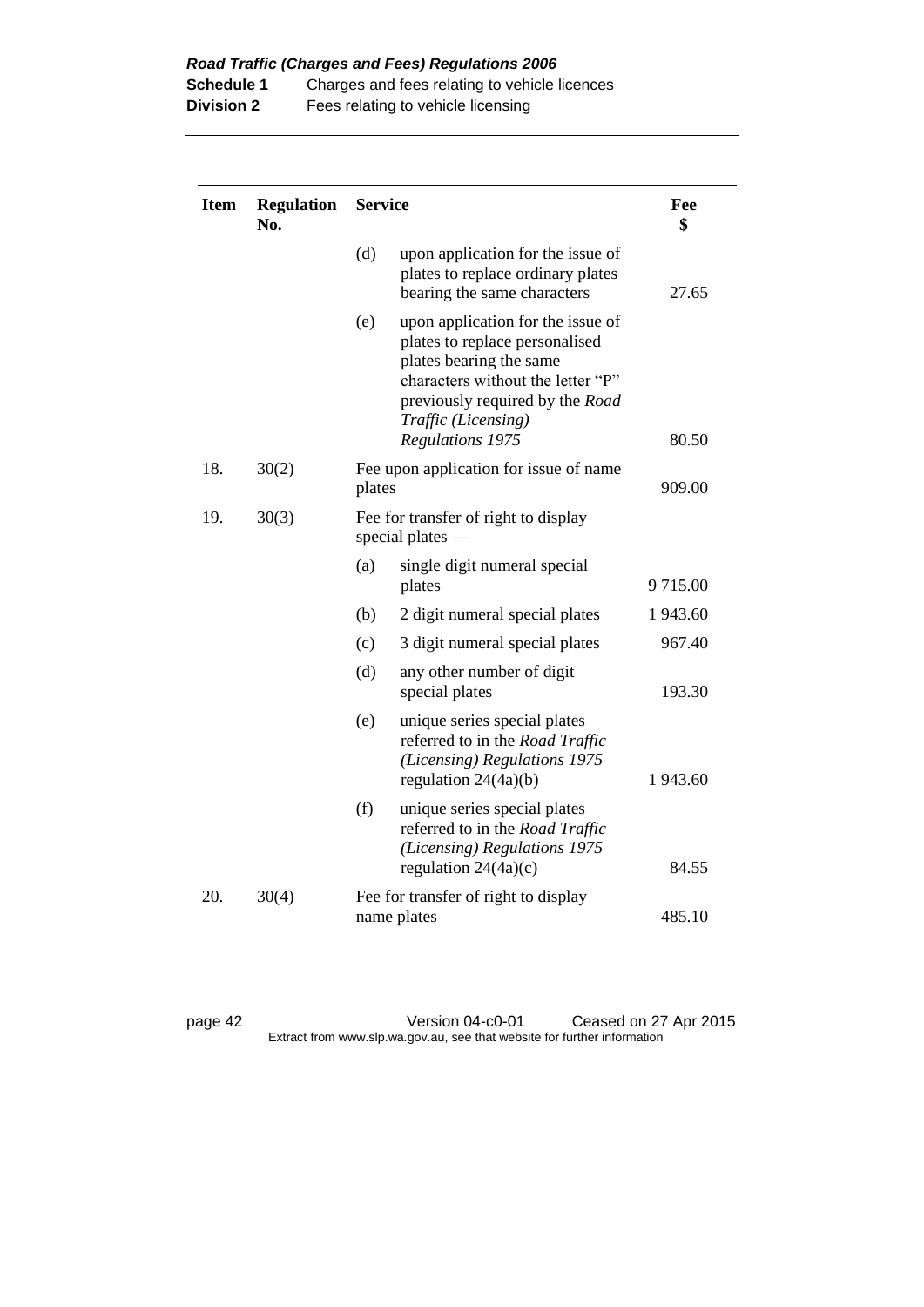| <b>Item</b>  | <b>Regulation</b><br>No. | <b>Service</b> |                                                                                                                                                     | Fee<br>\$ |
|--------------|--------------------------|----------------|-----------------------------------------------------------------------------------------------------------------------------------------------------|-----------|
| 30(5)<br>21. |                          |                | Fee for transfer of right to display<br>special plates or name plates -                                                                             |           |
|              |                          | (a)            | pursuant to an agreement or<br>order under the Family Law<br>Act 1975 (Commonwealth)                                                                | 20.00     |
|              |                          | (b)            | to a beneficiary by a trustee or<br>other person in a fiduciary<br>capacity under a trust whether<br>express or implied                             | 20.00     |
| 22.          | 30(7)                    |                | Fee upon application for the issue of<br>special plates or name plates to replace<br>special plates or name plates bearing<br>the same characters — |           |
|              |                          | (a)            | for premium material plates                                                                                                                         | 220.25    |
|              |                          | (b)            | for standard metal plates                                                                                                                           | 108.95    |
| 23.          | 30(8)                    |                | Fee for transfer of -                                                                                                                               |           |
|              |                          | (a)            | special plates or name plates by<br>a person to another vehicle<br>owned by that person                                                             | 16.60     |
|              |                          | (b)            | personalised plates by a person<br>to another vehicle owned by that<br>person or by a member of his or<br>her immediate family                      | 16.60     |
| 24.          | 31                       | a year)        | Fee for storage of special plate by<br>Director General (per year or part of                                                                        | 18.10     |
| 25.          | 32(1)                    |                | Fee for assignment and issue of<br>trade plates $-$                                                                                                 |           |
|              |                          | (a)            | where the plate is issued in<br>substitution for a plate bearing<br>the same characters, per plate                                                  | 34.00     |

Ceased on 27 Apr 2015 Version 04-c0-01 ceased on 27 Apr 2015 Extract from www.slp.wa.gov.au, see that website for further information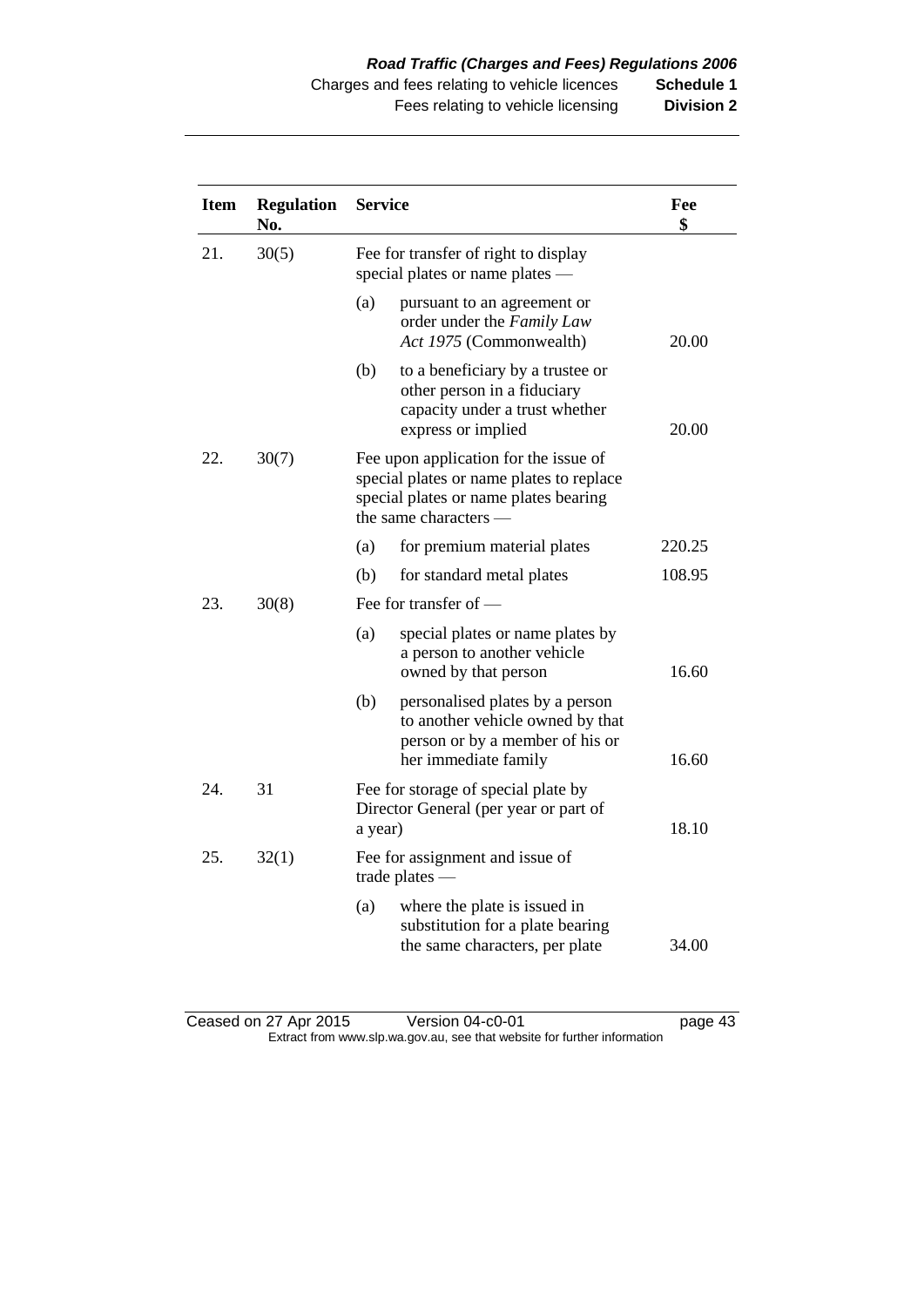**Schedule 1** Charges and fees relating to vehicle licences **Division 3** Regional fees relating to vehicle examination

| <b>Item</b> | <b>Regulation</b><br>No. | <b>Service</b>                                           | Fee<br>\$<br>32.00 |
|-------------|--------------------------|----------------------------------------------------------|--------------------|
|             |                          | in any other case, per set of<br>(b)<br>plates           |                    |
| 26.         | 32(2)                    | Deposit for each set of plates issued                    | 500.00             |
| 27.         | 33                       | Annual fee for the use and possession<br>of trade plates | 40.50              |
| 28.         | 35                       | Fee for duplicate tax invoice                            | 9.80               |
|             |                          |                                                          |                    |

*[Division 2 inserted in Gazette 7 May 2010 p. 1728-31; amended in Gazette 25 Sep 2010 p. 5024; 11 Feb 2011 p. 516; 20 May 2011 p. 1855-6; 2 Dec 2011 p. 5077; 30 May 2012 p. 2247-9; 14 Jun 2013 p. 2251-2; 4 Oct 2013 p. 4566; 13 Jun 2014 p. 1909.]*

### **Division 3 — Regional fees relating to vehicle examination**

*[Heading inserted in Gazette 13 Jun 2014 p. 1910.]*

| Item | <b>Regulation</b><br>No. | <b>Service</b>                                                                                                       | Fee<br>\$ |
|------|--------------------------|----------------------------------------------------------------------------------------------------------------------|-----------|
|      | 23(1)                    | An initial examination of a mobile<br>home or trailer without brakes, motor<br>cycle, motor carrier, engine change   | 66.90     |
|      | 23(1)                    | Subject to items 4, 6 and 7, an<br>examination of a vehicle that is not set<br>out in item 1                         | 97.30     |
| 3.   | 23(1)                    | A second or subsequent examination of<br>a vehicle referred to in item 1                                             | 52.30     |
| 4.   | 23(1)                    | A second or subsequent examination of<br>a vehicle referred to in item 2                                             | 66.90     |
| 5.   | 23(3)                    | An examination of a licensed vehicle<br>for the purpose of verifying the<br>vehicle's identity and/or specifications | 66.90     |

## **Gascoyne region**

page 44 Version 04-c0-01 Ceased on 27 Apr 2015 Extract from www.slp.wa.gov.au, see that website for further information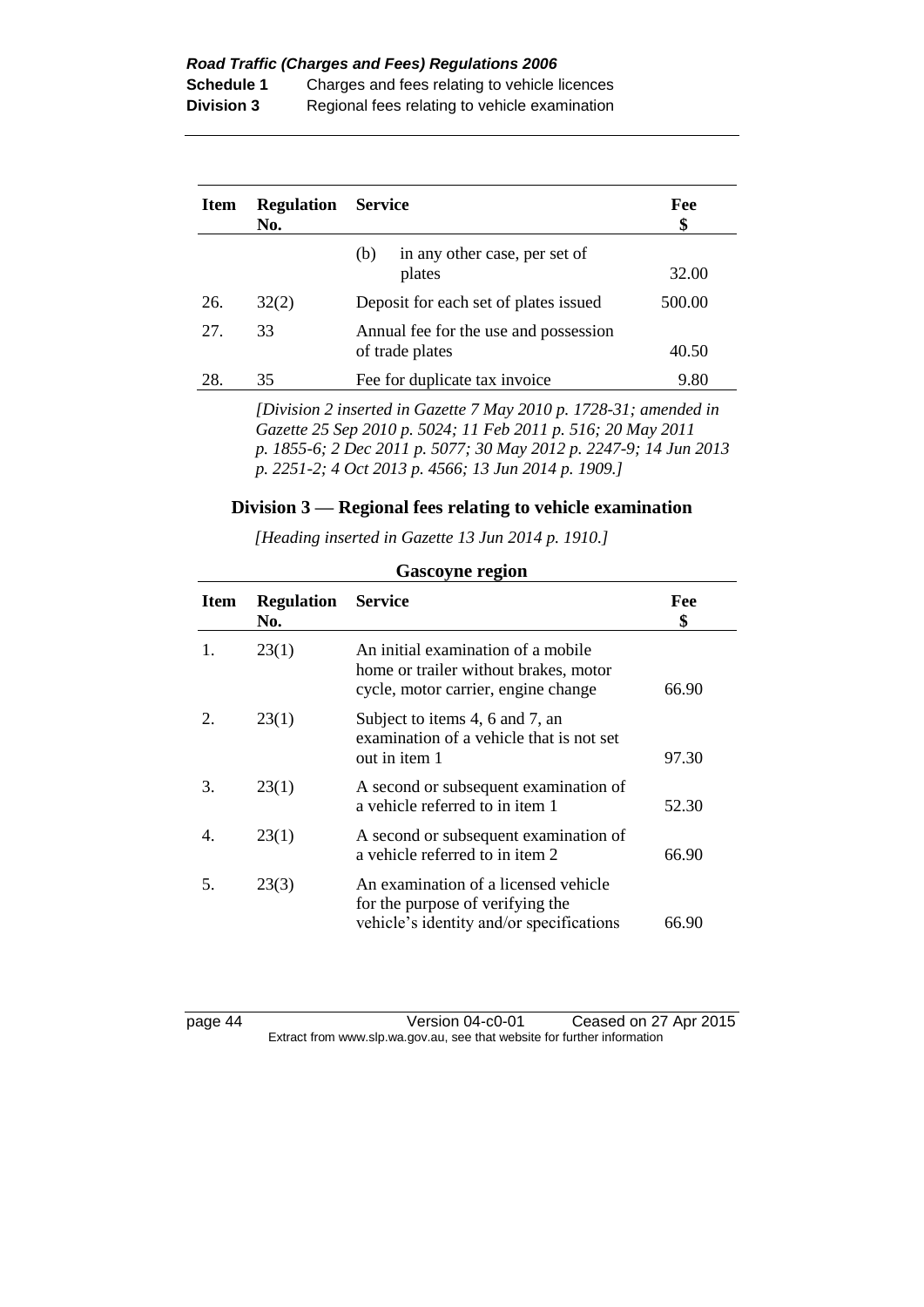| <b>Item</b> | <b>Regulation</b><br>No. | <b>Service</b>                                                                                                             | Fee<br>\$ |
|-------------|--------------------------|----------------------------------------------------------------------------------------------------------------------------|-----------|
| 6.          | 23(4)(a)                 | An initial examination by the Director<br>General of a heavy vehicle (i.e. a<br>vehicle with an MRC exceeding<br>4 500 kg) | 157.95    |
| 7.          | 23(4)(b)                 | A re-examination by the Director<br>General of a heavy vehicle (i.e. a<br>vehicle with an MRC exceeding<br>4 500 kg)       | 106.35    |
|             |                          | <b>Goldfields-Esperance region</b>                                                                                         |           |
| <b>Item</b> | <b>Regulation</b><br>No. | <b>Service</b>                                                                                                             | Fee<br>\$ |
| 1.          | 23(1)                    | An initial examination of a mobile<br>home or trailer without brakes, motor<br>cycle, motor carrier, engine change         | 63.30     |
| 2.          | 23(1)                    | Subject to items 4, 6 and 7, an<br>examination of a vehicle that is not set<br>out in item 1                               | 92.10     |
| 3.          | 23(1)                    | A second or subsequent examination of<br>a vehicle referred to in item 1                                                   | 49.50     |
| 4.          | 23(1)                    | A second or subsequent examination of<br>a vehicle referred to in item 2                                                   | 63.30     |
| 5.          | 23(3)                    | An examination of a licensed vehicle<br>for the purpose of verifying the<br>vehicle's identity and/or specifications       | 63.30     |
| 6.          | 23(4)(a)                 | An initial examination by the Director<br>General of a heavy vehicle (i.e. a<br>vehicle with an MRC exceeding<br>4500 kg   | 149.50    |
| 7.          | 23(4)(b)                 | A re-examination by the Director<br>General of a heavy vehicle (i.e. a<br>vehicle with an MRC exceeding<br>4500 kg         | 100.65    |

Ceased on 27 Apr 2015 Version 04-c0-01 ceased on 27 Apr 2015 Extract from www.slp.wa.gov.au, see that website for further information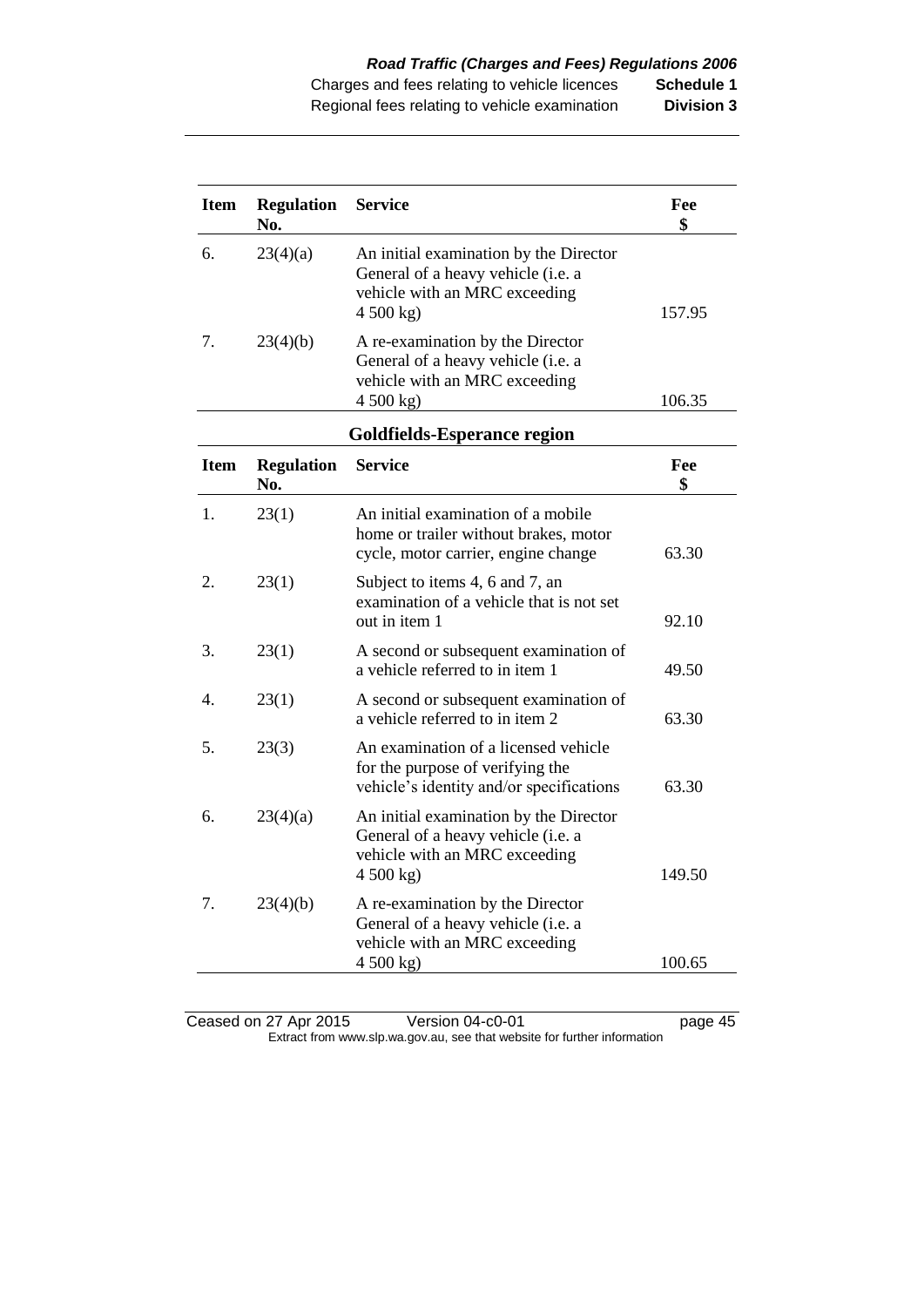|             | <b>Great Southern region</b> |                                                                                                                            |           |  |
|-------------|------------------------------|----------------------------------------------------------------------------------------------------------------------------|-----------|--|
| <b>Item</b> | <b>Regulation</b><br>No.     | <b>Service</b>                                                                                                             | Fee<br>\$ |  |
| 1.          | 23(1)                        | An initial examination of a mobile<br>home or trailer without brakes, motor<br>cycle, motor carrier, engine change         | 60.80     |  |
| 2.          | 23(1)                        | Subject to items 4, 6 and 7, an<br>examination of a vehicle that is not set<br>out in item 1                               | 88.45     |  |
| 3.          | 23(1)                        | A second or subsequent examination of<br>a vehicle referred to in item 1                                                   | 47.55     |  |
| 4.          | 23(1)                        | A second or subsequent examination of<br>a vehicle referred to in item 2                                                   | 60.80     |  |
| 5.          | 23(3)                        | An examination of a licensed vehicle<br>for the purpose of verifying the<br>vehicle's identity and/or specifications       | 60.80     |  |
| 6.          | 23(4)(a)                     | An initial examination by the Director<br>General of a heavy vehicle (i.e. a<br>vehicle with an MRC exceeding<br>4 500 kg) | 143.60    |  |
| 7.          | 23(4)(b)                     | A re-examination by the Director<br>General of a heavy vehicle (i.e. a<br>vehicle with an MRC exceeding<br>4 500 kg)       | 96.70     |  |
|             |                              | <b>Kimberley region</b>                                                                                                    |           |  |
| <b>Item</b> | <b>Regulation</b><br>No.     | <b>Service</b>                                                                                                             | Fee<br>\$ |  |
| 1.          | 23(1)                        | An initial examination of a mobile<br>home or trailer without brakes, motor<br>cycle, motor carrier, engine change         | 69.75     |  |
| 2.          | 23(1)                        | Subject to items 4, 6 and 7, an<br>examination of a vehicle that is not set<br>out in item 1                               | 101.45    |  |

## **Great Southern region**

page 46 Version 04-c0-01 Ceased on 27 Apr 2015 Extract from www.slp.wa.gov.au, see that website for further information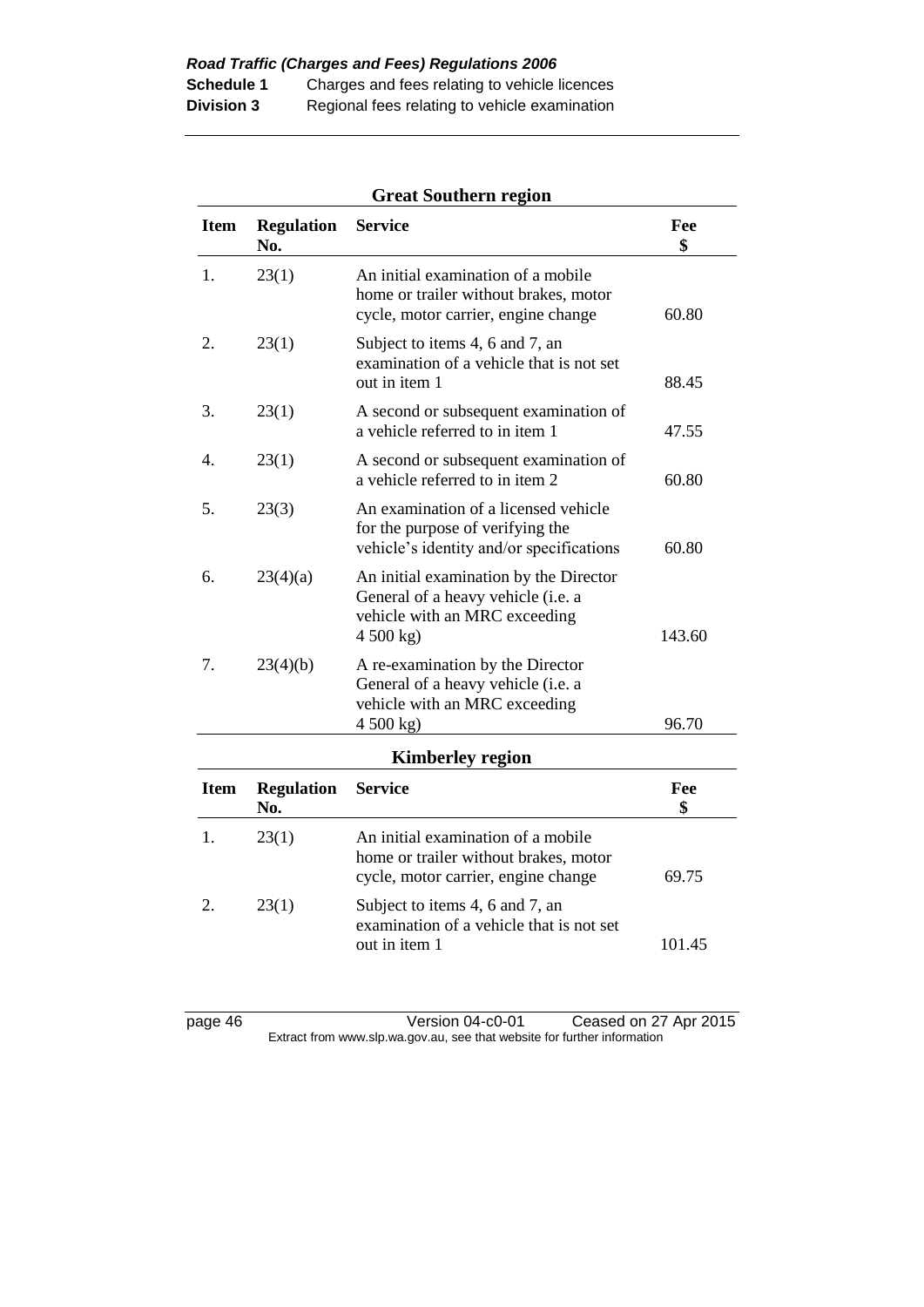| <b>Item</b> | <b>Regulation</b><br>No. | <b>Service</b>                                                                                                           | Fee<br>\$ |
|-------------|--------------------------|--------------------------------------------------------------------------------------------------------------------------|-----------|
| 3.          | 23(1)                    | A second or subsequent examination of<br>a vehicle referred to in item 1                                                 | 54.55     |
| 4.          | 23(1)                    | A second or subsequent examination of<br>a vehicle referred to in item 2                                                 | 69.75     |
| 5.          | 23(3)                    | An examination of a licensed vehicle<br>for the purpose of verifying the<br>vehicle's identity and/or specifications     | 69.75     |
| 6.          | 23(4)(a)                 | An initial examination by the Director<br>General of a heavy vehicle (i.e. a<br>vehicle with an MRC exceeding<br>4500 kg | 164.70    |
| 7.          | 23(4)(b)                 | A re-examination by the Director<br>General of a heavy vehicle (i.e. a<br>vehicle with an MRC exceeding<br>4500 kg       | 110.90    |
|             |                          | <b>Mid West region</b>                                                                                                   |           |
| <b>Item</b> | <b>Regulation</b><br>No. | Service                                                                                                                  | Fee<br>\$ |
| 1.          | 23(1)                    | An initial examination of a mobile<br>home or trailer without brakes, motor<br>cycle, motor carrier, engine change       | 62.50     |
| 2.          | 23(1)                    | Subject to items 4, 6 and 7, an<br>examination of a vehicle that is not set<br>out in item 1                             | 90.95     |
| 3.          | 23(1)                    | A second or subsequent examination of<br>a vehicle referred to in item 1                                                 | 48.90     |
| 4.          | 23(1)                    | A second or subsequent examination of<br>a vehicle referred to in item 2                                                 | 62.50     |
| 5.          | 23(3)                    | An examination of a licensed vehicle<br>for the purpose of verifying the                                                 |           |

Ceased on 27 Apr 2015 Version 04-c0-01 ceased on 27 Apr 2015 Extract from www.slp.wa.gov.au, see that website for further information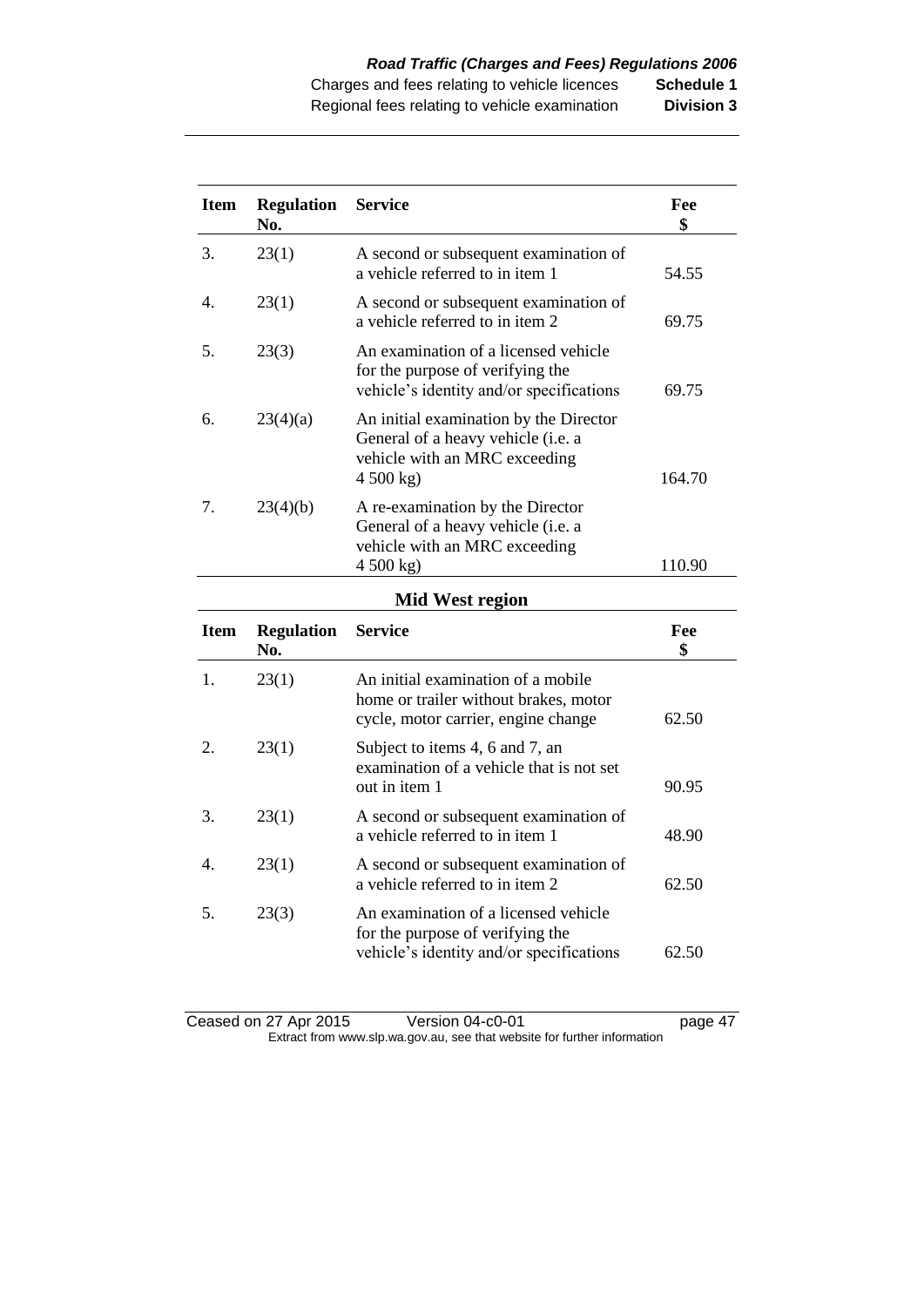| <b>Item</b> | <b>Regulation</b><br>No. | <b>Service</b>                                                                                                             | Fee<br>\$ |
|-------------|--------------------------|----------------------------------------------------------------------------------------------------------------------------|-----------|
| 6.          | 23(4)(a)                 | An initial examination by the Director<br>General of a heavy vehicle (i.e. a<br>vehicle with an MRC exceeding<br>4500 kg   | 147.60    |
| 7.          | 23(4)(b)                 | A re-examination by the Director<br>General of a heavy vehicle (i.e. a<br>vehicle with an MRC exceeding<br>4500 kg         | 99.40     |
|             |                          | Peel region                                                                                                                |           |
| <b>Item</b> | <b>Regulation</b><br>No. | <b>Service</b>                                                                                                             | Fee<br>\$ |
| 1.          | 23(1)                    | An initial examination of a mobile<br>home or trailer without brakes, motor<br>cycle, motor carrier, engine change         | 60.80     |
| 2.          | 23(1)                    | Subject to items 4, 6 and 7, an<br>examination of a vehicle that is not set<br>out in item 1                               | 88.45     |
| 3.          | 23(1)                    | A second or subsequent examination of<br>a vehicle referred to in item 1                                                   | 47.55     |
| 4.          | 23(1)                    | A second or subsequent examination of<br>a vehicle referred to in item 2                                                   | 60.80     |
| 5.          | 23(3)                    | An examination of a licensed vehicle<br>for the purpose of verifying the<br>vehicle's identity and/or specifications       | 60.80     |
| 6.          | 23(4)(a)                 | An initial examination by the Director<br>General of a heavy vehicle (i.e. a<br>vehicle with an MRC exceeding<br>4 500 kg) | 143.60    |
| 7.          | 23(4)(b)                 | A re-examination by the Director<br>General of a heavy vehicle (i.e. a<br>vehicle with an MRC exceeding<br>4500 kg         | 96.70     |
|             |                          |                                                                                                                            |           |

page 48 Version 04-c0-01 Ceased on 27 Apr 2015 Extract from www.slp.wa.gov.au, see that website for further information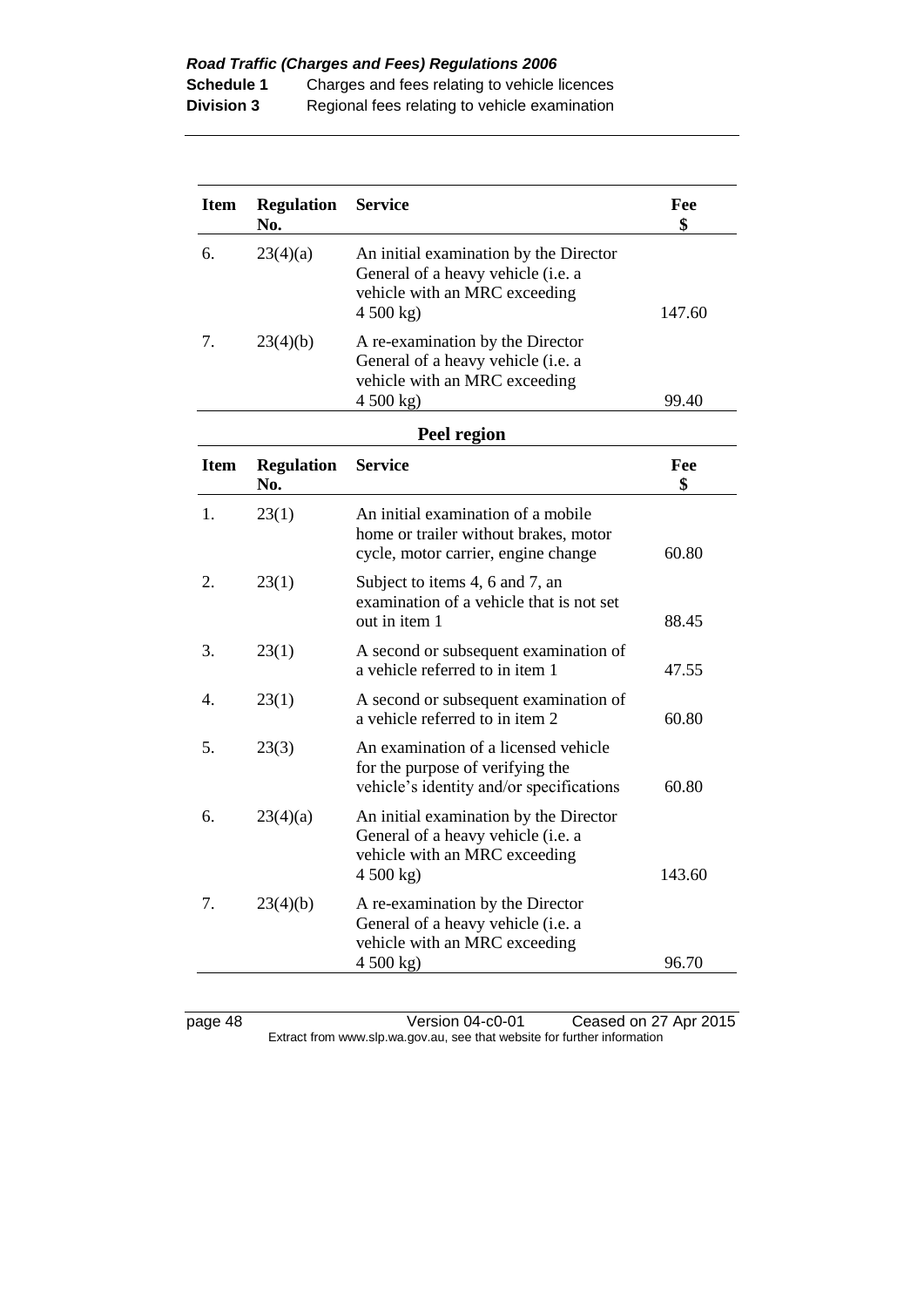| Pilbara region |                          |                                                                                                                            |           |
|----------------|--------------------------|----------------------------------------------------------------------------------------------------------------------------|-----------|
| <b>Item</b>    | <b>Regulation</b><br>No. | <b>Service</b>                                                                                                             | Fee<br>\$ |
| 1.             | 23(1)                    | An initial examination of a mobile<br>home or trailer without brakes, motor<br>cycle, motor carrier, engine change         | 72.10     |
| 2.             | 23(1)                    | Subject to items 4, 6 and 7, an<br>examination of a vehicle that is not set<br>out in item 1                               | 104.90    |
| 3.             | 23(1)                    | A second or subsequent examination of<br>a vehicle referred to in item 1                                                   | 56.40     |
| 4.             | 23(1)                    | A second or subsequent examination of<br>a vehicle referred to in item 2                                                   | 72.10     |
| 5.             | 23(3)                    | An examination of a licensed vehicle<br>for the purpose of verifying the<br>vehicle's identity and/or specifications       | 72.10     |
| 6.             | 23(4)(a)                 | An initial examination by the Director<br>General of a heavy vehicle (i.e. a<br>vehicle with an MRC exceeding<br>4 500 kg) | 170.30    |
| 7.             | 23(4)(b)                 | A re-examination by the Director<br>General of a heavy vehicle (i.e. a<br>vehicle with an MRC exceeding<br>4 500 kg)       | 114.70    |
|                |                          | <b>South West region</b>                                                                                                   |           |
| <b>Item</b>    | <b>Regulation</b><br>No. | <b>Service</b>                                                                                                             | Fee<br>\$ |
| 1.             | 23(1)                    | An initial examination of a mobile<br>home or trailer without brakes, motor<br>cycle, motor carrier, engine change         | 60.80     |
| 2.             | 23(1)                    | Subject to items 4, 6 and 7, an<br>examination of a vehicle that is not set<br>out in item 1                               | 88.45     |

#### Ceased on 27 Apr 2015 Version 04-c0-01 ceased on 27 Apr 2015 Extract from www.slp.wa.gov.au, see that website for further information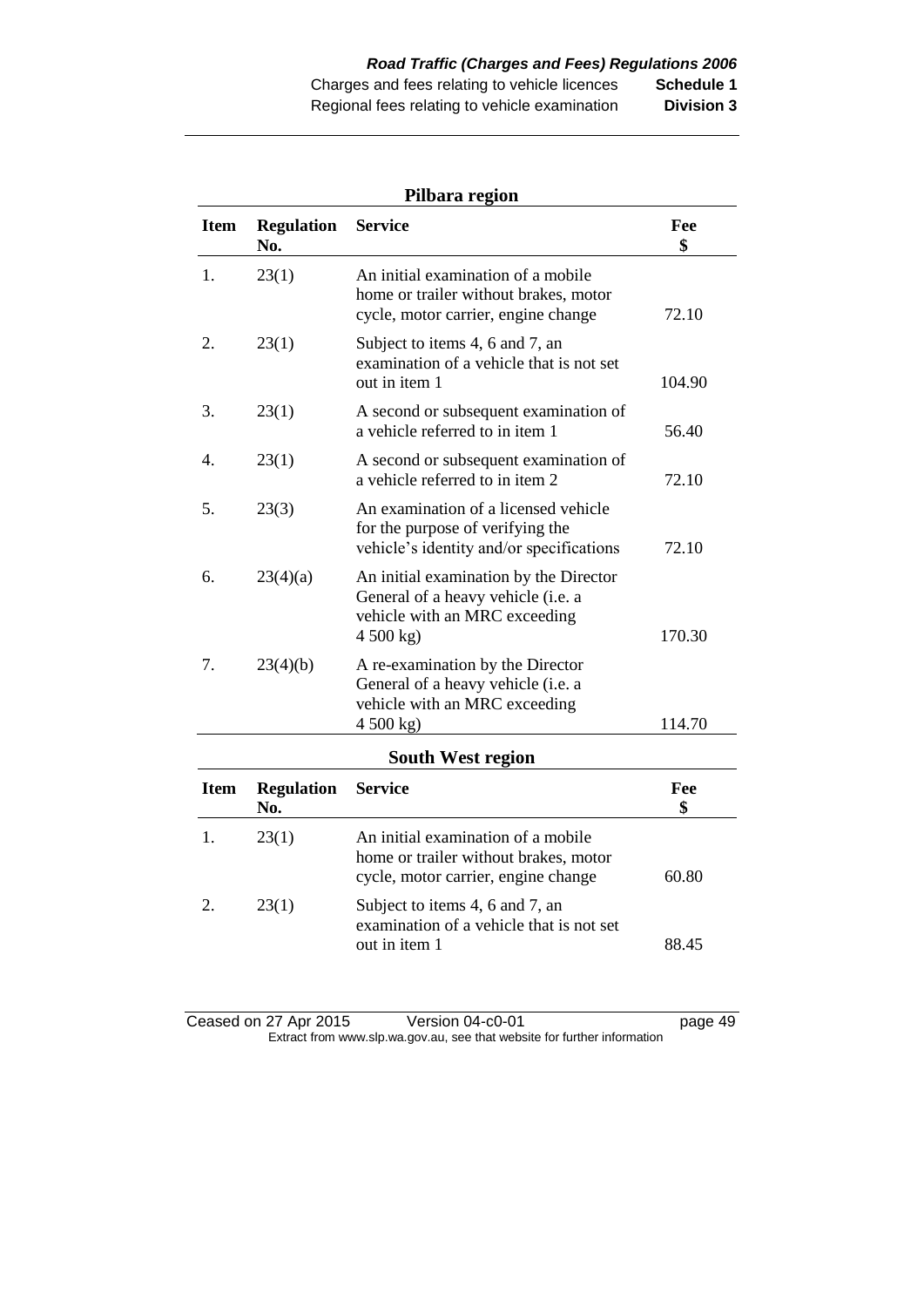| <b>Item</b>      | <b>Regulation</b><br>No. | <b>Service</b>                                                                                                             | Fee<br>\$ |
|------------------|--------------------------|----------------------------------------------------------------------------------------------------------------------------|-----------|
| 3.               | 23(1)                    | A second or subsequent examination of<br>a vehicle referred to in item 1                                                   | 47.55     |
| 4.               | 23(1)                    | A second or subsequent examination of<br>a vehicle referred to in item 2                                                   | 60.80     |
| 5.               | 23(3)                    | An examination of a licensed vehicle<br>for the purpose of verifying the<br>vehicle's identity and/or specifications       | 60.80     |
| 6.               | 23(4)(a)                 | An initial examination by the Director<br>General of a heavy vehicle (i.e. a<br>vehicle with an MRC exceeding<br>4 500 kg) | 143.60    |
| 7.               | 23(4)(b)                 | A re-examination by the Director<br>General of a heavy vehicle (i.e. a<br>vehicle with an MRC exceeding<br>4500 kg         | 96.70     |
|                  |                          | <b>Wheatbelt region</b>                                                                                                    |           |
|                  |                          |                                                                                                                            |           |
| <b>Item</b>      | <b>Regulation</b><br>No. | <b>Service</b>                                                                                                             | Fee<br>\$ |
| 1.               | 23(1)                    | An initial examination of a mobile<br>home or trailer without brakes, motor<br>cycle, motor carrier, engine change         | 61.10     |
| 2.               | 23(1)                    | Subject to items 4, 6 and 7, an<br>examination of a vehicle that is not set<br>out in item 1                               | 88.90     |
| 3.               | 23(1)                    | A second or subsequent examination of<br>a vehicle referred to in item 1                                                   | 47.80     |
| $\overline{4}$ . | 23(1)                    | A second or subsequent examination of<br>a vehicle referred to in item 2                                                   | 61.10     |

page 50 Version 04-c0-01 Ceased on 27 Apr 2015 Extract from www.slp.wa.gov.au, see that website for further information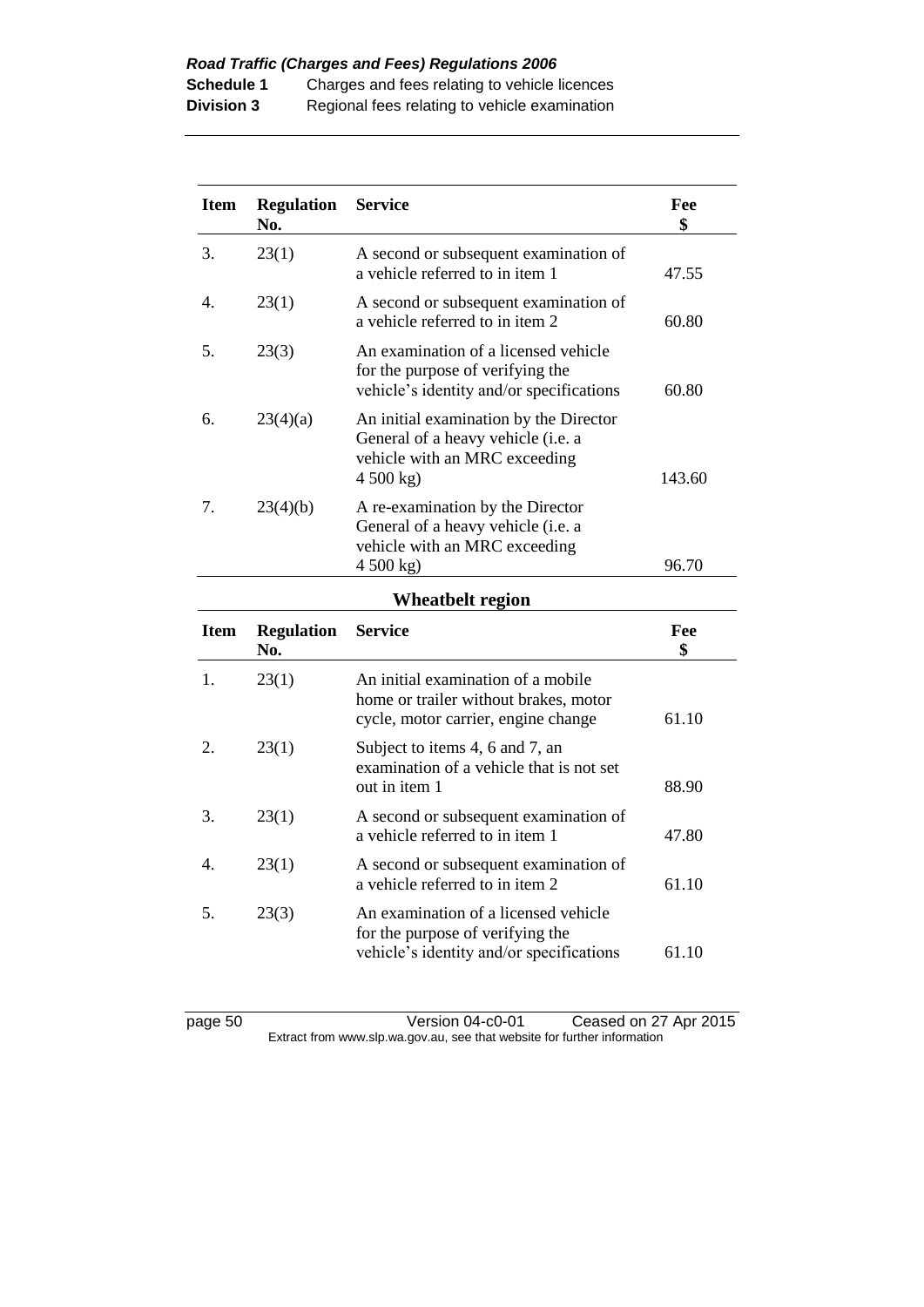| <b>Item</b> | <b>Regulation</b><br>No. | <b>Service</b>                                                                                                           | Fee<br>\$ |
|-------------|--------------------------|--------------------------------------------------------------------------------------------------------------------------|-----------|
| 6.          | 23(4)(a)                 | An initial examination by the Director<br>General of a heavy vehicle (i.e. a<br>vehicle with an MRC exceeding<br>4500 kg | 144.30    |
|             | 23(4)(b)                 | A re-examination by the Director<br>General of a heavy vehicle (i.e. a<br>vehicle with an MRC exceeding<br>4500 kg       | 97.20     |

*[Division 3 inserted in Gazette 13 Jun 2014 p. 1910-14.]*

Ceased on 27 Apr 2015 Version 04-c0-01 page 51 Extract from www.slp.wa.gov.au, see that website for further information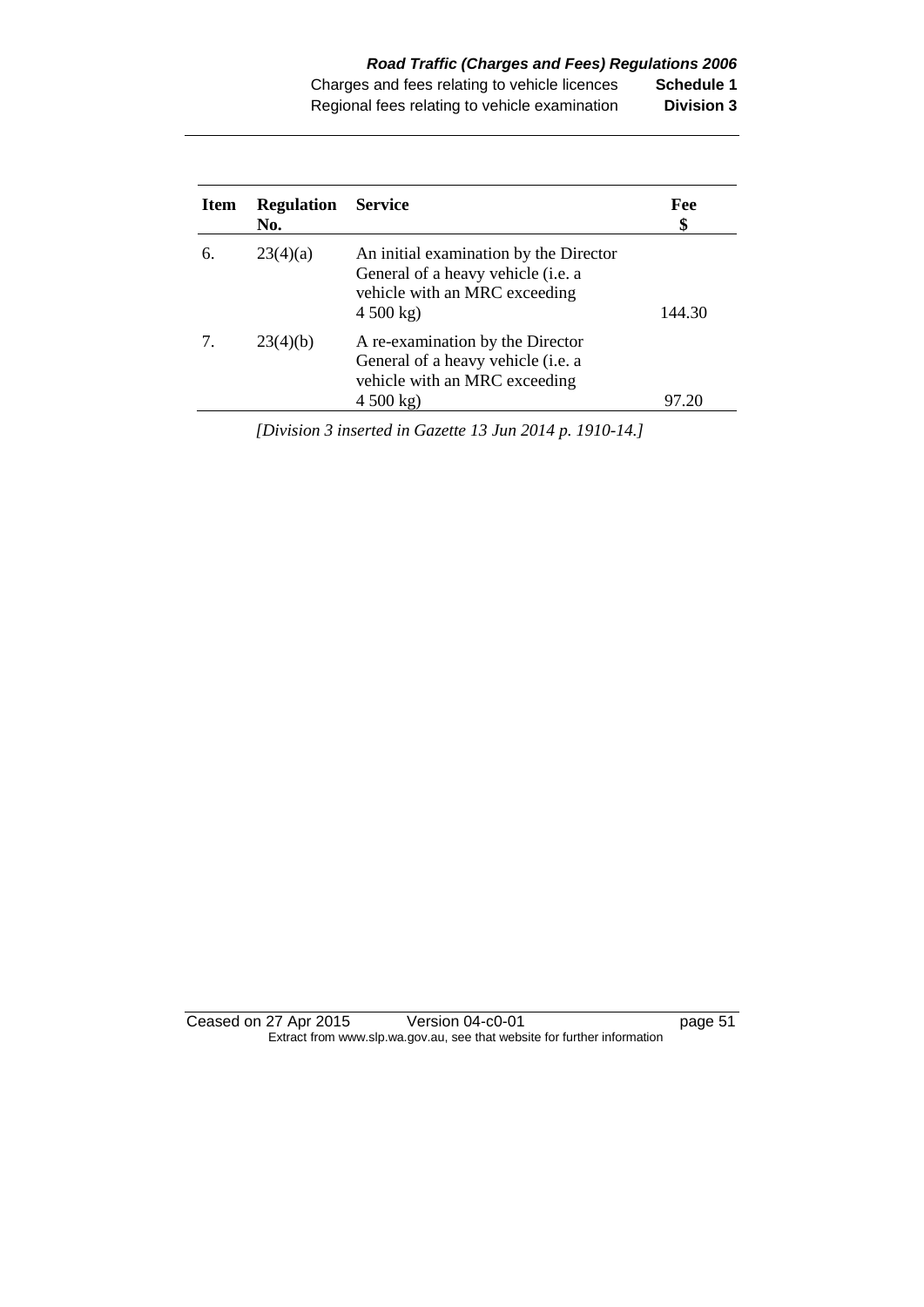## **Schedule 2 — Fees relating to drivers' licences**

[r. 41]

**\$**

#### **Terms used**

In this Schedule —

*hazard perception test* means a test under the *Road Traffic (Authorisation to Drive) Regulations 2008* regulation 16(2)(c);

*practical driving assessment* —

- (a) in relation to an application for a driver's licence, means a driving test to satisfy the Director General that the applicant is able to control a motor vehicle of the appropriate class;
- (b) in relation to an application by the holder of a driver's licence for a condition or limitation endorsed on the licence to be revoked, means a driving test to satisfy the Director General that the condition or limitation should be revoked;

*theory test* means a theory test to satisfy the Director General that the applicant has a reasonable knowledge of the traffic laws of the State and of safe driving techniques.

| 1A. | Fee to take a theory test for the first time |                                                                                                                                                                                                                       |                                                     | 18.40  |
|-----|----------------------------------------------|-----------------------------------------------------------------------------------------------------------------------------------------------------------------------------------------------------------------------|-----------------------------------------------------|--------|
| 1B. | Fee to resit a theory test                   |                                                                                                                                                                                                                       | 12.30                                               |        |
| 1.  | Application for a driver's licence —         |                                                                                                                                                                                                                       |                                                     |        |
|     | (a)                                          |                                                                                                                                                                                                                       | including one practical driving<br>$assessment -$   |        |
|     |                                              | (i)                                                                                                                                                                                                                   | where the motor vehicle is not of<br>class HC or MC | 72.40  |
|     |                                              | (ii)                                                                                                                                                                                                                  | where the motor vehicle is of<br>class HC or MC     | 162.50 |
|     | (b)                                          | where the motor vehicle is of class MC<br>(in which case a practical driving)<br>assessment is conducted by someone<br>other than the Director General) or<br>where a practical driving assessment is<br>not required |                                                     | 38.50  |
|     |                                              |                                                                                                                                                                                                                       |                                                     |        |
|     |                                              |                                                                                                                                                                                                                       |                                                     |        |

page 52 Version 04-c0-01 Ceased on 27 Apr 2015 Extract from www.slp.wa.gov.au, see that website for further information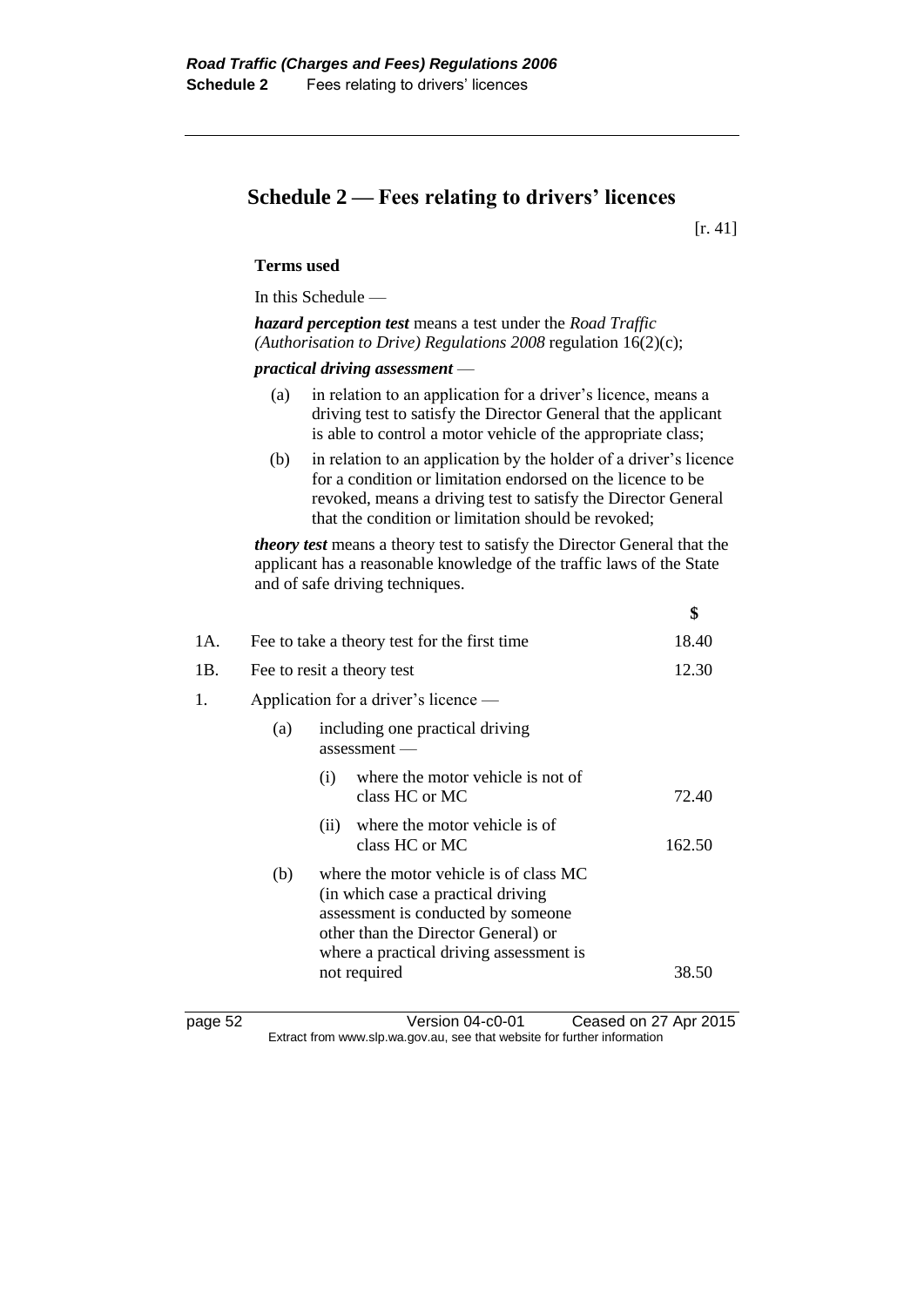|     |                  |                                                                                                                                                                                         | \$                                                                              |
|-----|------------------|-----------------------------------------------------------------------------------------------------------------------------------------------------------------------------------------|---------------------------------------------------------------------------------|
| 2.  |                  | Each additional practical driving assessment -                                                                                                                                          |                                                                                 |
|     | (a)              | where the motor vehicle is not of<br>class HC or MC                                                                                                                                     | 68.70                                                                           |
|     | (b)              | where the motor vehicle is of class HC<br>or MC                                                                                                                                         | 157.20                                                                          |
| 3.  |                  | For each duplicate tax invoice provided in<br>respect of fees paid for any additional driving<br>tests referred to in item 2                                                            | 8.90                                                                            |
| 4.  | $of$ renewal $-$ | Grant of a driver's licence whether or not by way                                                                                                                                       |                                                                                 |
|     | (a)              | for one year                                                                                                                                                                            | 40.70                                                                           |
|     | (b)              | for 5 years                                                                                                                                                                             | 128.70                                                                          |
|     | (c)              | for any other period                                                                                                                                                                    | for each year<br>or part of a<br>year, 20% of<br>the fee under<br>paragraph (b) |
| 5.  |                  | Application for the endorsement of a driver's<br>licence under the Road Traffic (Authorisation to<br>Drive) Regulations $2008$ regulation 12(1) to<br>show that it includes extension F | 107.80                                                                          |
| 5A. |                  | Application for the endorsement of a driver's<br>licence under the Road Traffic (Authorisation to<br>Drive) Regulations 2008 regulation 12(1) to<br>show that it includes extension T   | 107.80                                                                          |
| 6.  |                  | First hazard perception test in respect of a<br>driver's licence application                                                                                                            | 19.60                                                                           |
| 7.  |                  | Each additional hazard perception test in respect<br>of a driver's licence application                                                                                                  | 13.20                                                                           |
| 8.  |                  | Fee for logbook under the Road Traffic<br>(Authorisation to Drive) Regulations 2008<br>regulation $16(2)(b)$                                                                            | 18.50                                                                           |

Ceased on 27 Apr 2015 Version 04-c0-01 ceased on 27 Apr 2015 Extract from www.slp.wa.gov.au, see that website for further information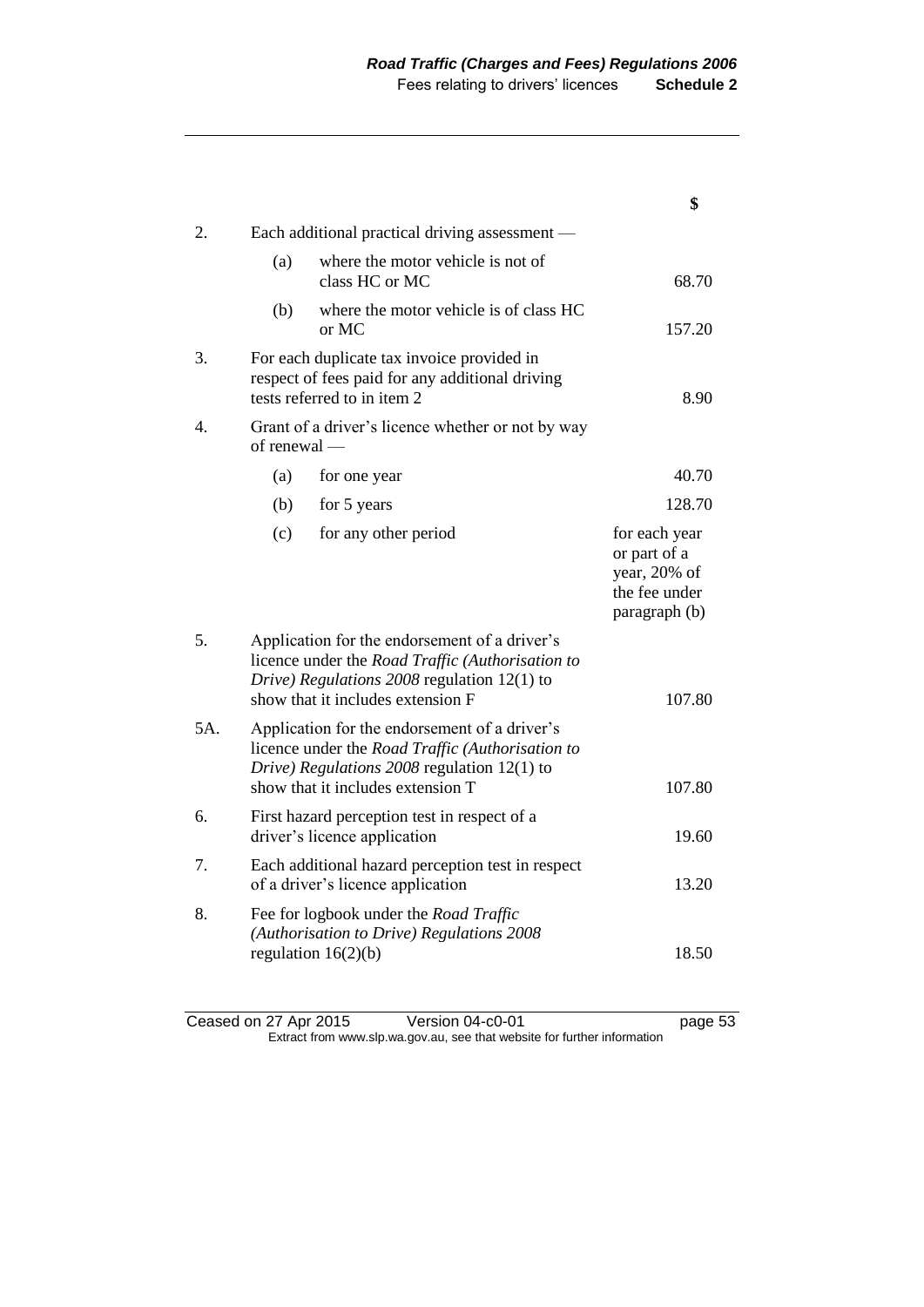9. Copy of excessive demerit points notice previously given to a person under the *Road Traffic Act 1974* Part VIA 21.10

> *[Schedule 2 amended in Gazette 22 Dec 2006 p. 5813; 29 May 2007 p. 2502; 22 Jun 2007 p. 2870-1; 10 Jun 2008 p. 2458-9; 30 May 2008 p. 2083; 2 Dec 2008 p. 5065; 22 May 2009 p. 1714; 7 May 2010 p. 1731; 20 May 2011 p. 1856; 30 May 2012 p. 2249; 14 Jun 2013 p. 2252-3; 13 Jun 2014 p. 1915.]*

page 54 Version 04-c0-01 Ceased on 27 Apr 2015 Extract from www.slp.wa.gov.au, see that website for further information

**\$**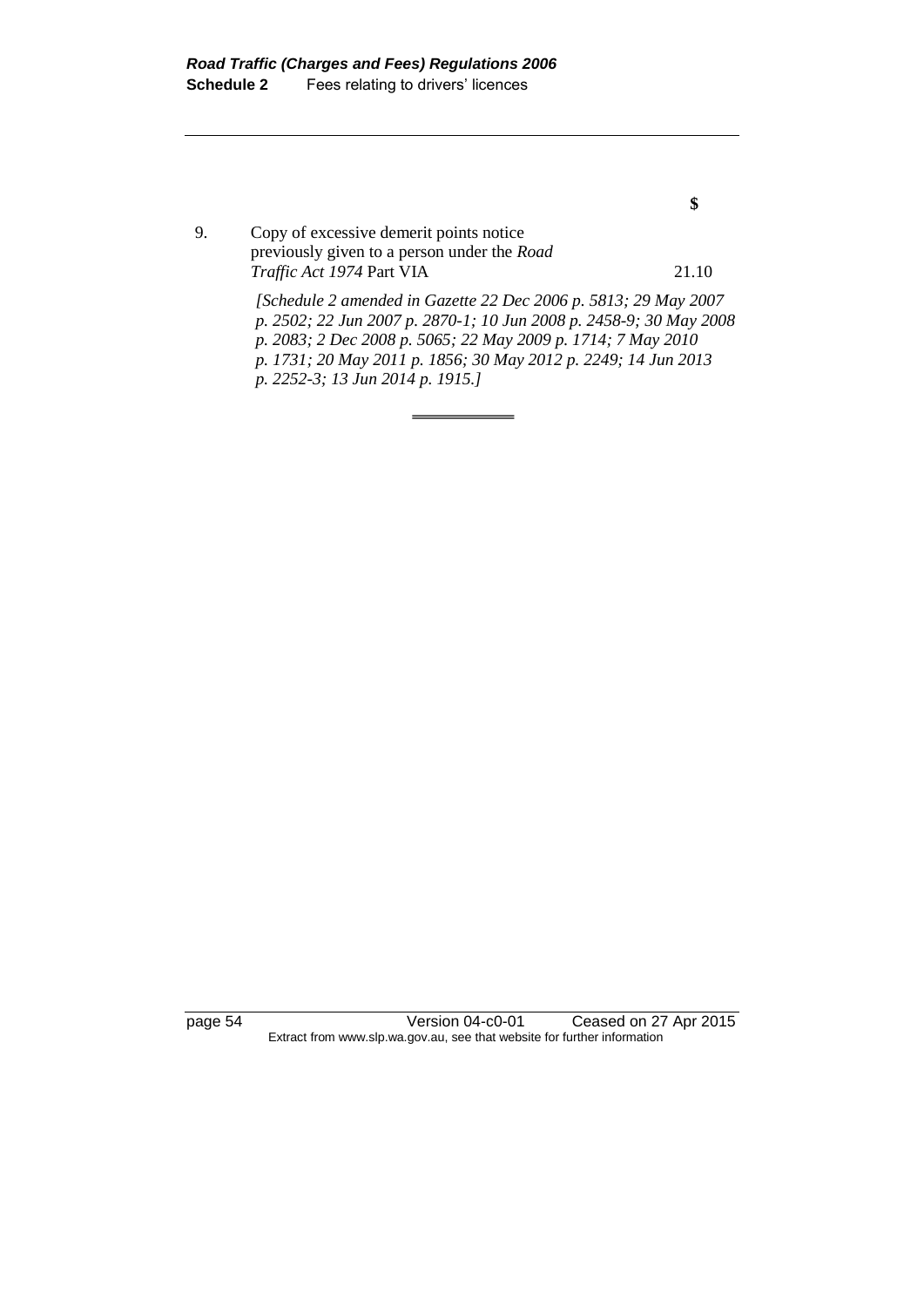#### **Notes**

<sup>1</sup> This is a compilation of the *Road Traffic (Charges and Fees) Regulations 2006* and includes the amendments made by the other written laws referred to in the following table. The table also contains information about any reprint.

| <b>Citation</b>                                                                                                         | <b>Gazettal</b>            | <b>Commencement</b>                                                                                             |
|-------------------------------------------------------------------------------------------------------------------------|----------------------------|-----------------------------------------------------------------------------------------------------------------|
| Road Traffic (Charges and Fees)<br>Regulations 2006                                                                     | 24 Nov 2006<br>p. 4843-85  | 4 Dec 2006 (see r. 2 and Gazette<br>28 Nov 2006 p. 4889)                                                        |
| Road Traffic (Charges and Fees)<br><b>Amendment Regulations 2006</b>                                                    | 22 Dec 2006<br>p. 5812-13  | 1 Jan 2007 (see r. 2)                                                                                           |
| Road Traffic (Charges and Fees)<br>Amendment Regulations (No. 2) 2006                                                   | 22 Dec 2006<br>p. 5814-16  | 22 Dec 2006                                                                                                     |
| Road Traffic (Charges and Fees)<br>Amendment Regulations (No. 2) $20074$                                                | 29 May 2007<br>p. 2499-502 | r. 1 and 2: 29 May 2007<br>(see r. $2(a)$ );<br>Regulations other than r. 1 and 2:<br>31 May 2007 (see r. 2(b)) |
| Road Traffic (Charges and Fees)<br>Amendment Regulations (No. 3) 2007                                                   | 22 Jun 2007<br>p. 2866-71  | r. 1 and 2: 22 Jun 2007<br>(see r. $2(a)$ );<br>Regulations other than r. 1 and 2:<br>1 Jul 2007 (see r. 2(b))  |
| Road Traffic (Charges and Fees)<br>Amendment Regulations (No. 2) 2008 <sup>5</sup>                                      | 30 May 2008<br>p. 2076-83  | Pt. 1: 30 May 2008 (see r. 2(a));<br>Pt. 2: 31 May 2008 (see r. 2(b));<br>Pt. 3: 1 Jul 2008 (see r. $2(c)$ )    |
| Road Traffic (Charges and Fees)<br>Amendment Regulations (No. 3) 2008                                                   | 30 May 2008<br>p. 2086     | r. 1 and 2:30 May 2008<br>(see r. $2(a)$ );<br>Regulations other than r. 1 and 2:<br>1 Jul 2008 (see r. 2(b))   |
| Road Traffic Consequential<br>Amendment Regulations 2008 Pt. 2                                                          | 10 Jun 2008<br>p. 2449-67  | 30 Jun 2008 (see r. 2(b) and<br>Gazette 10 Jun 2008 p. 2471)                                                    |
| Reprint 1: The Road Traffic (Charges and Fees) Regulations 2006 as at 12 Sep 2008<br>(includes amendments listed above) |                            |                                                                                                                 |
| Road Traffic (Charges and Fees)<br>Amendment Regulations (No. 4) 2008                                                   | 2 Dec 2008<br>p. 5065      | 2 Dec 2008 (see r. 2)                                                                                           |
| Road Traffic (Charges and Fees)<br>Amendment Regulations (No. 2) 2009                                                   | 22 May 2009<br>p. 1706     | r. 1 and 2: 22 May 2009<br>(see r. $2(a)$ );<br>Regulations other than r. 1 and 2:<br>1 Jul 2009 (see r. 2(b))  |

**Compilation table**

Ceased on 27 Apr 2015 Version 04-c0-01 page 55 Extract from www.slp.wa.gov.au, see that website for further information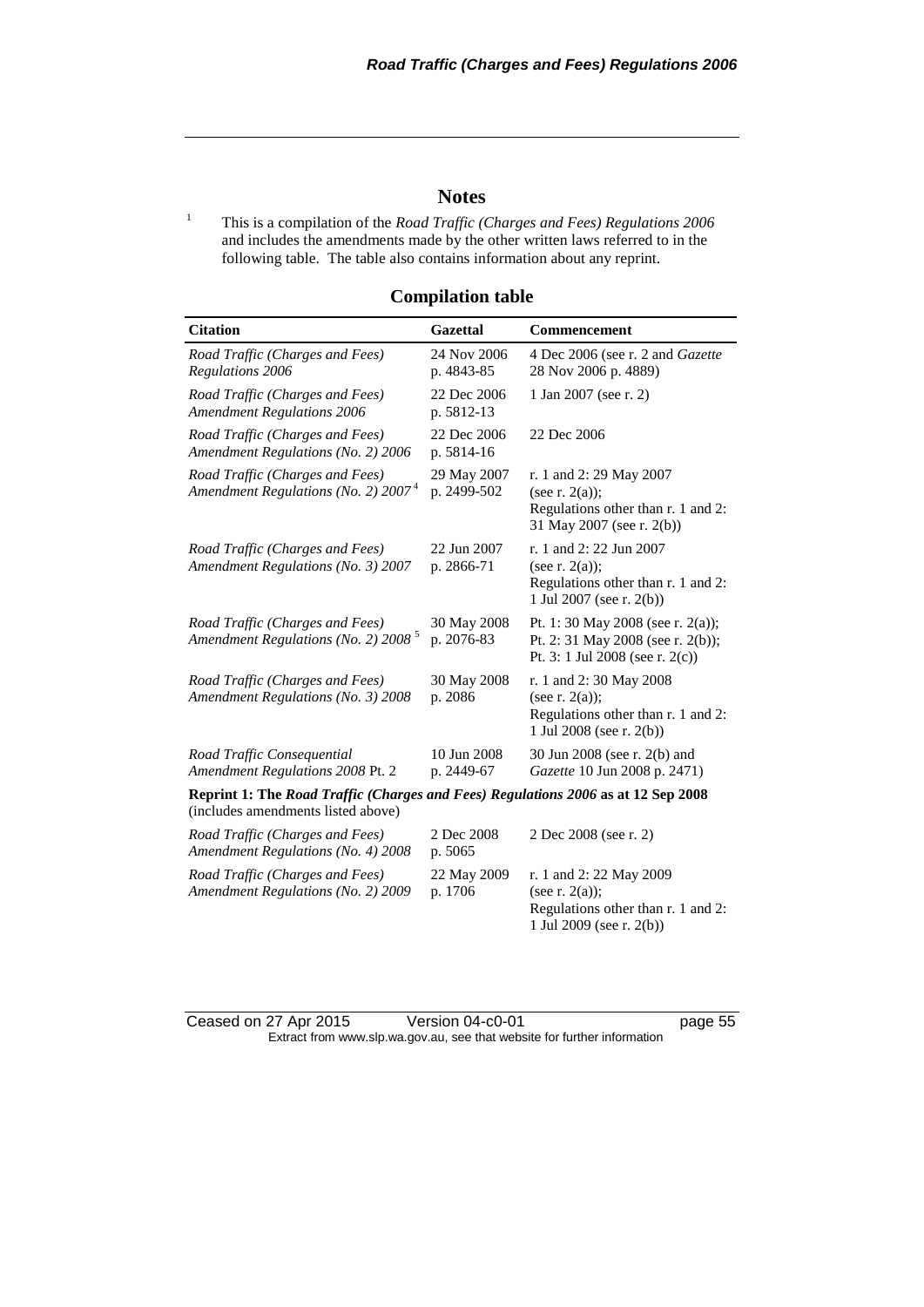| <b>Citation</b>                                                                                                        | <b>Gazettal</b>           | Commencement                                                                                                                                 |
|------------------------------------------------------------------------------------------------------------------------|---------------------------|----------------------------------------------------------------------------------------------------------------------------------------------|
| Road Traffic (Charges and Fees)<br>Amendment Regulations (No. 3) 2009                                                  | 22 May 2009<br>p. 1707-14 | Pt. 1: 22 May 2009 (see r. 2(a));<br>Pt. 2: 31 May 2009 (see r. 2(b));<br>Regulations other than Pt. 1<br>and 2: 1 Jul 2009 (see r. $2(c)$ ) |
| Road Traffic (Charges and Fees)<br><b>Amendment Regulations 2009</b>                                                   | 18 Aug 2009<br>p. 3239-40 | r. 1 and 2: 18 Aug 2009<br>(see r. $2(a)$ );<br>Regulations other than r. 1 and 2:<br>19 Aug 2009 (see r. 2(b))                              |
| Road Traffic (Charges and Fees)<br>Amendment Regulations (No. 5) 2009                                                  | 31 Dec 2009<br>p. 5417    | r. 1 and 2:31 Dec 2009<br>(see r. $2(a)$ );<br>Regulations other than r. 1 and 2:<br>1 Jan 2010 (see r. 2(b))                                |
| Road Traffic (Charges and Fees)<br>Amendment Regulations (No. 2) 2010                                                  | 7 May 2010<br>p. 1726-31  | Pt. 1: 7 May 2010 (see r. 2(a));<br>Pt. 2: 31 May 2010 (see r. 2(b));<br>Pt. 3: 1 Jul 2010 (see r. 2(c))                                     |
| Road Traffic (Charges and Fees)<br>Amendment Regulations (No. 3) 2010                                                  | 4 Jun 2010<br>p. 2484-5   | r. 1 and 2: 4 Jun 2010<br>(see r. 2(a));<br>Regulations other than r. 1 and 2:<br>1 Jul 2010 (see r. 2(b))                                   |
| Road Traffic (Charges and Fees)<br><b>Amendment Regulations</b><br>(No. 4) 2010 <sup>6</sup>                           | 30 Jul 2010<br>p. 3502-5  | Pt. 1: 30 Jul 2010 (see r. 2(a));<br>Pt. 2: 1 Aug 2010 (see r. 2(b))                                                                         |
| Road Traffic (Charges and Fees)<br><b>Amendment Regulations 2010</b>                                                   | 24 Sep 2010<br>p. 5023-4  | r. 1 and 2: 24 Sep 2010<br>(see r. $2(a)$ );<br>Regulations other than r. 1 and 2:<br>25 Sep 2010 (see r. 2(b))                              |
| Reprint 2: The Road Traffic (Charges and Fees) Regulations 2006 as at 1 Oct 2010<br>(includes amendments listed above) |                           |                                                                                                                                              |
| Road Traffic (Charges and Fees)<br><b>Amendment Regulations 2011</b>                                                   | 11 Feb 2011<br>p. 515-16  | r. 1 and 2: 11 Feb 2011<br>(see r. $2(a)$ );<br>Regulations other than r. 1 and 2:<br>12 Feb 2011 (see r. 2(b))                              |
| Road Traffic (Charges and Fees)<br>Amendment Regulations (No. 2) 2011                                                  | 20 May 2011<br>p. 1854-6  | r. 1 and 2: 20 May 2011<br>(see r. $2(a)$ );<br>Regulations other than r. 1 and 2:<br>31 May 2011 (see r. 2(b))                              |
| Road Traffic (Charges and Fees)<br>Amendment Regulations (No. 3) $2011^7$                                              | 20 May 2011<br>p. 1857-60 | r. 1 and 2: 20 May 2011<br>(see r. $2(a)$ );<br>Regulations other than r. 1 and 2:<br>31 May 2011 (see r. 2(b))                              |

page 56 Version 04-c0-01 Ceased on 27 Apr 2015 Extract from www.slp.wa.gov.au, see that website for further information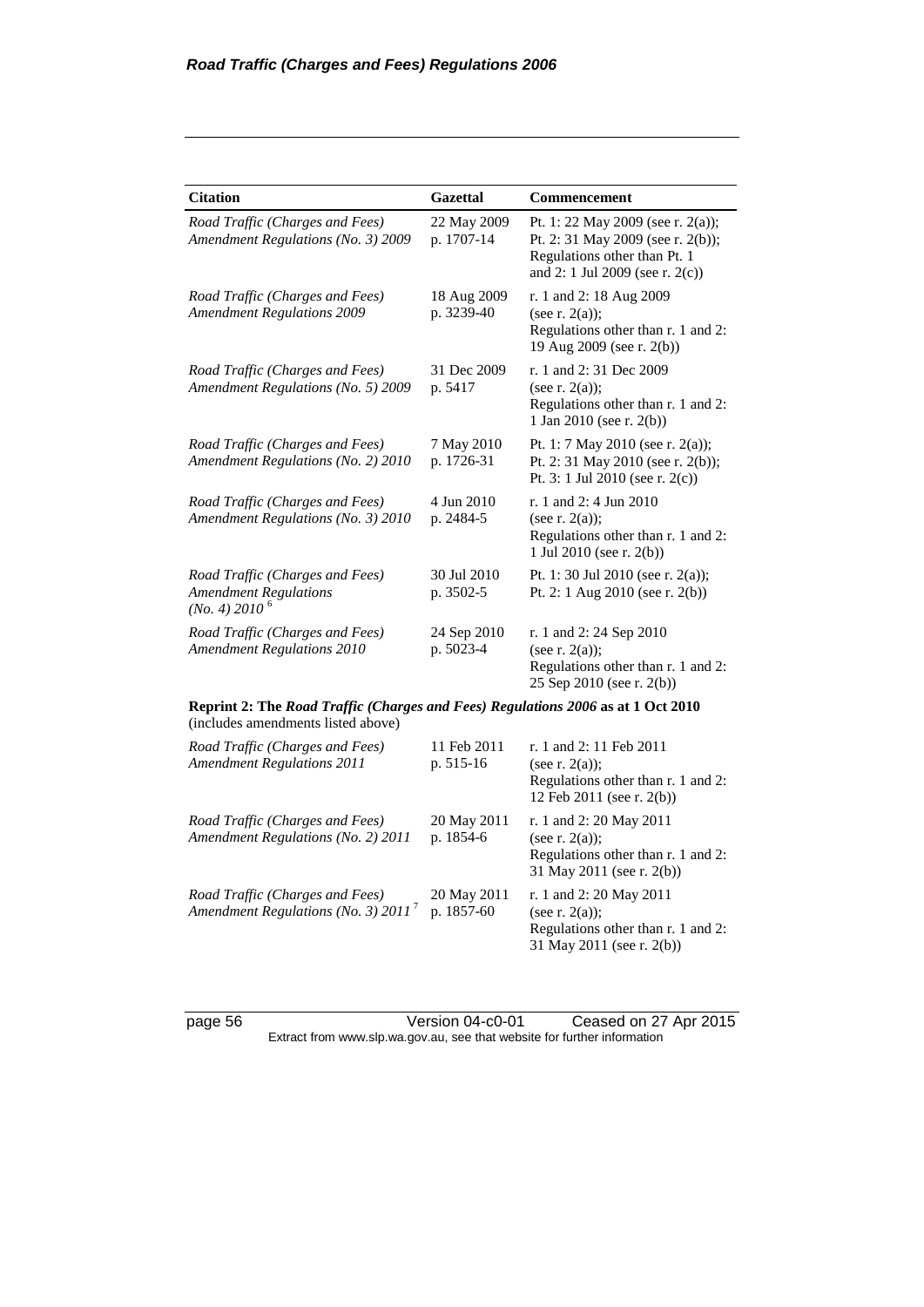| <b>Citation</b>                                                                                                         | <b>Gazettal</b>          | Commencement                                                                                                                                |  |  |
|-------------------------------------------------------------------------------------------------------------------------|--------------------------|---------------------------------------------------------------------------------------------------------------------------------------------|--|--|
| Road Traffic (Charges and Fees)<br>Amendment Regulations (No. 4) 2011                                                   | 21 Jun 2011<br>p. 2253   | r. 1 and 2: 21 Jun 2011<br>(see r. $2(a)$ );<br>Regulations other than r. 1 and 2:<br>1 Jul 2011 (see r. 2(b))                              |  |  |
| Road Traffic (Charges and Fees)<br>Amendment Regulations (No. 6) 2011                                                   | 2 Dec 2011<br>p. 5075-7  | r. 1 and 2: 2 Dec 2011<br>(see r. $2(a)$ );<br>Regulations other than r. 1 and 2:<br>3 Dec 2011 (see r. 2(b))                               |  |  |
| Road Traffic (Charges and Fees)<br><b>Amendment Regulations 2012</b>                                                    | 14 Feb 2012<br>p. 673-5  | r. 1 and 2: 14 Feb 2012<br>(see r. $2(a)$ );<br>Regulations other than r. 1 and 2:<br>15 Feb 2012 (see r. 2(b))                             |  |  |
| Road Traffic (Charges and Fees)<br>Amendment Regulations (No. 3) 2012 $^8$                                              | 30 May 2012<br>p. 2243-9 | Pt. 1: 30 May 2012 (see r. 2(a));<br>Regulations other than Pt. 1<br>and 3:31 May 2012 (see r. 2(c));<br>Pt. 3: 1 Jul 2012 (see r. $2(b)$ ) |  |  |
| Road Traffic (Charges and Fees)<br>Amendment Regulations (No. 4) 2012 <sup>9</sup>                                      | 30 May 2012<br>p. 2251-5 | r. 1 and 2:30 May 2012<br>(see r. $2(a)$ );<br>Regulations other than r. 1 and 2:<br>31 May 2012 (see r. 2(b))                              |  |  |
| Road Traffic (Charges and Fees)<br>Amendment Regulations (No. 5) 2012                                                   | 29 Jun 2012<br>p. 2964   | r. 1 and 2: 29 Jun 2012<br>(see r. $2(a)$ );<br>Regulations other than r. 1 and 2:<br>1 Jul 2012 (see r. 2(b))                              |  |  |
| Reprint 3: The Road Traffic (Charges and Fees) Regulations 2006 as at 19 Oct 2012<br>(includes amendments listed above) |                          |                                                                                                                                             |  |  |
| Road Traffic (Charges and Fees)<br>Amendment Regulations (No. 7) 2012                                                   | 23 Nov 2012<br>p. 5722   | r. 1 and 2: 23 Nov 2012<br>(see r. $2(a)$ );<br>Regulations other than r. 1 and 2:<br>1 Dec 2012 (see r. 2(b))                              |  |  |
| Road Traffic (Charges and Fees)<br>Amendment Regulations (No. 10) 2012                                                  | 30 Nov 2012<br>p. 5803-4 | r. 1 and 2:30 Nov 2012<br>(see r. $2(a)$ );<br>Regulations other than r. 1 and 2:<br>1 Dec 2012 (see r. 2(b))                               |  |  |
| Road Traffic (Charges and Fees)<br>Amendment Regulations (No. 8) 2012                                                   | 30 Nov 2012<br>p. 5804-5 | r. 1 and 2:30 Nov 2012<br>(see r. $2(a)$ );<br>Regulations other than r. 1 and 2:<br>14 Jan 2013 (see r. 2(b))                              |  |  |

Ceased on 27 Apr 2015 Version 04-c0-01 ceased on 27 Apr 2015 Extract from www.slp.wa.gov.au, see that website for further information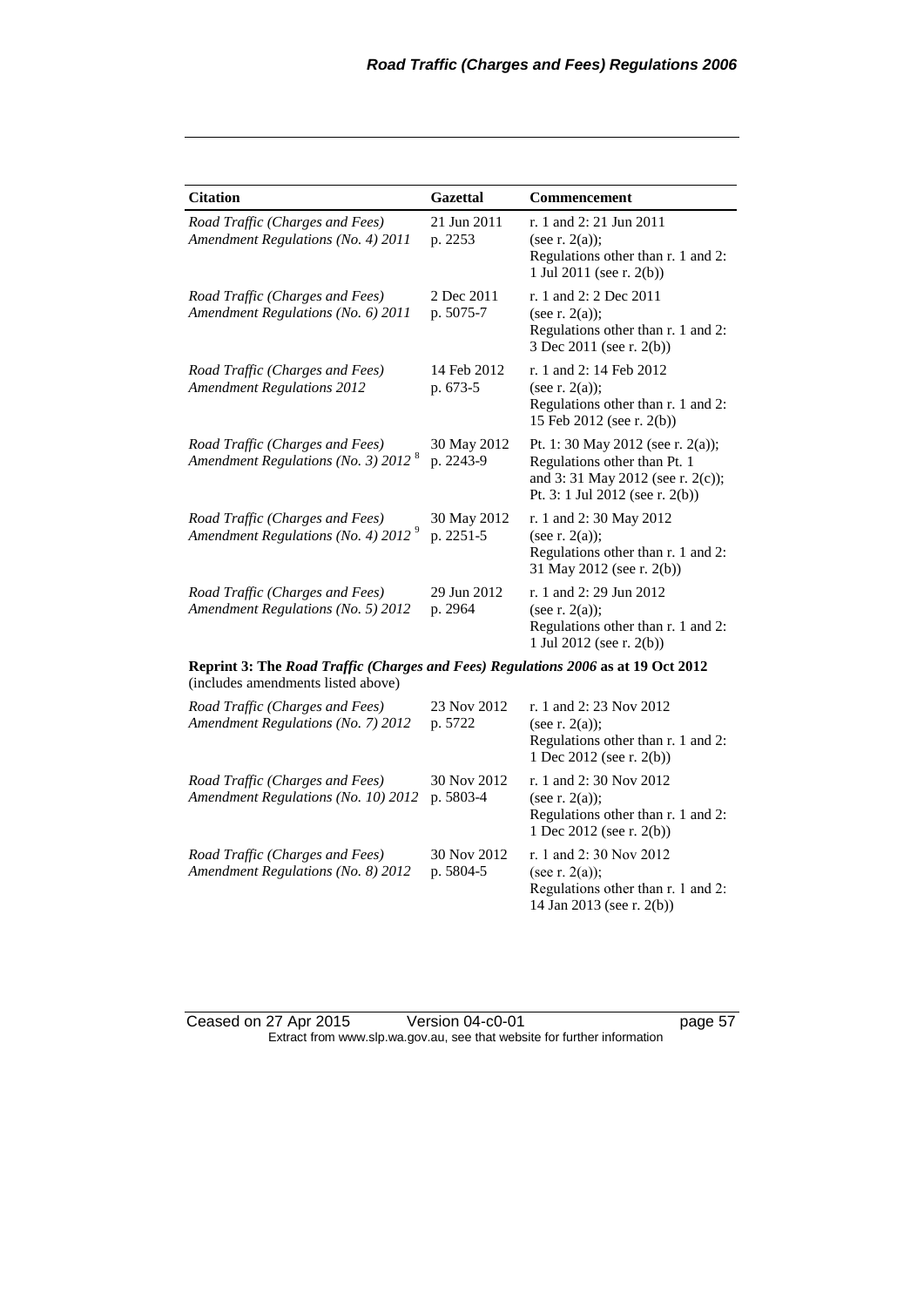| <b>Citation</b>                                                                                 | <b>Gazettal</b>           | Commencement                                                                                                                                        |
|-------------------------------------------------------------------------------------------------|---------------------------|-----------------------------------------------------------------------------------------------------------------------------------------------------|
| Road Traffic (Charges and Fees)<br><b>Amendment Regulations 2013</b>                            | 5 Feb 2013<br>p. 838-9    | r. 1 and 2: 5 Feb 2013<br>(see r. $2(a)$ );<br>Regulations other than r. 1 and 2:<br>1 May 2013 (see r. 2(b)(i) and<br>Gazette 5 Feb 2013 p. 823)   |
| Road Traffic (Charges and Fees)<br>Amendment Regulations (No. 2) 2013                           | 8 Feb 2013<br>p. 870-1    | r. 1 and 2: 8 Feb 2013<br>(see r. $2(a)$ );<br>Regulations other than r. 1 and 2:<br>9 Feb 2013 (see r. 2(b))                                       |
| Road Traffic (Charges and Fees)<br>Amendment Regulations (No. 9) 2012                           | 19 Feb 2013<br>p. 994-5   | r. 1 and 2: 19 Feb 2013<br>(see r. $2(a)$ );<br>Regulations other than r. 1 and 2:<br>20 Feb 2013 (see r. 2(b))                                     |
| Road Traffic (Charges and Fees)<br><b>Amendment Regulations</b><br>$(No. 5)$ 2013 <sup>10</sup> | 31 May 2013<br>p. 2120    | 31 May 2013 (see note under r. 1)                                                                                                                   |
| Road Traffic (Charges and Fees)<br><b>Amendment Regulations</b><br>$(No. 7)$ 2013 <sup>11</sup> | 31 May 2013<br>p. 2121-3  | 31 May 2013 (see note under r. 1)                                                                                                                   |
| Road Traffic (Charges and Fees)<br>Amendment Regulations (No. 6) 2013                           | 14 Jun 2013<br>p. 2249-53 | r. 1 and 2: 14 Jun 2013<br>(see r. 2(a));<br>Regulations other than r. 1 and 2:<br>1 Jul 2013 (see r. $2(b)$ )                                      |
| Road Traffic (Charges and Fees)<br>Amendment Regulations (No. 8) 2013                           | 28 Jun 2013<br>p. 2805-6  | r. 1 and 2: 28 Jun 2013<br>(see r. $2(a)$ );<br>Regulations other than r. 1 and 2:<br>1 Jul 2013 (see r. 2(b))                                      |
| Road Traffic (Charges and Fees)<br>Amendment Regulations (No. 11) 2013                          | 4 Oct 2013<br>p. 4565-6   | r. 1 and 2: 4 Oct 2013<br>(see r. $2(a)$ );<br>Regulations other than r. 1, 2<br>and 4: 5 Oct 2013 (see r. 2(c));<br>r. 4: 1 Jan 2014 (see r. 2(b)) |
| Road Traffic (Charges and Fees)<br><b>Amendment Regulations</b><br>$(No. 4)$ 2014 <sup>12</sup> | 30 May 2014<br>p. 1692    | 30 May 2014 (see note under r. 1)                                                                                                                   |
| Road Traffic (Charges and Fees)<br><b>Amendment Regulations</b><br>$(No. 5)$ 2014 <sup>13</sup> | 30 May 2014<br>p. 1693-5  | 30 May 2014 (see note under r. 1)                                                                                                                   |
| Road Traffic (Charges and Fees)<br>Amendment Regulations (No. 3) 2014                           | 13 Jun 2014<br>p. 1905-6  | r. 1 and 2: 13 Jun 2014<br>(see r. $2(a)$ );<br>Regulations other than r. 1 and 2:<br>1 Jul 2014 (see r. $2(b)$ )                                   |

page 58 Version 04-c0-01 Ceased on 27 Apr 2015 Extract from www.slp.wa.gov.au, see that website for further information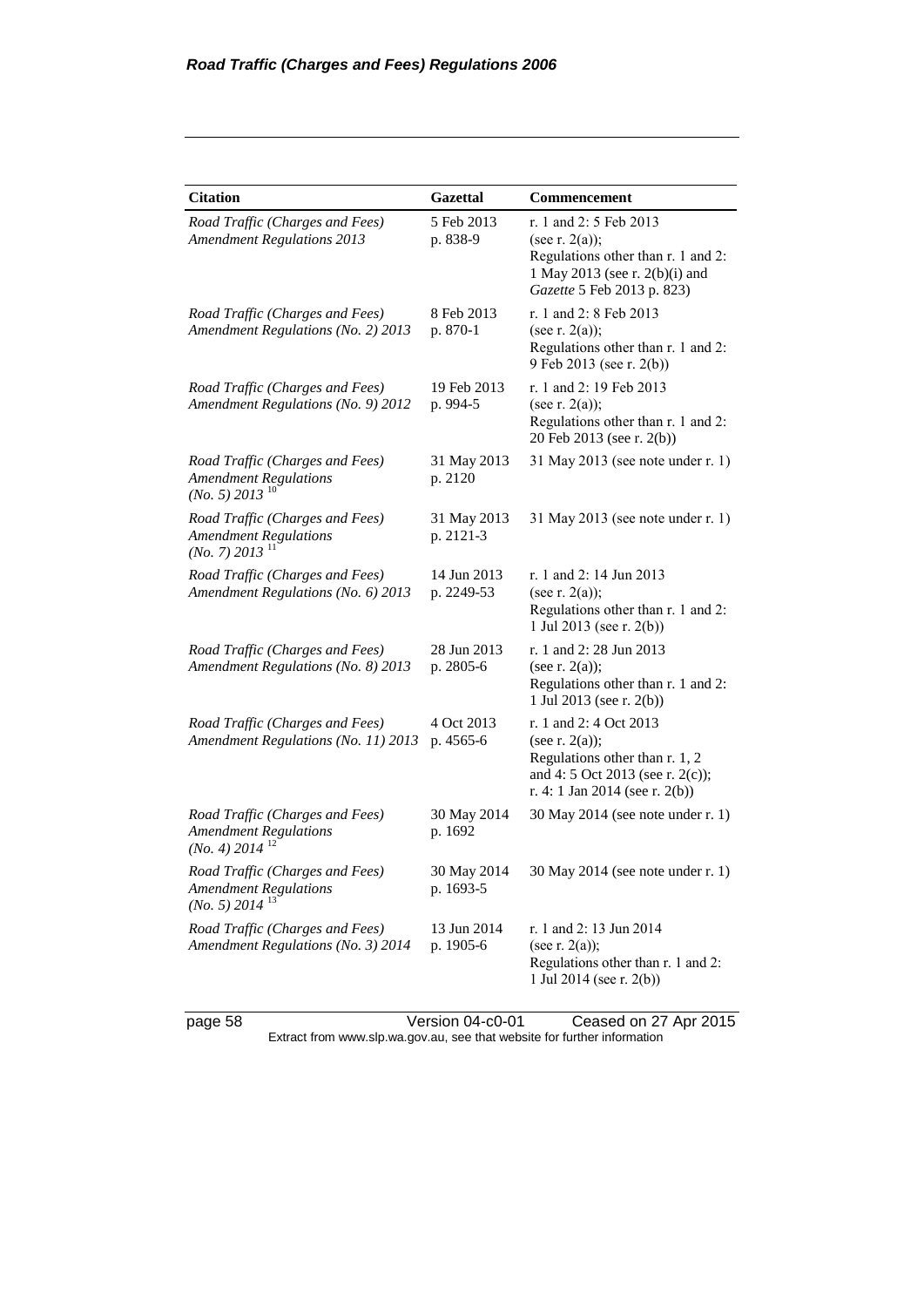| <b>Citation</b>                    | <b>Gazettal</b> | <b>Commencement</b>                |
|------------------------------------|-----------------|------------------------------------|
| Road Traffic (Charges and Fees)    | 13 Jun 2014     | r. 1 and 2:13 Jun 2014             |
| Amendment Regulations (No. 6) 2014 | p. $1906-15$    | (see r. $2(a)$ );                  |
|                                    |                 | Regulations other than r. 1 and 2: |
|                                    |                 | 1 Jul 2014 (see r. 2(b))           |

**Reprint 4: The** *Road Traffic (Charges and Fees) Regulations 2006* **as at 18 Jul 2014** (includes amendments listed above)

**These regulations were repealed by the** *Road Traffic (Repeals and Amendment) Regulations 2014* **r. 3 as at 27 Apr 2015 (see r. 2(b) and** *Gazette* **17 Apr 2015 p. 1371)**

- <sup>2</sup> Repealed by the *Biosecurity and Agriculture Management (Repeal and Consequential Provisions) Act 2007*.
- <sup>3</sup> Under the *Financial Legislation Amendment and Repeal Act 2006* Sch. 2 cl. 13 a reference to the Consolidated Fund may, where the context so requires, be read as if it had been amended to be a reference to the Consolidated Account. This reference was changed under the *Reprints Act 1984* s. 7(5)(a).
- <sup>4</sup> The *Road Traffic (Charges and Fees) Amendment Regulations (No. 2) 2007* r. 3 reads as follows:

#### **3. Specified day: section 28A**

For the purposes of section 28A(3) of the Act, the specified day in relation to these regulations is 1 July 2007.

<sup>5</sup> The *Road Traffic (Charges and Fees) Amendment Regulations (No. 2) 2008* r. 4 reads as follows:

#### **4. Specified day: section 28A**

For the purposes of section 28A(3) of the Act, the specified day in relation to these regulations is 1 July 2008.

<sup>6</sup> The *Road Traffic (Charges and Fees) Amendment Regulations (No. 4) 2010* r. 4 reads as follows:

#### **4. Specified day**

For the purposes of section 28A of the Act, the specified day for Part 2 of these regulations is 1 September 2010.

<sup>7</sup> The *Road Traffic (Charges and Fees) Amendment Regulations (No. 3) 2011* r. 4 reads as follows:

| Ceased on 27 Apr 2015                                                    | Version 04-c0-01 | page 59 |
|--------------------------------------------------------------------------|------------------|---------|
| Extract from www.slp.wa.gov.au, see that website for further information |                  |         |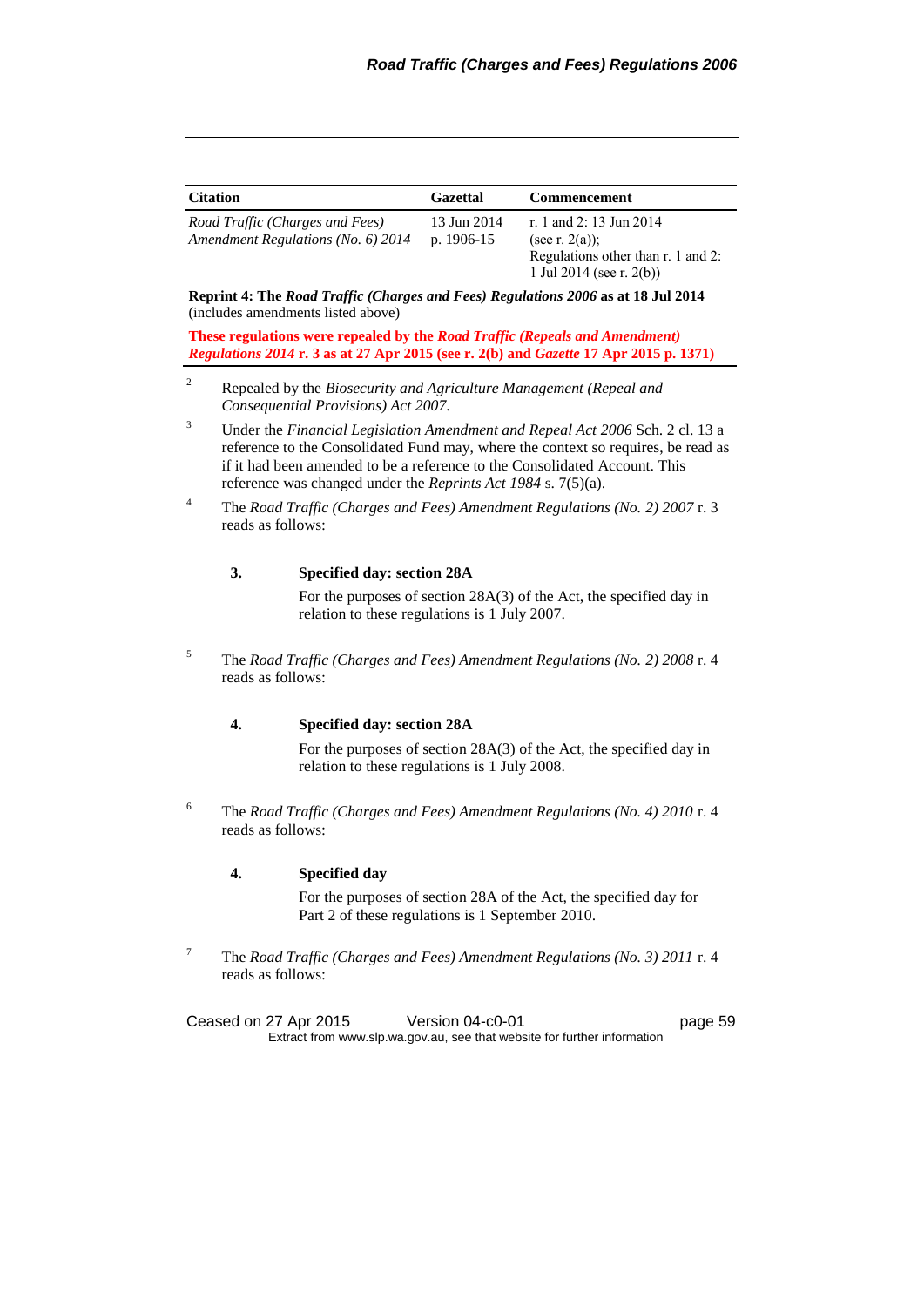#### **4. Specified day**

For the purposes of section 28A of the Act, the specified day in relation to these regulations is 1 July 2011.

<sup>8</sup> The *Road Traffic (Charges and Fees) Amendment Regulations (No. 3) 2012* r. 4 reads as follows:

#### **4. Specified day**

For the purposes of section 28A of the Act, the specified day in relation to these regulations is 1 July 2012.

<sup>9</sup> The *Road Traffic (Charges and Fees) Amendment Regulations (No. 4) 2012* r. 4 reads as follows:

#### **4. Specified day**

For the purposes of section 28A of the Act, the specified day in relation to these regulations is 1 July 2012.

<sup>10</sup> The *Road Traffic (Charges and Fees) Amendment Regulations (No. 5) 2013* r. 2 reads as follows:

#### **2. Specified day**

For the purposes of section 28A of the Act, the specified day in relation to these regulations is 1 July 2013.

<sup>11</sup> The *Road Traffic (Charges and Fees) Amendment Regulations (No. 7) 2013* r. 2 reads as follows:

#### **2. Specified day**

For the purposes of section 28A of the Act, the specified day in relation to these regulations is 1 July 2013.

page 60 Version 04-c0-01 Ceased on 27 Apr 2015 Extract from www.slp.wa.gov.au, see that website for further information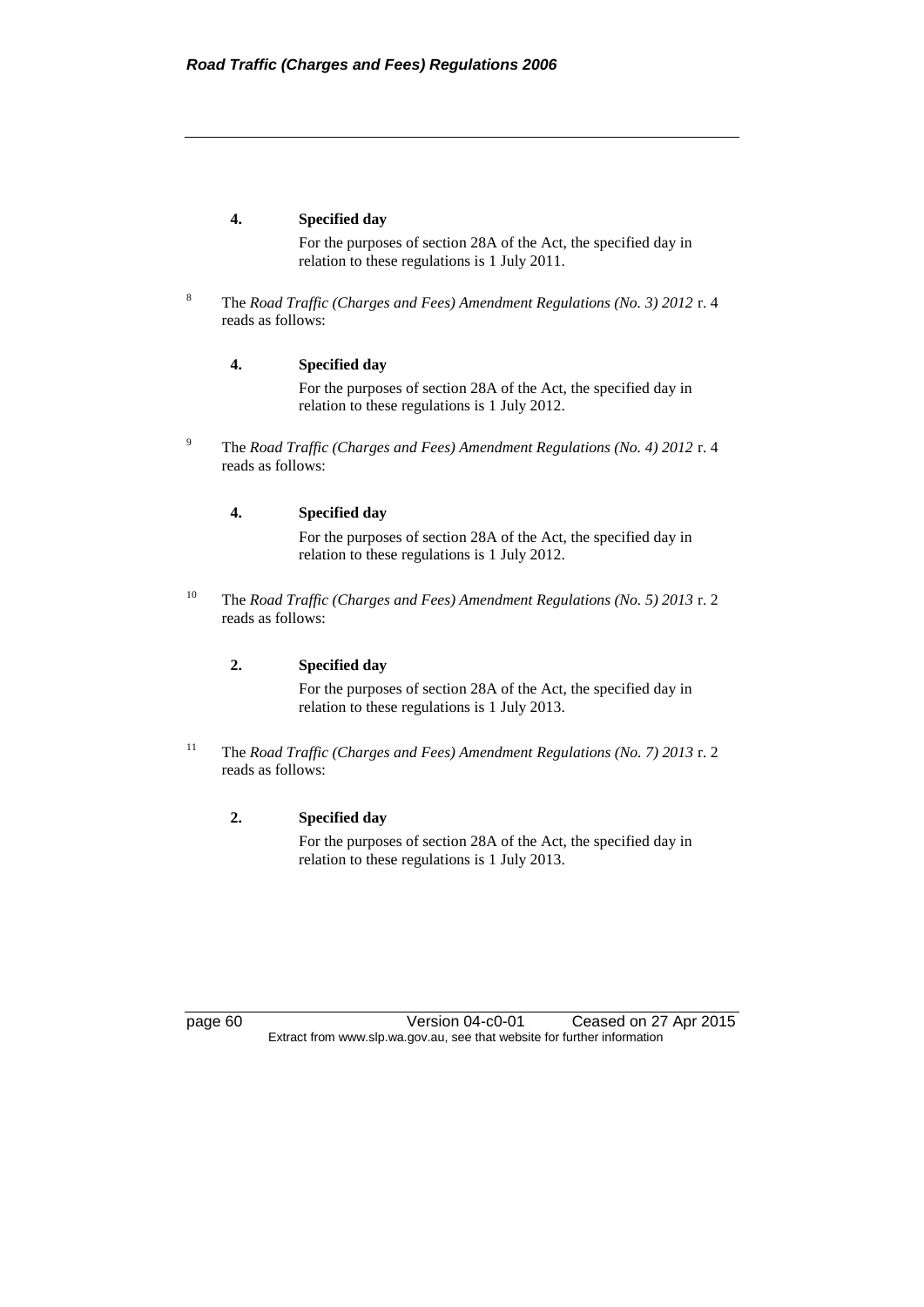<sup>12</sup> The *Road Traffic (Charges and Fees) Amendment Regulations (No. 4) 2014* r. 2 reads as follows:

#### **2. Specified day**

For the purposes of section 28A of the Act, the specified day in relation to these regulations is 1 July 2014.

<sup>13</sup> The *Road Traffic (Charges and Fees) Amendment Regulations (No. 5) 2014* r. 2 reads as follows:

#### **2. Specified day**

For the purposes of section 28A of the Act, the specified day in relation to these regulations is 1 July 2014.

Ceased on 27 Apr 2015 Version 04-c0-01 page 61 Extract from www.slp.wa.gov.au, see that website for further information